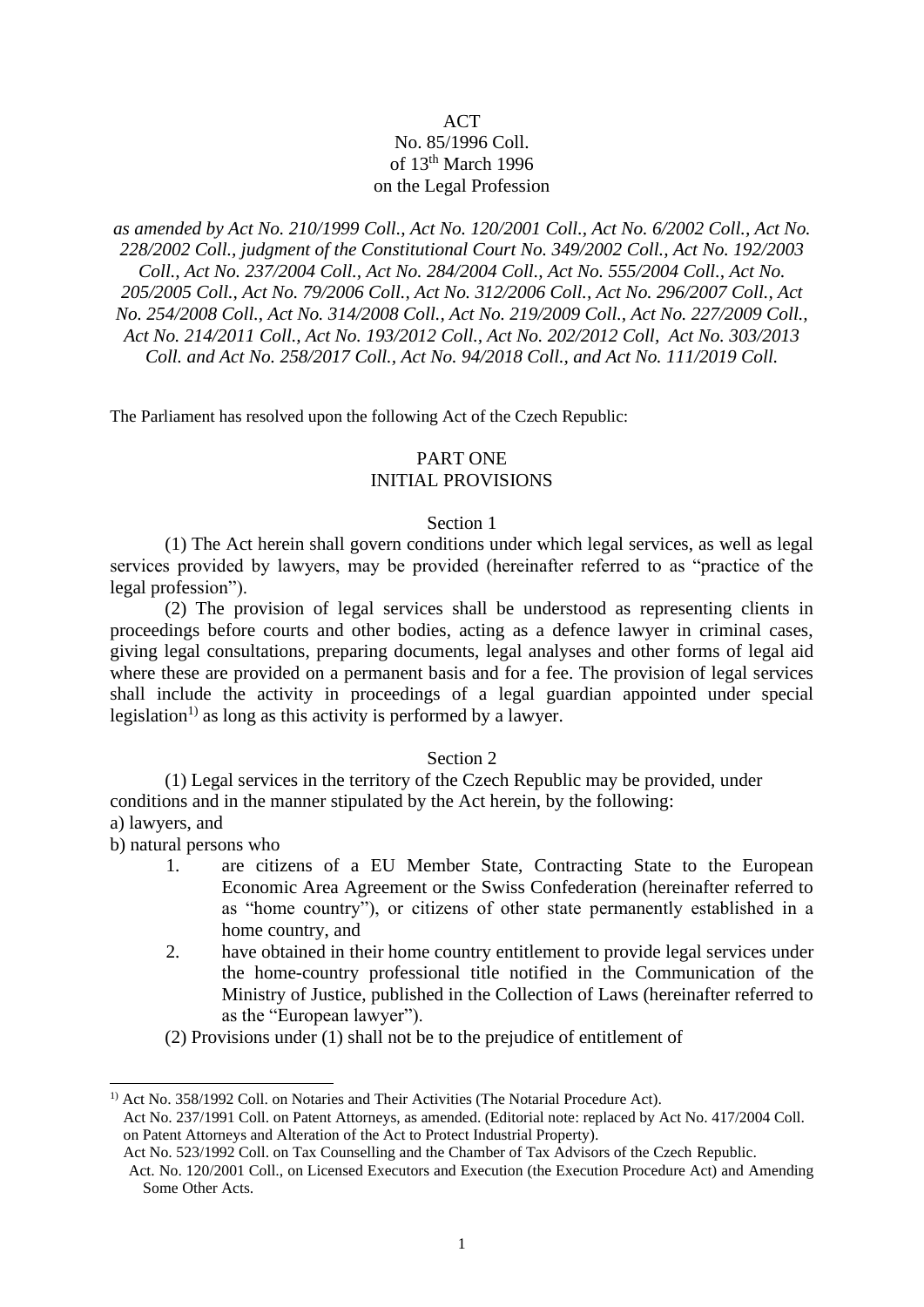a) notaries, licensed executors, patent attorneys or tax advisors<sup>1a)</sup>, or other persons authorized by special legislation to provide legal services, or

b) employees of artificial legal or natural persons, members of a cooperative or members of the armed forces, to provide legal services to persons with whom they are in an employment or service relationship or for whom they work, if the provision of legal services is a part of their duties resulting from such relationship.

#### Section 2a

Everyone has the right to a free choice of the lawyer; the provisions of ss. 18–18c and special legislation governing the appointment of the lawyer by court shall not be prejudiced thereby.

#### Section 3

(1) The lawyer shall be independent in the provision of legal services; he shall be bound by the law and, according to the law, by his client's orders.

(2) The lawyer shall provide legal services in all matters and cases.

(3) Subsection (2) shall not prejudice the limitation on the entitlement of lawyers to provide legal services under the Act herein (s. 5a (2)).

#### PART TWO THE LAWYER

# Title One

# Requirements for Practising the Legal Profession

#### Section 4

A lawyer shall be a person who has been admitted to the Bar having his name recorded in the Register of Lawyers maintained by the Czech Bar Association (hereinafter referred to as "the Bar").

# Section 5

(1) The Bar shall admit to the Bar by entering his name in the Register of Lawyers, upon a written application, any person who

a) is fully legally competent,

b) has obtained a university degree in law

- 1. within a Master's programme\* studied at a university in the Czech Republic<sup>1b</sup>, or
- 2. at a foreign university, if such degree is recognized in the Czech Republic as equivalent to the degree under subparagraph 1, based on an international treaty the Czech Republic is bound by, or if such education was recognized pursuant to special legislation<sup>1d)</sup> and, simultaneously, it corresponds, in its content and extent, to the general education which may be acquired within a Master's programme in law at a university in the Czech Republic,

<sup>1</sup>a) Act No. 358/1992 Coll. on Notaries and Their Activities (The Notarial Procedure Act). Act No. 237/1991 Coll. on Patent Attorneys, as amended. (**Editorial note**: *replaced by Act No. 417/2004 Coll. on Patent Attorneys and Alteration of the Act to Protect Industrial Property)*. Act No. 523/1992 Coll. on Tax Counselling and the Chamber of Tax Advisors of the Czech Republic. Act. No. 120/2001 Coll., on Licensed Executors and Execution (the Execution Procedure Act) and Alteration of Some Other Acts.

<sup>\*</sup> A Master's programme in law at Czech universities is a five-year undergraduate programme.

<sup>&</sup>lt;sup>1d)</sup> S. 89 of Act No. 111/1998 Coll.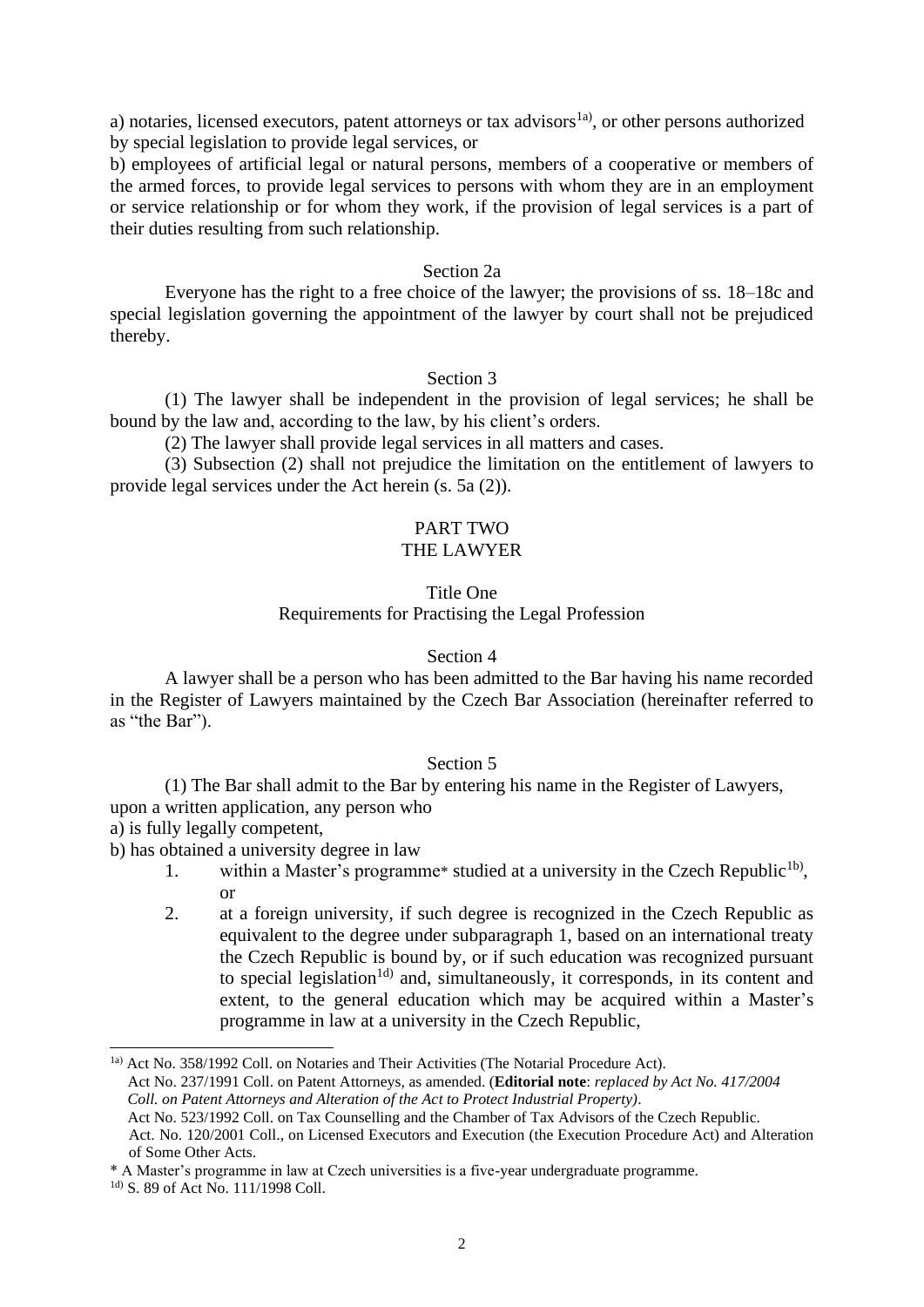c) has participated in professional training as a legal trainee for a minimum of three years,

d) has no record of criminal convictions,

e) has not had imposed on him the disciplinary punishment of termination of his membership in the Bar, or who is deemed not to have had imposed on him such punishment,

f) has not had his membership in the Bar terminated according to s. 7b  $(1)$  e) or f), or where five years have passed since the termination, and insolvency proceedings are closed at this  $time^{1d}$ ,

g) is not in any employment or service relationship, with the exception of employment contract

- 1. for the Bar or similar legal professional organization in any home country,
- 2. for a lawyer, legal entity pursuant to s. 15 (1) (hereinafter referred to as "Company"), or a foreign legal entity entitled to provide legal services pursuant to s. 35s (1) (hereinafter referred to as "Foreign Company"),
- 3. subject matter of which is the performance of academic, pedagogical, literary, publicist or artistic activity, and who neither performs any other activity incompatible with practising the legal profession,

h) has passed the Bar examination,

i) paid the fee set by the professional rules in the amount of up to CZK 10,000 to the Bar, and ij) after fulfilling all the requirements under a) to hi) has made a promise to the President of the Bar the promise as follows: "On my best honour and integrity I promise that I will respect the law and ethics of the legal profession and protect human rights. I promise to observe the duty of professional secrecy and respect the dignity of the legal profession."

(2) The period of traineeship of a legal trainee under (1) c) shall include only time for which a legal trainee is duly preparing for the practice of the legal profession under the supervision of his supervisor (section 38); leave taken during such traineeship period is considered practice of the legal profession only up to four weeks in each calendar year. Where a legal trainee fails to participate in professional training due to obstacles at work caused by himself, or due to his excused absence, those days shall be included in his traineeship period only up to 70 working days of each year of the duration of his traineeship period.

# Section 5a

(1) The Bar shall admit to the Bar and record in the Register of Lawyers, upon a written application and making of the promise, every person who has fulfilled the requirements under s.  $5(1)$  a) and d) to g) and i) and who

a) proves that he is entitled to provide legal services in the manner stipulated in s. 3 in a foreign country under conditions compatible with the Act herein, and who

b) has passed the equivalency examination (s. 54 (3)).

(2) A lawyer whose name has been admitted to the Bar under subsection (1) shall be entitled to provide legal services in the area of law of the country in which he obtained his entitlement to provide legal services, and in the area of international law.

# Section 5b

(1) The Bar shall admit to the Bar and record in the Register of Lawyers, upon a written application and making of the promise, a European lawyer who has fulfilled requirements under s.  $5(1)$  a) and d) to g) and i) and who has proved

a) that he has provided legal services in the Czech Republic as an established European lawyer (s. 35l (1)) for at least three years without any significant interruption, and that b) he has provided legal services under a) in the area of law of the Czech Republic.

<sup>1</sup>d) S. 309 (4) of Act No. 182/2006 Sb., on bankruptcy and modes of its solution (Insolvency Act), as amended.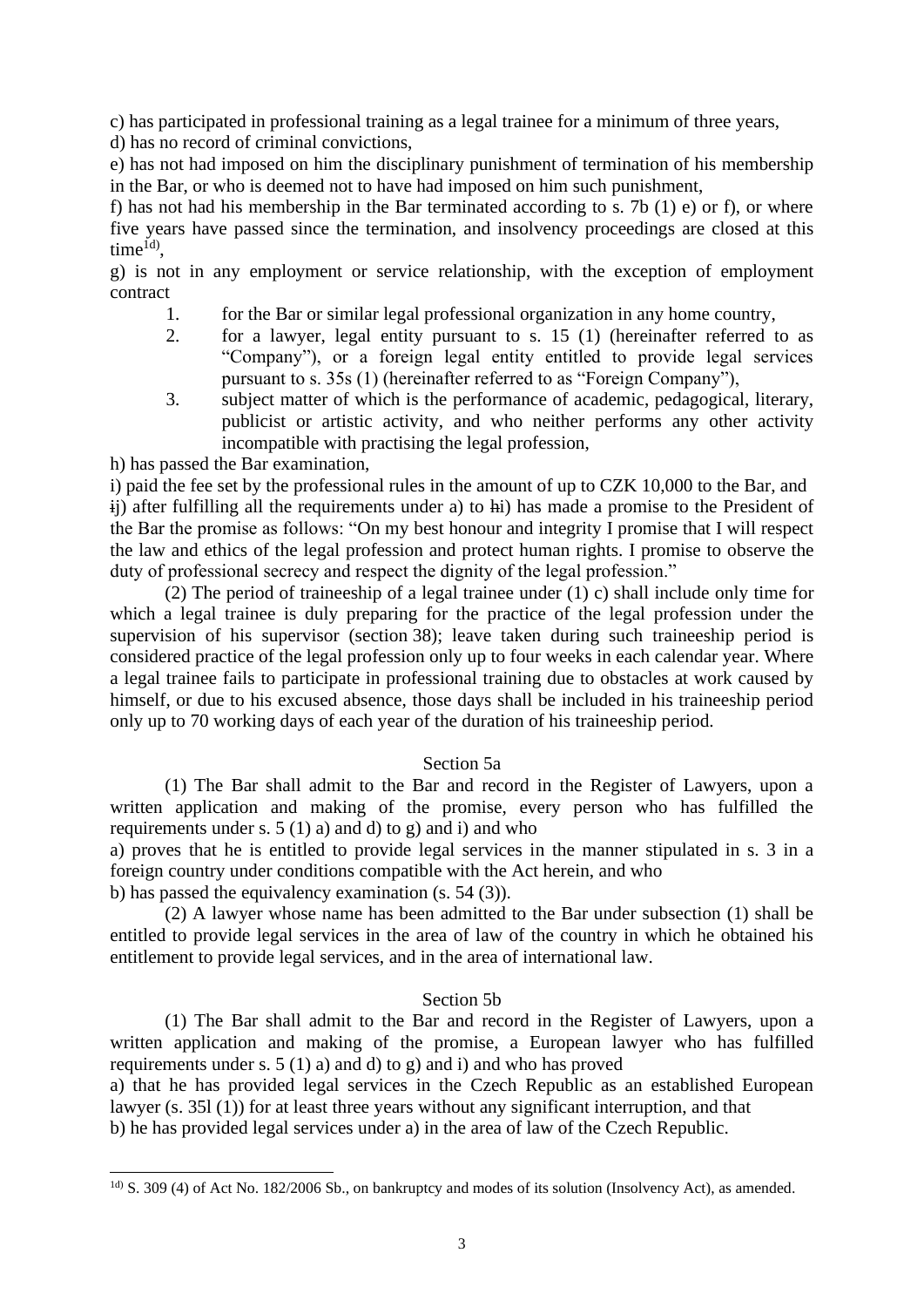(2) If a person applying for the admission to the Bar fails to fulfil the requirement under (1) b), but in an interview before a three-member panel appointed by the President of the Bar, proves that his knowledge of the law of the Czech Republic and of professional rules, and his experience acquired during his provision of legal services, are sufficient to practise the legal profession, the Bar may waive that requirement partly or fully.

#### Section 5c

The Bar shall admit to the Bar and record in the Register of Lawyers, upon a written application and making of the promise, a citizen of a home country or a citizen of other state being permanently established in any home country who has fulfilled requirements under s. 5  $(1)$  a) and d) to g) and i), and who

a) proves that he has fulfilled requirements for professional education and practice set in his home country in order to be entitled to provide legal services under the professional title according to s.  $2(1)$  b), and who

b) passes the aptitude test (s. 54 (2)).

#### Section 5d

(1) The Bar shall issue the Certificate of Admission to the Bar and the Lawyer's Professional Identity Card to the lawyer no later than within one week after the record in the Register of Lawyers. The design, requisites and mode of use of the Lawyer's Professional Identity Card shall be set by delegated legislation; the delegated legislation may also set the validity period of the Lawyer's Professional Identity Card. The Bar shall set down the limitation of the entitlement to provide legal services under s. 5a (2) in the Certificate and the Lawyer's Professional Identity Card.

(2) The lawyer shall prove his entitlement to provide legal services under (1) by the Certificate or the Lawyer's Professional Identity Card.

(3) The first Lawyer's Professional Identity Card shall be issued to the lawyer by the Bar free of charge; the Bar may set, by its professional rules, the amount of the fee not exceeding CZK 1,000 for the issuance of a new Lawyer's Professional Identity Card.

(4) A person who is struck off the Register of Lawyers under s. 7b (1) d) to g), shall be obliged to return the Certificate of entry into the Register of Lawyers and the Lawyer's Professional Identity Card to the Bar without delay. The returning of the Certificate and the Lawyer's Professional Identity Card in case of suspension of practising the legal profession and in case of termination of suspension of practising the legal profession shall be governed by the professional regulation.\*)

#### Section 5e

(1) The admission to the Bar by entering a person's name in the Register of Lawyers shall be made by the Bar without delay, not later than within the time-limit set in s. 5d (1).

(2) The Bar shall, upon entering the name into the Register of Lawyers, inform the lawyer about the personal identification number allocated to him by the Register Administrator under another  $Act^{1c}$  the above shall not apply if the lawyer is an employed lawyer or if the personal identification number had already been allocated to the lawyer.

# Section 5f

<sup>\*)</sup> **Editorial note:** *See par. 18a of Resolution of the Board of Directors of the Czech Bar Association No. 1/1997 of the Official Journal, which lays down the rules of professional ethics and rules for the competition of lawyers in the Czech Republic (Code of Conduct), as amended by subsequent professional regulations.*

<sup>1</sup>c) Act No. 111/2009 Coll. on Basic Registers.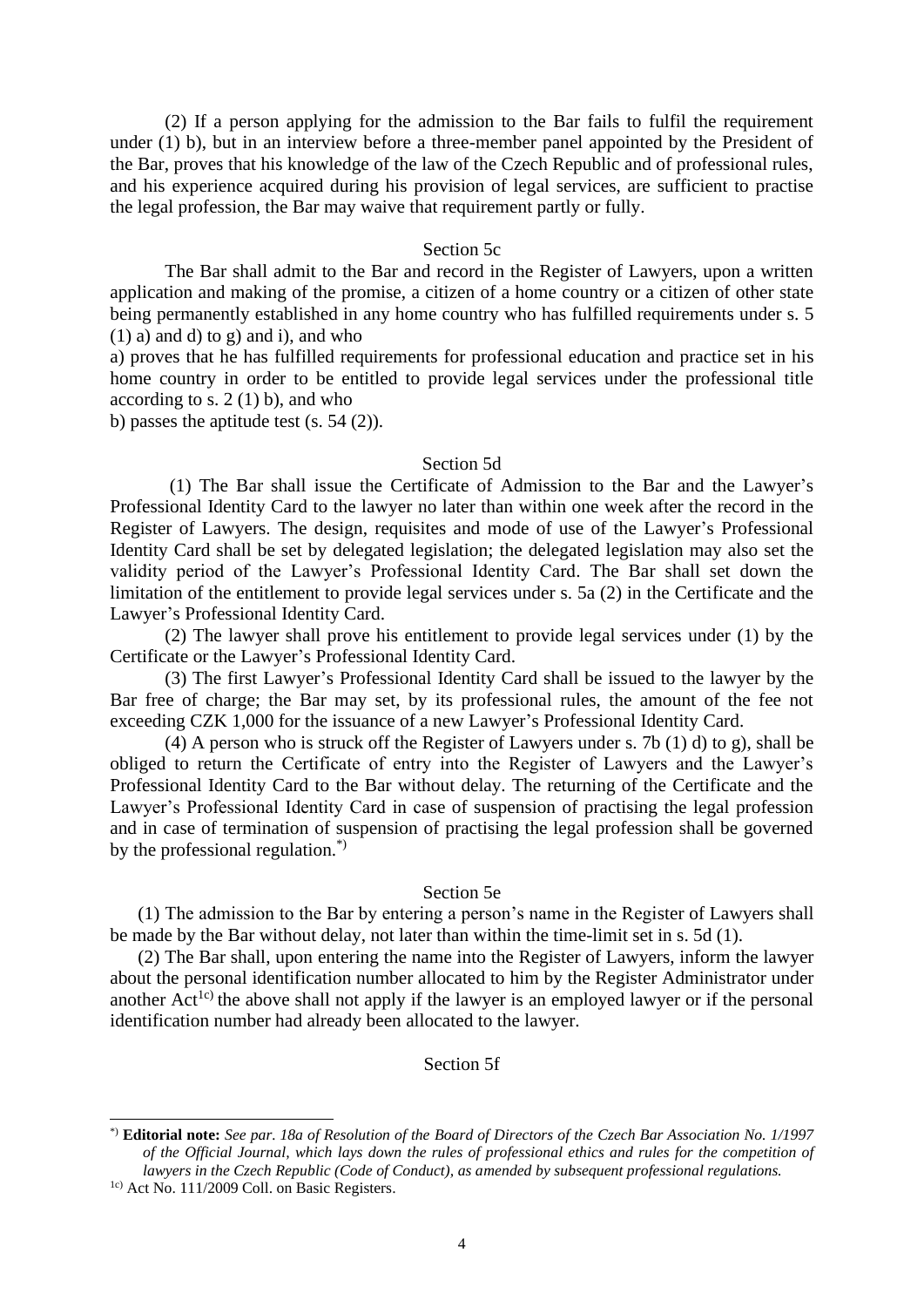A lawyer who has been admitted to the Bar under s. 5a shall be entitled to apply for a new entry in the Register under s. 5 (1) or s. 5c if he has fulfilled requirements for such an entry in the Register of Lawyers stipulated in these provisions.

#### Section 5g

He who proves his legal interest will be issued a notification by the Bar as to whether he has fulfilled the requirements for his admission to the Bar and the entry to be made in the Register of Lawyers under s.5 (1) b), c) or h).

#### Section 6

(1) The following examinations shall be considered to be the Bar examination: the judicial examination, the judiciary examination, the unified judiciary examination, the unified judiciary and Bar examination, the prosecutors' examination, the final examination of prosecuting attorneys, the arbitration examination, the notarial examination, and the licensed executors' examination; the Bar may recognize other exams within traineeship to be the Bar examination.

(2) The traineeship of a legal trainee shall also include the practice of a judge, a prosecutor, a prosecuting attorney, a state arbitrator, a state notary, a notary, a trainee judge, a prosecution trainee, an arbitration trainee, a trainee prosecuting attorney, a notary candidate and a notary trainee, a licensed executor, a licensed executor candidate and trainee, a Constitutional Court Justice, an assistant to a Constitutional, Supreme or Supreme Administrative Court Justice; an assistant to a Ombudsman, an assistant to a judge and an assistant to a prosecuting attorney, an activity of an employee of the Ministry of Justice who has obtained a university degree in law required by s. 37 (1) (b) and who autonomously participates in creating drafts of generally binding legislation; activities of an employee of the Office for Government Representation in Property Affairs acting in proceedings before courts, arbitrators or permanent arbitral tribunals, administrative authorities and other bodies in matters listed in s. 16 (2) of Act No. 201/2002 Coll., on the Office for Government Representation in Property Affairs; the Bar may recognize other traineeship to be the traineeship of a legal trainee.

(3) Any other special examination in the area of traineeship under (1) may be recognized as the Bar examination only in connection with the application for admission to the Bar by entering the person's name in the Register of Lawyers; any other traineeship under (2) may be recognized as the traineeship of a legal trainee only in connection with the application for the Bar examination or for admission to the Bar by entering the person's name in the Register of Lawyers.

#### Section 7

(1) The Bar shall, within nine months of its receipt of the written application and upon the payment of the fee set by the professional rules in an amount of up to CZK 10,000 (hereinafter referred to as "the examination fee"), admit

a) any person to take the Bar examination (s. 54 (1)) who proves the fulfilment of the requirements stipulated under s. 5 (1) a) to d) as at the date of application filing,

b) a foreign citizen of any home country to take the aptitude test (s. 54 (2)) who proves the fulfilment of the requirements stipulated under s. 5 (1) a) and d) to g) and s. 5c a) as at the date of application filing, and

c) any person to take the equivalency examination (s. 54 (3)) who proves the fulfilment of the requirements under s. 5 (1) a) and d) to g) and s. 5a (1) a) as at the date of application filing.

(2) The applicant will take the examination on the date set by the Czech Bar. The Bar shall notify the applicant whether or not he has met the requirements to be admitted to the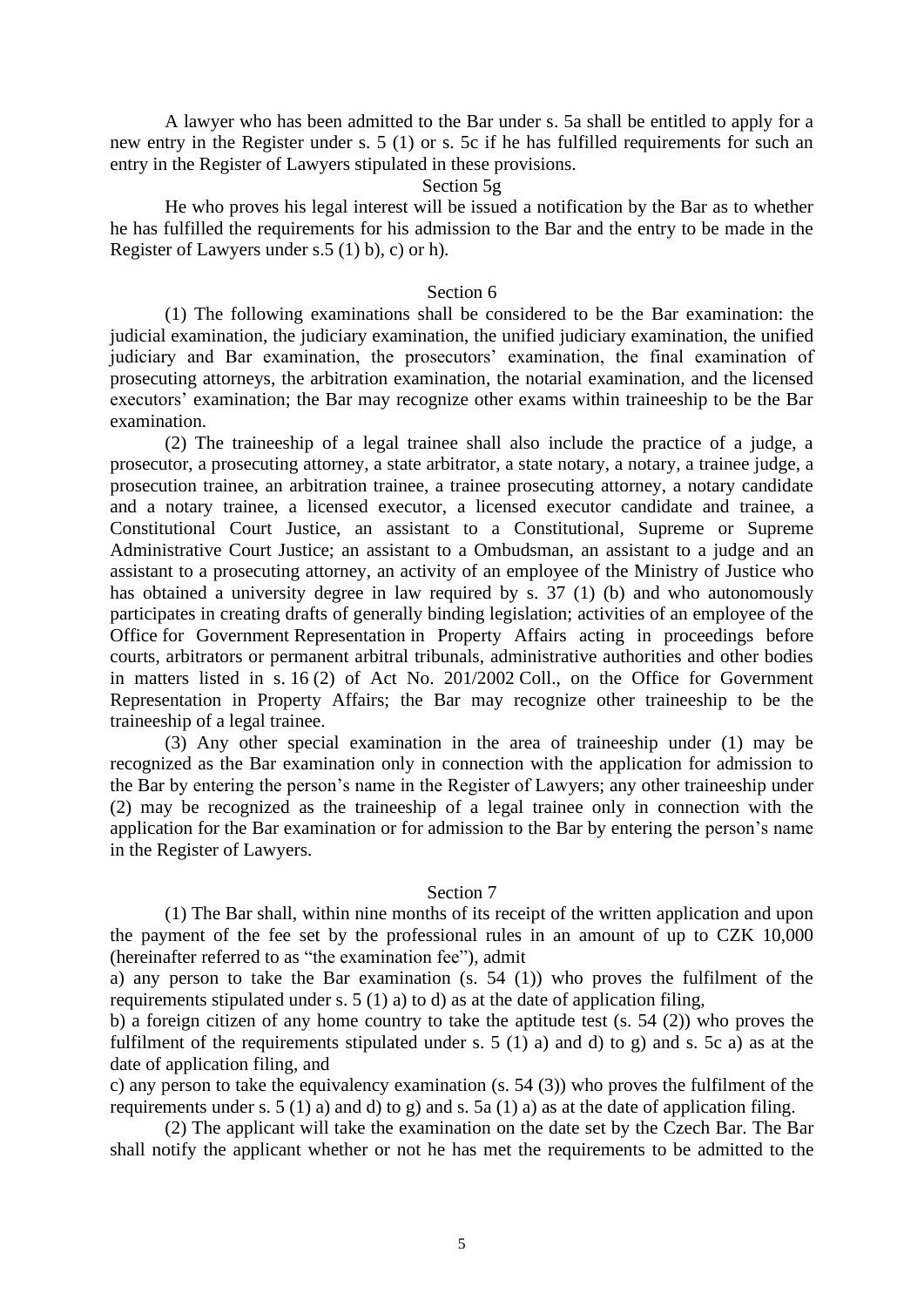examination under (1) not later than within four months of its receipt of the application for the examination.

(3) The Bar shall admit any person who proves his fulfilment of the requirements under s. 5 (1) a) to h) or ss. 5a-5c, upon his application for the making of the promise and for admission to the Bar, to make the promise in those towns where it is possible to sit the Bar examination. The Bar shall enter the applicant's name in the Register of Lawyers on the day of his making of the promise or at a later date stated in his application if the period between the promise and that date does not exceed three months, otherwise the application will be dismissed, and any recognition under s. 6 of a different examination or traineeship, or a waiver under s. 5b (2) of a requirement for admission to the Bar by entering a person's name in the Register of Lawyers, shall cease to be valid.

#### Termination of Membership in the Bar

#### Section 7a

The entitlement to practise the legal profession shall cease upon the termination of a person's membership in the Bar by striking of his name off the Register of Lawyers:

a) if any of the circumstances stated under s. 7b occurs, or

b) if the Bar so decides in cases under ss. 8 and 10.

# Section 7b

# (1) A person

a) who has died shall have his name struck off the Register of Lawyers as of the date of his death,

b) who has been declared dead shall have his name struck off the Register of Lawyers as of the date of the legal effect of the judicial decision on the declaration of death,

c) whose legal capacity has been limited shall have his name struck off the Register of Lawyers as of the date of the legal effect of the court decision by which his legal capacity has been limited,

d) who has had imposed on him a disciplinary measure of the termination of his membership in the Bar, shall have his name struck off the Register as of the date of the legal effect of the decision imposing the measure,

e) who has been declared bankrupt, shall have his name struck off the Register of Lawyers as of the date of the legal effect of the court decision on bankruptcy,

f) who has been a member of a Company or a Foreign Company which has been declared bankrupt, shall have his name struck off the Register as of the date of the legal effect of the court decision on bankruptcy,

g) who submitted to the Bar a request, appended with an officially verified signature, to terminate his membership in the Bar and to have his name struck off the Register of Lawyers, shall have his membership terminated and name struck off the Register of Lawyers upon termination of the calendar month in which the request was delivered to the Bar; the officially verified signature shall not be required if the request is delivered in person to the President of the Bar or to an employee of the Bar designated thereby, and is signed in front of him.

(2) The termination of membership in the Bar under (1) shall be recorded by the Bar in the Register of Lawyers without any delay and not later than one month after the termination of membership was brought to its attention. The Bar shall notify in writing persons affected by the termination where the grounds for the termination fall under  $(1)$  d) to g); in other cases the Bar shall notify in writing all close kin if they are known to the Bar.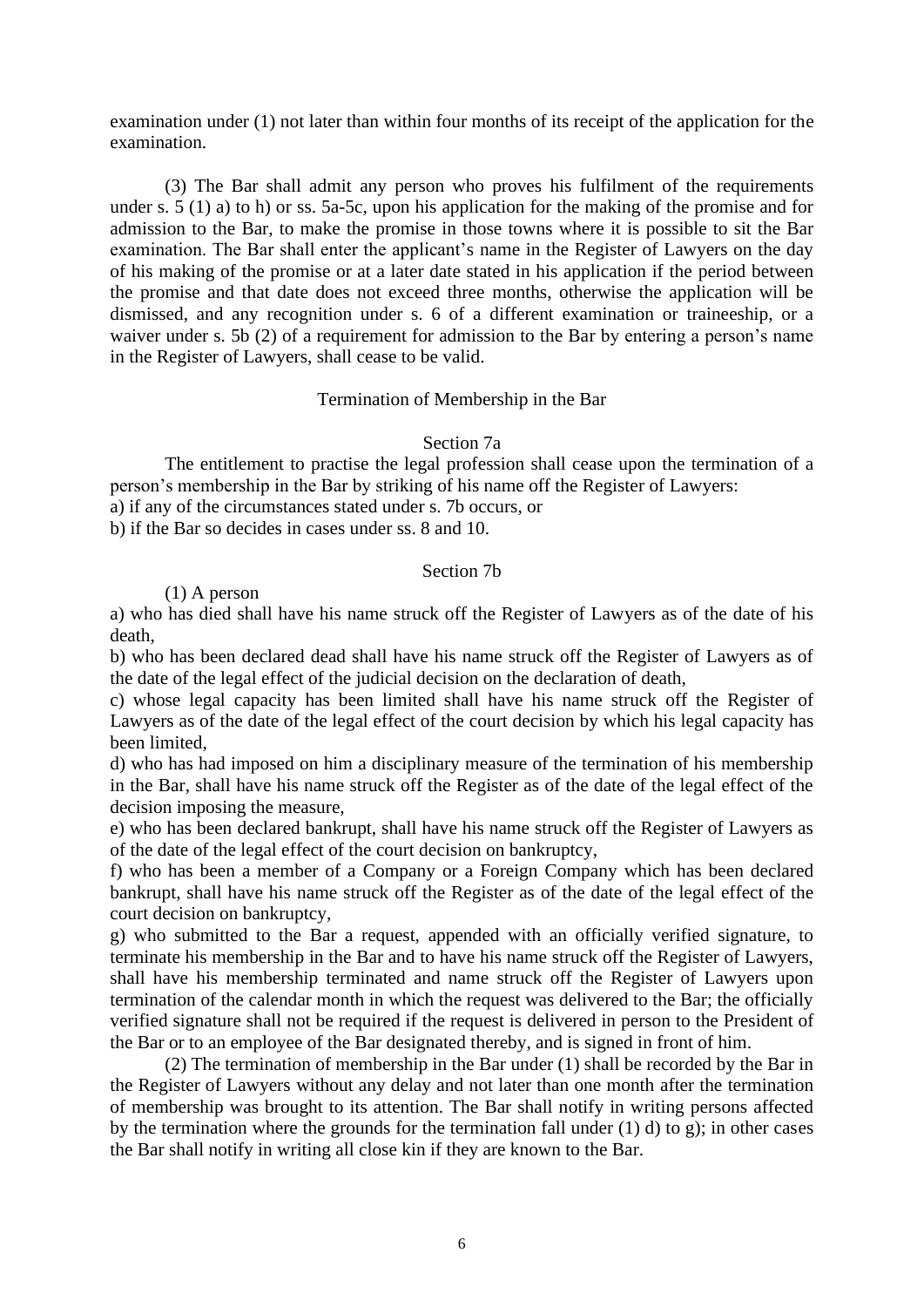#### Section 8

(1) The Bar shall terminate the membership in the Bar, and strike off the Register of Lawyers the name of any person who

a) has been admitted to the Bar and recorded in the Register of Lawyers but does not fulfil any of the requirements stated in the Act herein,

b) has been convicted upon a legally effective judgment to serve a term of imprisonment for an intentional crime committed in relation to practising the legal profession,

c) has been convicted upon a legally effective judgment for an intentional crime other than that under b), or has had imposed on him a sentence other than an unconditional term of imprisonment for the crime under b) if such criminal activity may endanger trust in the proper practice of the legal profession,

d) has been for more than 6 months in default of payment of the Bar fee or any other payment under s. 30 (1), and who has failed to pay the fee or any other payment within one month after being called upon by the Bar and warned of the consequence of such failure; the Bar shall, on equal terms, terminate the membership in the Bar, and strike off the Register of Lawyers the name of a person who is the representative of a Company or a Foreign Company or the head of a structural unit of a Foreign Company, provided that this Company or Foreign Company shall be obliged to pay under s. 30 (1),

e) has breached the obligation to be insured under s. 24a (1) in the amount of the minimum limit of the insurance claim reimbursement from lawyers' insurance.

(2) The Bar shall be entitled to decide on the termination of the membership in the Bar and striking names off the Register of Lawyers under (1) a) only within one year of the date when the failure to fulfil the requirements for admission to the Bar was brought to its attention; this rule does not apply to the requirements under s. 5 1) a), b) or d), or s. 5a (1) a).

(3) The termination of membership in the Bar by striking a person's name off the Register of Lawyers shall be recorded in the Register by the Bar without any delay but not later than one month after the decision on the striking has become enforceable.

# Suspension of Practising the Legal Profession

#### Section 8a

The practice of the legal profession shall be suspended if

a) any of the circumstances under 8b occur,

b) the Bar so decides in cases stated under ss. 9 and 10.

#### Section 8b

(1) The practice of the legal profession by a lawyer who

a) has been declared bankrupt, shall be suspended on the date of the legal effect of the judicial decision on bankruptcy,

b) has been a member of a Company or a Foreign Company which has been declared bankrupt, shall be suspended as of the date of the legal effect of the court decision on bankruptcy,

c) has had a disciplinary measure of temporary prohibition to practise the legal profession [s. 32 (3) d)] imposed upon him, shall be suspended as of the date of the legal effect of the decision on the disciplinary measure,

d) has been taken into custody, shall be suspended on the date of the legal effect of the decision on custody,

e) has begun to serve a term of imprisonment, shall be suspended on the date of commencement of the service. Provisions of s. 8 (1) b) and c) shall not be prejudiced thereby,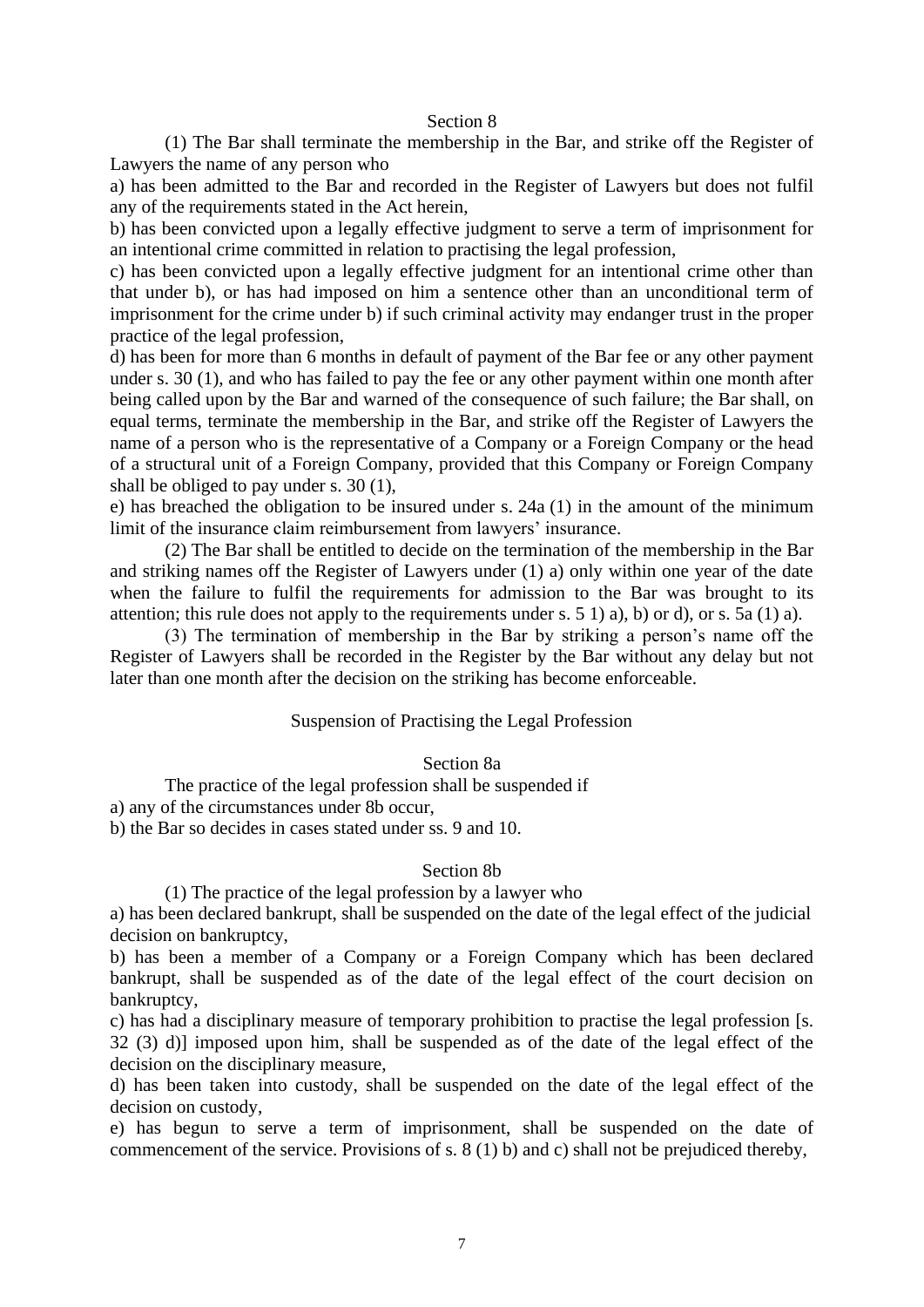f) has been sentenced with a prohibition to practice his profession<sup>1e)</sup> subsisting in the prohibition of legal practice, shall be suspended on the date of the legal effect of the decision imposing the punishment. Provisions of s. 8 (1) a) and c) shall not be prejudiced thereby,

g) has practised law as an employee (s. 15a), shall be suspended on the date the legal practice of the lawyer employing him is suspended, or on the date the last of the members of a Company or a Foreign Company which is his employer, had its legal practice suspended.

(2) The suspension of the practice of the legal profession under subsection (1) shall be recorded by the Bar in the Register of Lawyers without any delay but not later than within one month after it receives the information; the Bar shall notify the lawyer in writing of the record.

# Section 9

(1) The Bar may suspend the practice of the legal profession of a lawyer if

a) he has entered into employment or service relationship other than those relationships stated under s.  $5(1)$  g) or employment under s.  $15a$ , or if he has commenced undertaking any activity incompatible with the legal profession,

b) any other obstacle hinders his practising the legal profession for a period longer than four months, or

c) based on a lawyer's written request.

(2) The Bar may suspend the practice of the legal profession of a lawyer if

a) an indictment, a proposal for approval of an agreement on guilt and punishment, or a proposal for punishment of an intentional crime has been filed against him, or if criminal prosecution has already started against him for such a crime and the circumstances appear to suggest that such a crime was committed and may endanger trust in proper practice by that lawyer; the legal practice may be suspended for these reasons for no longer than by the date of the legal effect of the decision closing the criminal proceedings,

b) proceedings to decide on limitation of the legal capacity of the lawyer have commenced, but for no longer than by the date of the legal effect of the decision closing the proceedings,

c) proceedings to declare bankruptcy or permit composition have commenced against him or a Company or a Foreign Company, of which he is a member.

(3) The Bar may, upon the application of the disciplinary petitioner (s. 46 (3) and s. 51 (2)), suspend the practice of the legal profession of a lawyer against whom disciplinary proceedings have commenced if

a) the circumstances suggesting that the lawyer committed a disciplinary transgression are of such a serious nature that his further practising the legal profession may endanger trust in the proper legal practice, or

b) more than one year has passed from the commencement of disciplinary proceedings because the case has been adjourned at least three times due to reasons on the part of the lawyer subject to disciplinary proceedings, but for no longer than until the date of the legal effect of the decision closing the disciplinary proceedings.

(4) The suspension of the practice of the legal profession shall be recorded in the Register of Lawyers by the Bar without delay but not later than within one month of the legal effect of the decision on the suspension.

# Section 9a

(1) During the period of suspension of his practising the legal profession a) the lawyer shall not be entitled to provide legal services,

<sup>1</sup>e) Ss. 49 and 50 of Act No. 140/1961 Coll., the Criminal Code, as amended. (**Editorial note:** *Now ss. 73 and 74 of Act No. 40/2009 Coll., the Criminal Code, as amended.*)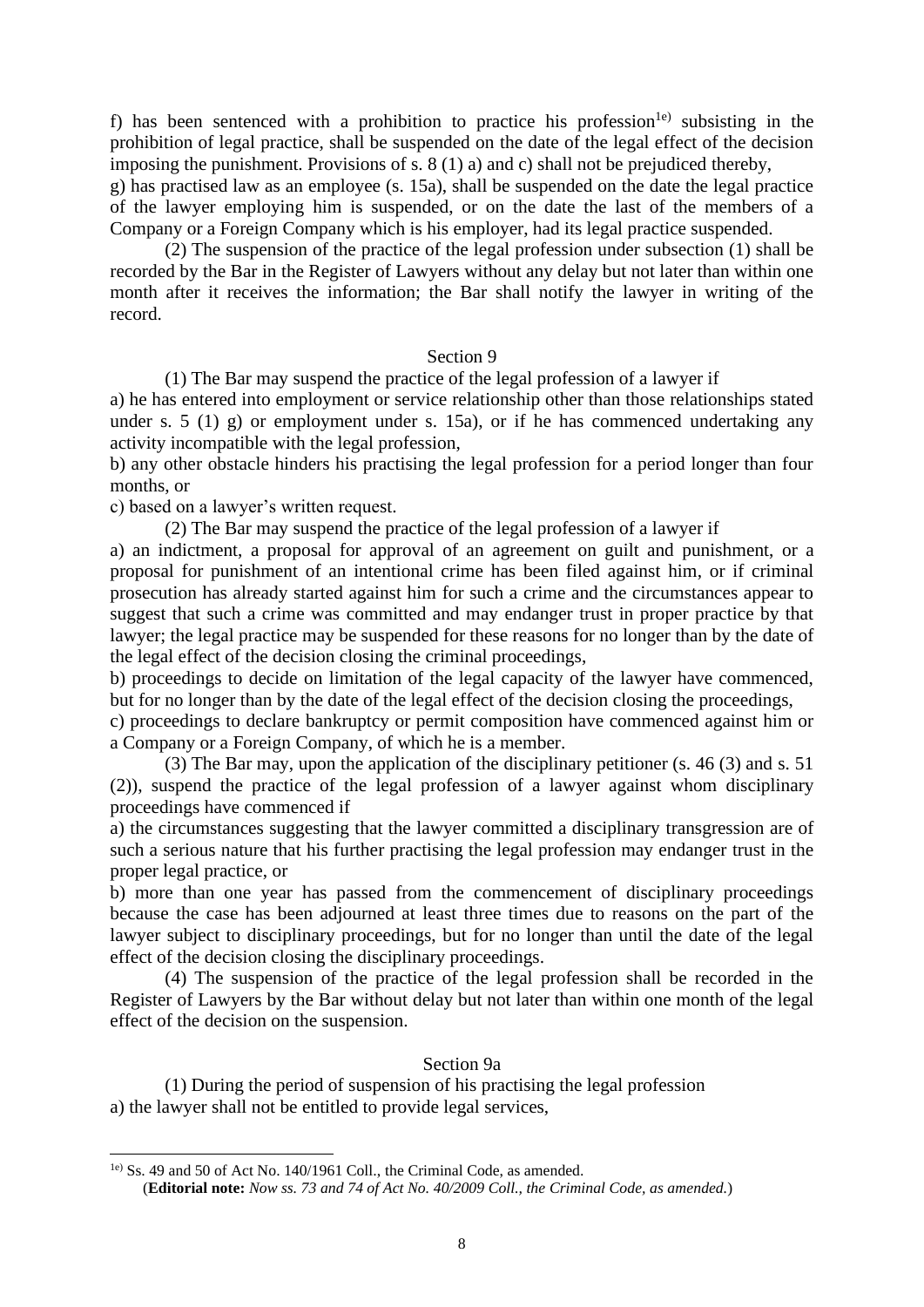b) the lawyer shall not be entitled to perform other activities under s. 56 if the requirement for their performance is to be entitled to practise the legal profession,

c) the lawyer's membership in the bodies of the Bar under s. 41 (1) b), d) to f) shall cease to exist, and

d) the lawyer may not be elected or appointed to the bodies of the Bar under s. 41 (1) b), d) to f).

(2) The suspension of practising the legal profession shall not

a) terminate the participation of the lawyer in a Consortium under s. 14 or in a Company; the participation of the lawyer in a Foreign Company shall not terminate unless the legislation of the home country of the Foreign Company's seat provides otherwise,

b) be to the prejudice of the duty of the lawyer under s. 24a (1),

c) terminate the duty of the lawyer to make payments under s. 30 (1),

d) be to the prejudice of the disciplinary responsibility of the lawyer including any disciplinary transgression committed during the suspension of his legal practice.

#### Section 9b

(1) The suspension of practising the legal profession shall terminate

a) on the date when the fact which was the reason for suspension of practising the legal profession ceases to exist, and in cases under s. 9 (2) a) or b), or s. 9 (3), on the date of the expiry of the time for which the legal practice was suspended,

b) on the date of the legal effect of the decision cancelling or altering the decision to suspend the legal practice (s. 55 (7)),

c) on the date of delivery of a lawyer's written request or on the date stated in such a request unless it precedes the delivery date in cases where the practice of the legal profession has been suspended under s. 9 (1) (c).

(2) The termination of suspension of practising the legal profession shall be recorded in the Register of Lawyers by the Bar without delay but not later than within one month of the information being brought to its attention; the lawyer shall be notified of the record in writing by the Bar.

## Section 10

(1) If a lawyer recorded in the Register of Lawyers under s. 5a has his entitlement to provide legal services abroad suspended or terminated, the Bar shall suspend his legal practice under the Act herein, or terminate his membership in the Bar and strike his name off the Register of Lawyers.

(2) The Bar shall, without delay, inform the competent body of a foreign country, to the extent necessary, of the suspension of legal practice of the lawyer recorded in the Register of Lawyers under s. 5a, as well as of his Bar membership being terminated and name struck off the Register of Lawyers.

(3) Where a lawyer recorded in the Register of Lawyers under s. 5b has his legal practice suspended, or has his name struck off the Register, the Bar shall inform the body of the home country which awarded him the entitlement to provide legal services under the professional title according to s. 2 (1) b) (hereinafter referred to as the "competent homecountry body") about such facts, without delay and to the extent necessary.

(4) The Bar shall, without delay and to the extent necessary, inform the competent home-country body where the lawyer having his name entered in the Register of Lawyers under s. 5 (1) or s. 57 provides his legal services in a position similar to an established European lawyer under the Act herein, of the suspension of his practising the legal profession, as well as of his Bar membership being terminated and name struck off the Register of Lawyers.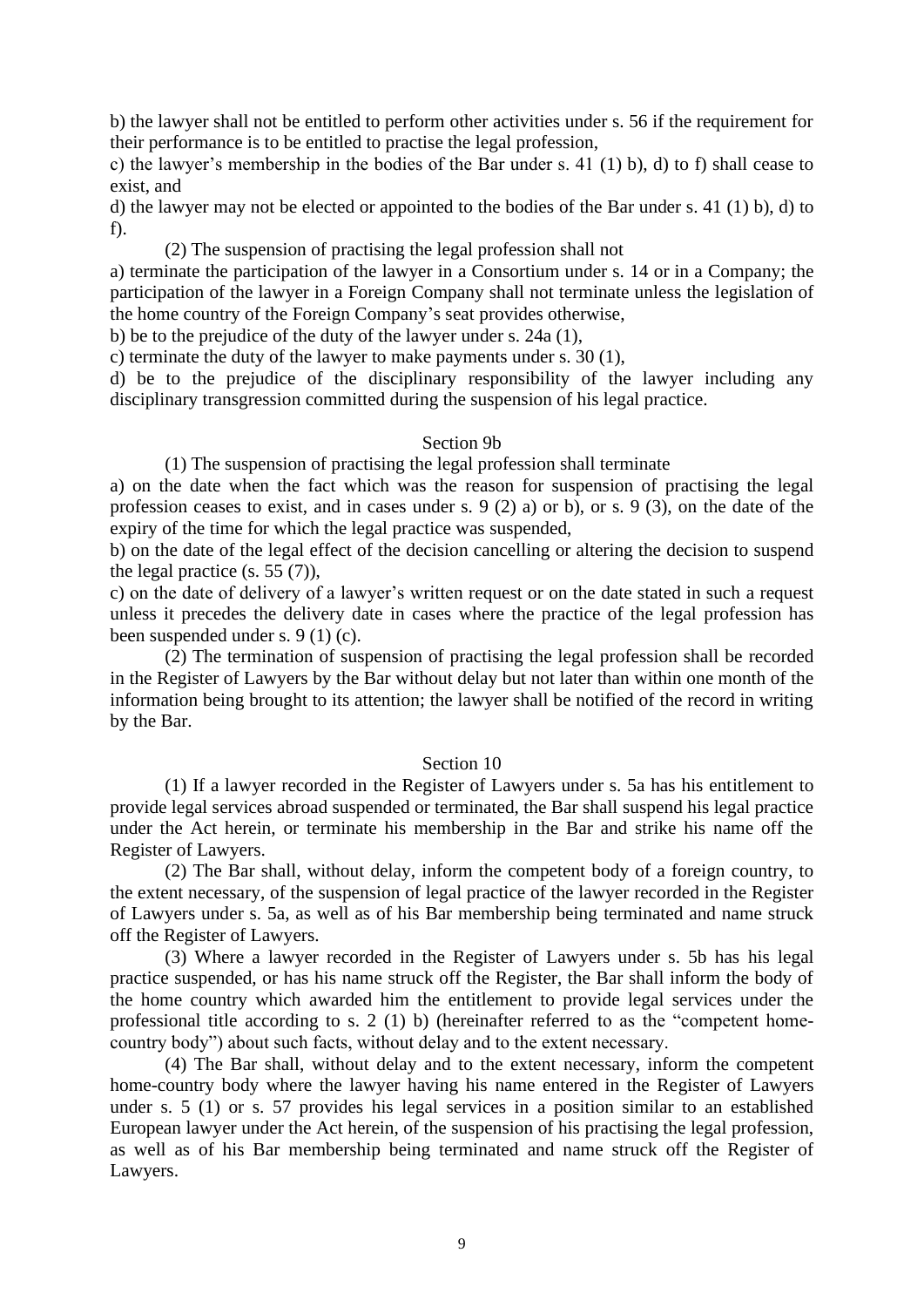# Title Two The Form of Practising the Legal Profession

# Section 11

(1) A lawyer shall practise the legal profession

a) as a sole lawyer, or

b) jointly with other lawyers as a member of a Company under the Civil Code (hereinafter referred to as "Consortium") or a member of a Company under s. 15 or the member of a Foreign Company, or

c) within his employment under s. 15a.

(2) The Bar shall keep a Register of Consortia, Companies and Foreign Companies; the provisions of special legislation shall not be prejudiced thereby.

# Section 12

(1) In the course of his practising the legal profession, a lawyer shall be obliged to use the title "lawyer".

(2) It must be clear from the common name of a Consortium or a Company name, that these are the Consortium or the Company whose objects of activity are to practise legal profession.

(3) Details of the use of the title under (1) and of the common name of a Consortium and the Company name under (2) shall be set by professional rules; the lawyer, Consortium or Company shall be entitled to use appendices relating to provided legal services based on terms set by professional rules.\*)

(4) The Lawyer providing legal services on behalf of a Foreign Company under s. 35s shall use the Company name or the name of the Foreign Company or its structural unit pursuant to their records in the Commercial Register.

# Section 13

(1) A lawyer must have his official seat in the Czech Republic; such seat must be recorded in the Register of Lawyers.

(2) If the lawyer practices law as a sole lawyer or as a member of a Consortium his seat under (1) shall be the seat of a businessman under special legislation

(3) The seat of a lawyer practising law as a member of a Company must be identical with the registered office of the Company under special legislation.

(4) The seat of a lawyer practising law within his employment (s. 15a (1)) for another lawyer or a Company, shall be the seat or the registered office of his employer under (1) or (3) respectively.

# Title deleted

# Section 14

# Consortium

<sup>\*)</sup> **Editorial note:** *See Art. 20 et seq. of the Code of Conduct.*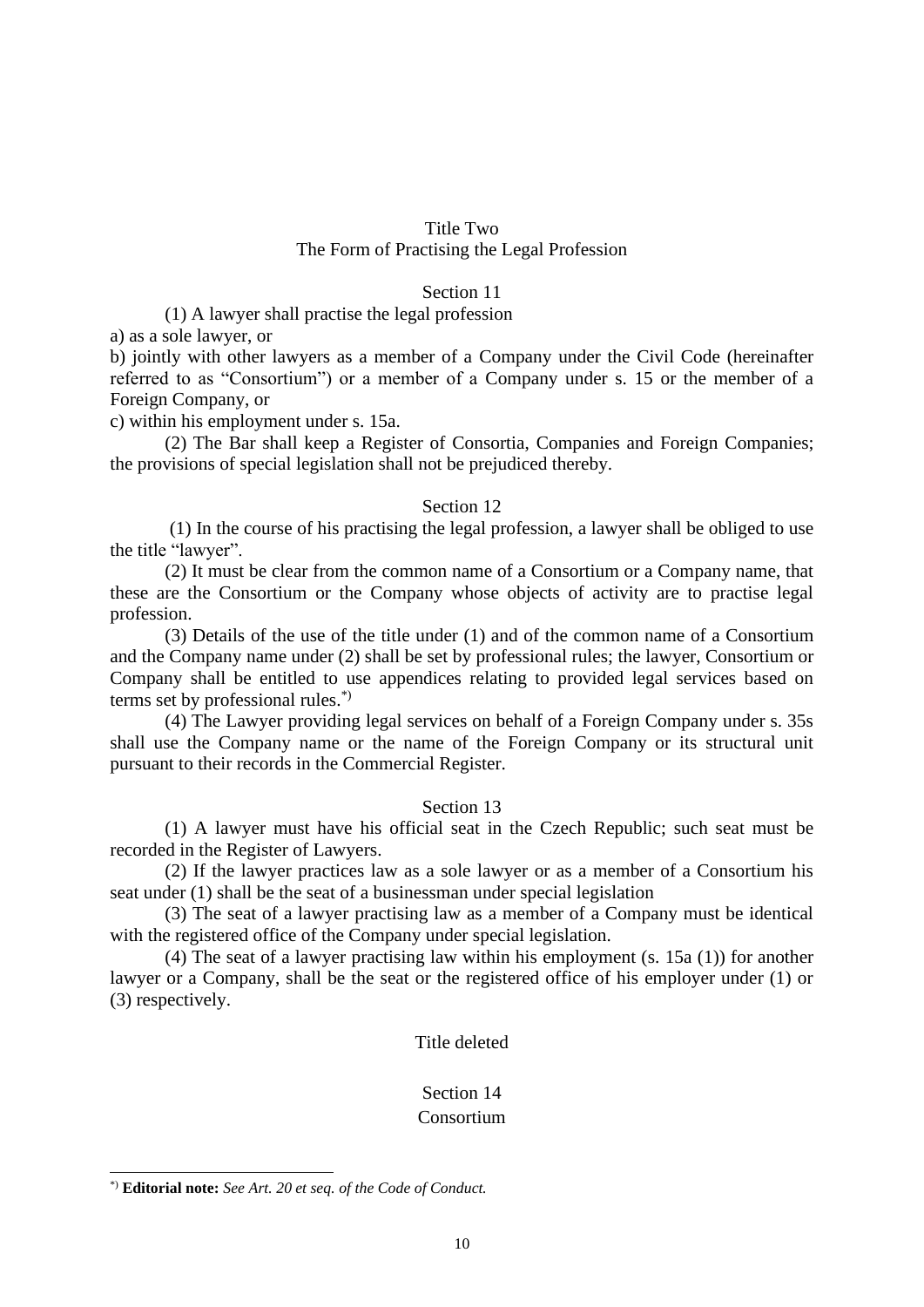(1) Lawyers may consort for the purposes of joint practising of the legal profession; in such case, they shall regulate their mutual relations through a written Contract under the Civil Code. Members of a Consortium may only be lawyers and they shall be obliged to practise the legal profession under their common name. In order to attain the agreed objective of a Consortium, its individual members shall be entitled to employ other lawyers under s. 15a; these lawyers shall not be members of the Consortium.

(2) Property acquired in the course of joint practising the legal profession shall become common property of all members of the Consortium unless their Contract provides otherwise. Where the management of a common business should be decided by the majority of members each member shall have one vote unless the Contract provides otherwise. A third person shall not be authorized to manage the common business.

(3) Lawyers who are members of a Consortium must have a common seat; should this duty be breached the service of documents shall be effective even when mail to a particular member of the Consortium is delivered to another member.

(4) As of the day of establishment of participation until its cessation, a lawyer who is a member of a Consortium may not, at the same time, practise the legal profession as a sole lawyer or as a member of Company or as the member of a Foreign Company, or in another Consortium, nor as an employee.

(5) Provisions of (1) to (4) shall not apply if lawyers agree on joint provision of legal services in one or more cases.

#### Section 15

#### Company

(1) Lawyers may practise the legal profession as members of an unlimited company, limited partnership company or limited liability company provided that the object of business of such Company is solely the practice of legal profession and that only lawyers establish its membership; the object of business of the unlimited liability company may include the practice of an insolvency administrator pursuant to special legislation<sup>4a)</sup>.

(2) Unless the Act herein provides otherwise, the Company shall be subject to provisions of the Act regulating the legal relationships of business companies and cooperatives.

(3) The lawyer shall be entitled to practise the legal profession in the Company only after he has been recorded as member of the Company in the Commercial Register and after the entry of compliance with payment obligation to the full scope into the Commercial Register; the entitlement of the lawyer to practise the legal profession as a sole lawyer, in a Consortium or in another Company until the recording is effected shall not be prejudiced.

(4) Lawyers who are members of a Company shall practise the legal profession on behalf of the Company and at its expense. Should legal practice on behalf of a Company be prohibited in individual cases by special legislation<sup>4c)</sup> the lawyers shall practise the legal profession on their own behalf and at the expense of the Company; this rule shall apply if a lawyer who is a Company member has been appointed by the Bar to provide legal services under the Act herein. Only the Company shall be a party to a legal relationship, created in connection with the provision of legal services by a lawyer who is a Company member, with

<sup>4</sup>a) Act No. 182/2006 Coll., on bankruptcy and modes of its solution (Insolvency Act), as amended.

<sup>4</sup>c) For example, s. 35 (1) of the Criminal Procedure Code, ss. 24 and 25 of the Civil Procedure Code, s. 35 of the Rules of Administrative Justice, ss. 29 to 31 of the Constitutional Court Act. (**Editorial note**: *Now s. 35 (8) of the Code of Administrative Justice.)*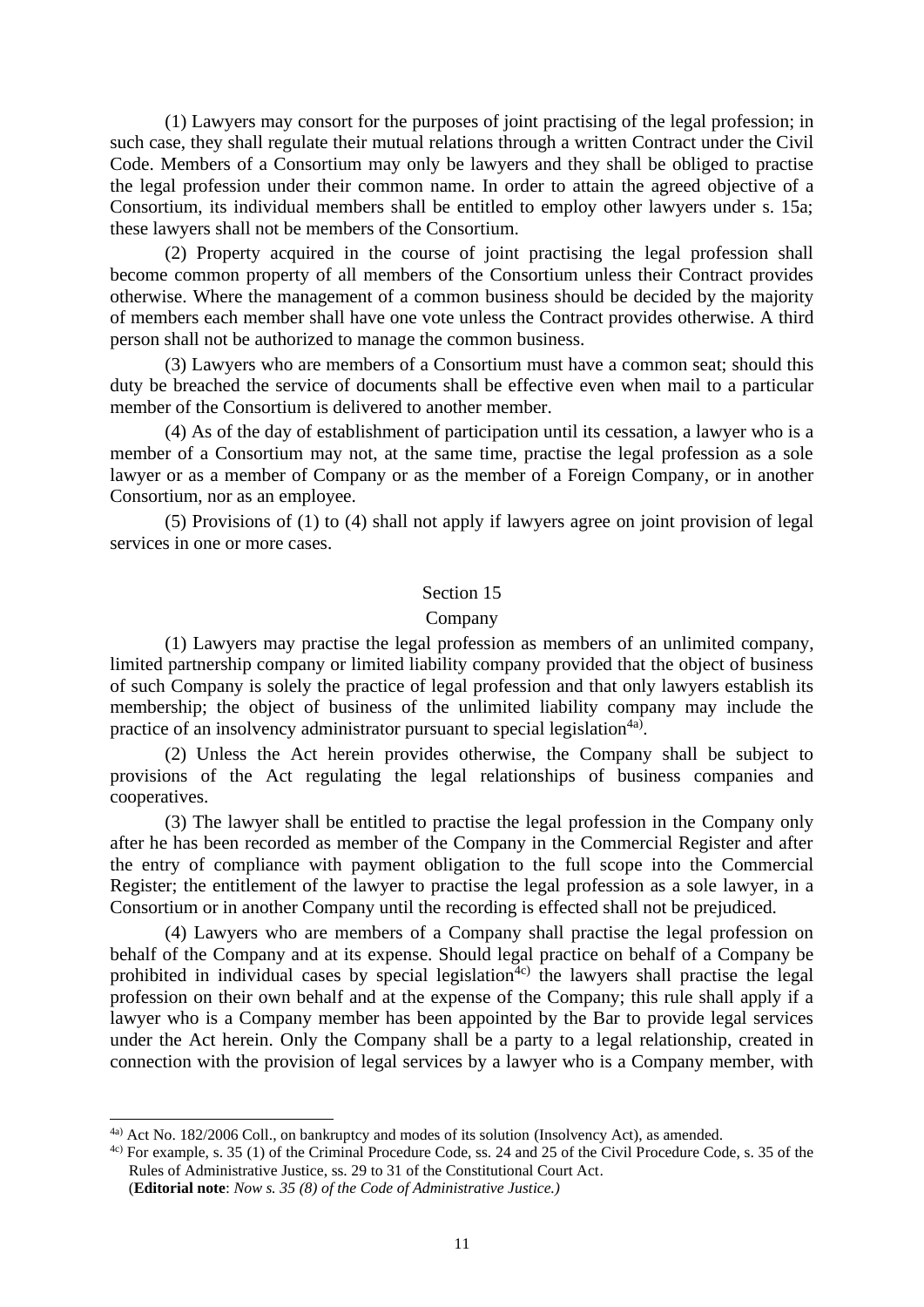clients, as well as third persons; those relationships shall be governed by the Act herein (s. 24 (2) and (3)) and by special legislation.

(5) The registered (corporate) agent of a limited liability company may be appointed only from among its members; the proctor of a Company may only be a lawyer. Lawyers acting as registered agents or proctors of a Company shall be bound by the duty of professional secrecy (non-disclosure) under s. 21 with respect to facts relating to the provision of legal services by the respective Company.

(6) The termination of a lawyer's membership in the Bar and striking of his name off the Register of Lawyers shall terminate his membership in the Company; the lawyer shall be entitled to a settlement (distribution) share under special legislation.

(7) Only a lawyer may become an heir to the business share in a Company; the right of a non-lawyer heir to be paid the settlement share under special legislation shall not be prejudiced thereby.

(8) A lawyer practising law as a Company member may not, from the date of commencement of participation until the date of termination of the company's legal existence or a decision on the company's liquidation, practise the legal profession as a sole lawyer, or as a member of a Consortium or of any other Company or as the member of a Foreign Company, nor may he be employed to practise the legal profession (s. 15a).

(9) Provisions of s. 18 (1), ss. 19, 20, s. 22 (1), ss. 23, 25, 28, and s. 29 shall apply to a Company with necessary modifications.

# Practising the Legal Profession within Employment

# Section 15a

(1) A lawyer may practise the legal profession as an employee of another lawyer or a Company or a Foreign Company (hereinafter referred to as "employed lawyer").

(2) Unless stipulated otherwise by the Act herein, the employment relationship of employed lawyers shall be governed by the Labour Code.

(3) A lawyer may be employed only by one lawyer or one Company or one Foreign Company; the employed lawyer shall not be entitled to practise the legal profession as a sole lawyer, nor may he practise the legal profession jointly with other lawyers.

(4) While practising the legal profession, an employed lawyer shall be obliged to use the title "lawyer" along with the title of his employer; other titles or appendices under s. 12 may be used by the employed lawyer only upon agreement with his employer.

(5) An employed lawyer shall not be entitled to make a contract of employment in the capacity of employer with another lawyer or legal trainee [s 37 (1) e)], or to employ other persons in connection with his own legal practice.

(6) While practising the legal profession an employed lawyer shall follow the provisions of s. 3 (1) and s. 16, and he shall be obliged to observe all instructions of his employer unless those instructions are contrary to legislation, professional rules, or the orders of his client.

# Section 15b

(1) An employed lawyer shall practise the legal profession on behalf of his employer and at the employer's expense; the employed lawyer, upon consent of his employer, shall be entitled to practise the legal profession on his own behalf and at the expense of his employer a) unless special legislation prohibits in individual cases that the law be practised by the employed lawyer on behalf of his employer, or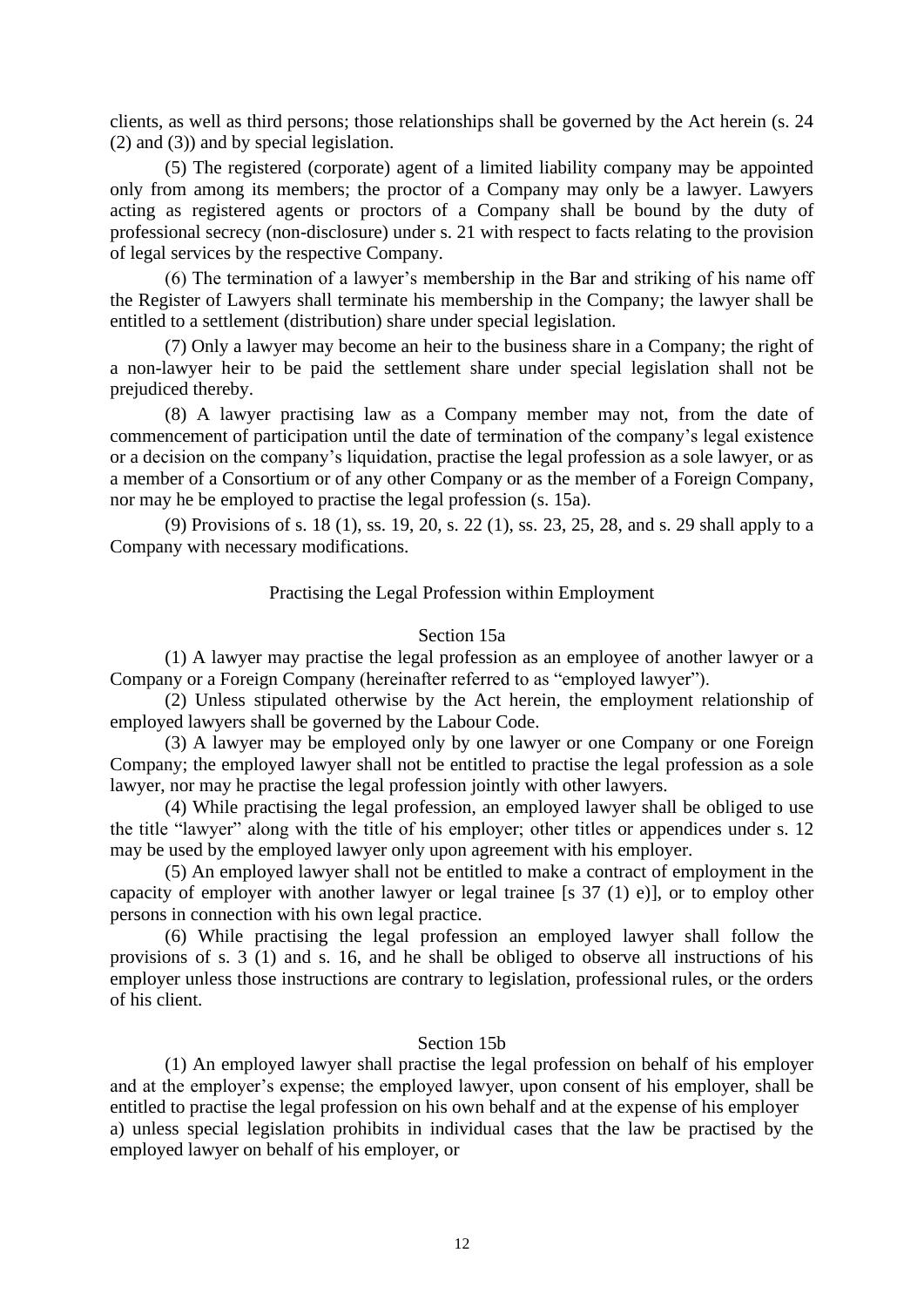b) if legal services subsist in the representation of clients in proceedings before courts or other bodies, including defence in criminal proceedings.

(2) If an employed lawyer has been appointed by the Bar under the Act herein or appointed under special legislation to provide legal services, he shall provide such legal services on his own behalf and at the expense of his employer.

# Section 15c

Damage caused to his employer by the employed lawyer when rendering legal services under ss. 15a, 15b or in the direct relation thereto, shall be the damage caused in the course of fulfilment of employment duties; the employed lawyer shall be responsible for such damage to his employer under the Labour Code.

# Section 15d

(1) Should the lawyer practising the legal profession as a sole lawyer become an employed lawyer, his existing rights and duties regarding clients shall pass to his employer as of the date of the commencement of the employment relationship, unless agreed otherwise between the lawyer and the client by the date of the commencement of the employment relationship or unless the client takes other measures by the date of the commencement of the employment relationship. The lawyer shall inform his clients of his becoming the employed lawyer within 3 days from the date of the conclusion of the employment contract, no later than within 15 days before the date of commencement of the employment relationship.

(2) Rights and duties passing under (1) shall not include the liability of the employed lawyer to compensate the detriment under s. 24 (1), or the duty to return things including money paid by the client. Other rights and duties resulting from the original contractual relationship between the lawyer and the client shall not pass to the employer where the employer may, compared to the lawyer, take unjust advantage or incur unjust disadvantage as a result of the passing of those rights and duties, or where it appears to be unjust to require that the employer fulfil those duties.

# Permanent cooperation between lawyers

# Section 15e

(1) A lawyer practising legal profession as a sole lawyer may permanently provide legal services for another lawyer practising legal profession as a sole lawyer, for a Company or a Foreign Company under a contract on permanent provision of legal services concluded with another lawyer, Company or Foreign Company (hereinafter referred to as "Permanent Cooperation Contract"). The Permanent Cooperation Contract must be in writing and it may not limit the independence of the lawyer while providing legal services under s. 3 (1) and s. 16.

(2) A lawyer practising legal profession as a sole lawyer may permanently provide legal services to lawyers in a Consortium, provided that he concludes the Permanent Cooperation Contract at least with any member of the Consortium and other members express their consent thereto in writing.

(3) The provisions of s. 19 shall not be prejudiced by the provisions of (1) and (2).

(4) A lawyer providing legal services under the Permanent Cooperation Contract (hereinafter referred to as "Cooperating Lawyer") may cooperate only with one lawyer or one Company or one Foreign Company or one Consortium; provisions of s. 14 (5) shall not be prejudiced thereby.

# Section 15f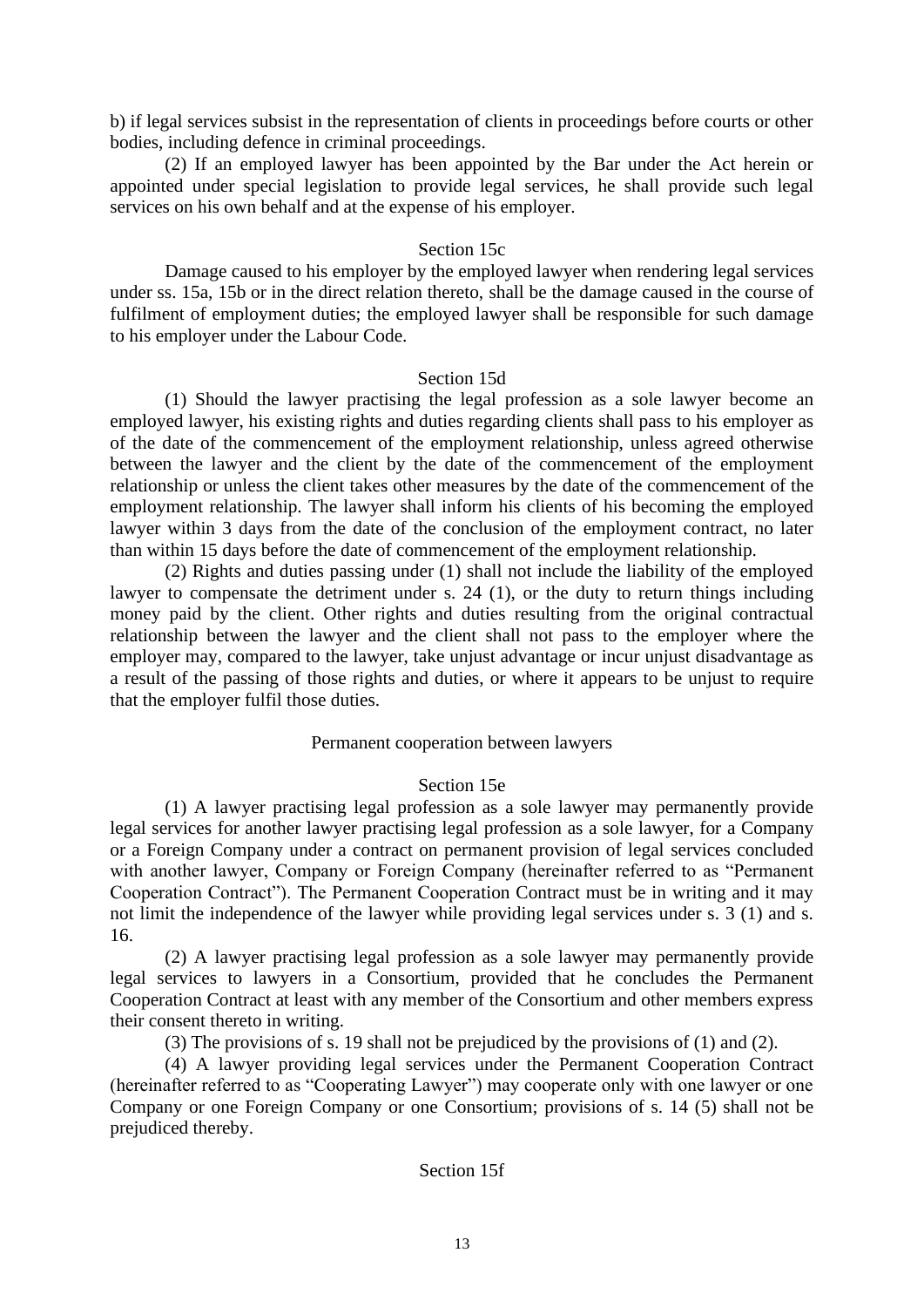(1) The Permanent Cooperation Contract must include

a) the definition of objects and extent of legal services provided by the Cooperating Lawyer, b) the definition of mutual relations and modes of coordination in providing legal services by

the Cooperating Lawyer,

c) the definition of administrative and technical background for the provision of legal services by the Cooperating Lawyer, e.g. letting an office to the Cooperating Lawyer, its equipment or his access to the common administrative and technical facilities,

d) the agreement on whether the Cooperating Lawyer shall provide legal services under the Permanent Cooperation Contract on his own behalf or on behalf of the lawyer, Company, Foreign Company or Consortium he cooperates with, or, possibly, the method and conditions for using the name of the lawyer, Company, Foreign Company or Consortium while providing legal services upon the Permanent Cooperation Contract,

e) the determination of accounting methods regarding the legal services provided by the Cooperating Lawyer under the Permanent Cooperation Contract.

(2) The Cooperating Lawyer shall advise his client in advance that he provides legal services under the Permanent Cooperation Contract.

(3) Legal services may not be provided under the Permanent Cooperation Contract if the Cooperating Lawyer is appointed under the Act hereunder or designated pursuant to special legislation; the provisions of s. 16 (1) shall not be prejudiced thereby.

# Title Three

# Rights and Duties of Lawyers

#### Section 16

(1) Lawyers shall be obliged to protect and enforce the rights and legitimate interests of clients and to follow their orders. The orders of clients shall not be binding if these are contrary to legal or professional regulations; a lawyer shall be obliged to reasonably notify his clients of this principle.

(2) While practising the legal profession, a lawyer shall be obliged to act faithfully and with integrity; he shall be obliged to consistently use all legal measures and, within these measures, to apply everything in the interest of his client that the lawyer believes may be beneficial.

#### Section 17

A lawyer shall proceed in his legal practice in such a manner that the dignity of the legal profession may not be degraded; for this purpose he shall be obliged to observe the rules of professional ethics and competition. These rules shall be stipulated by the regulations of the legal profession.

#### Section 17a

(1) In criminal proceedings before court, in proceedings before the Supreme Court, the Supreme Administrative Court and the Constitutional Court, the lawyer shall be obliged to wear the official dress of the legal profession.

(2) The Bar shall determine, by professional rules, the appearance of the official dress of the legal profession.

(3) The Bar shall be entitled, on the basis of a carried out tender, to determine one or several suppliers of the official dress.

# Section 18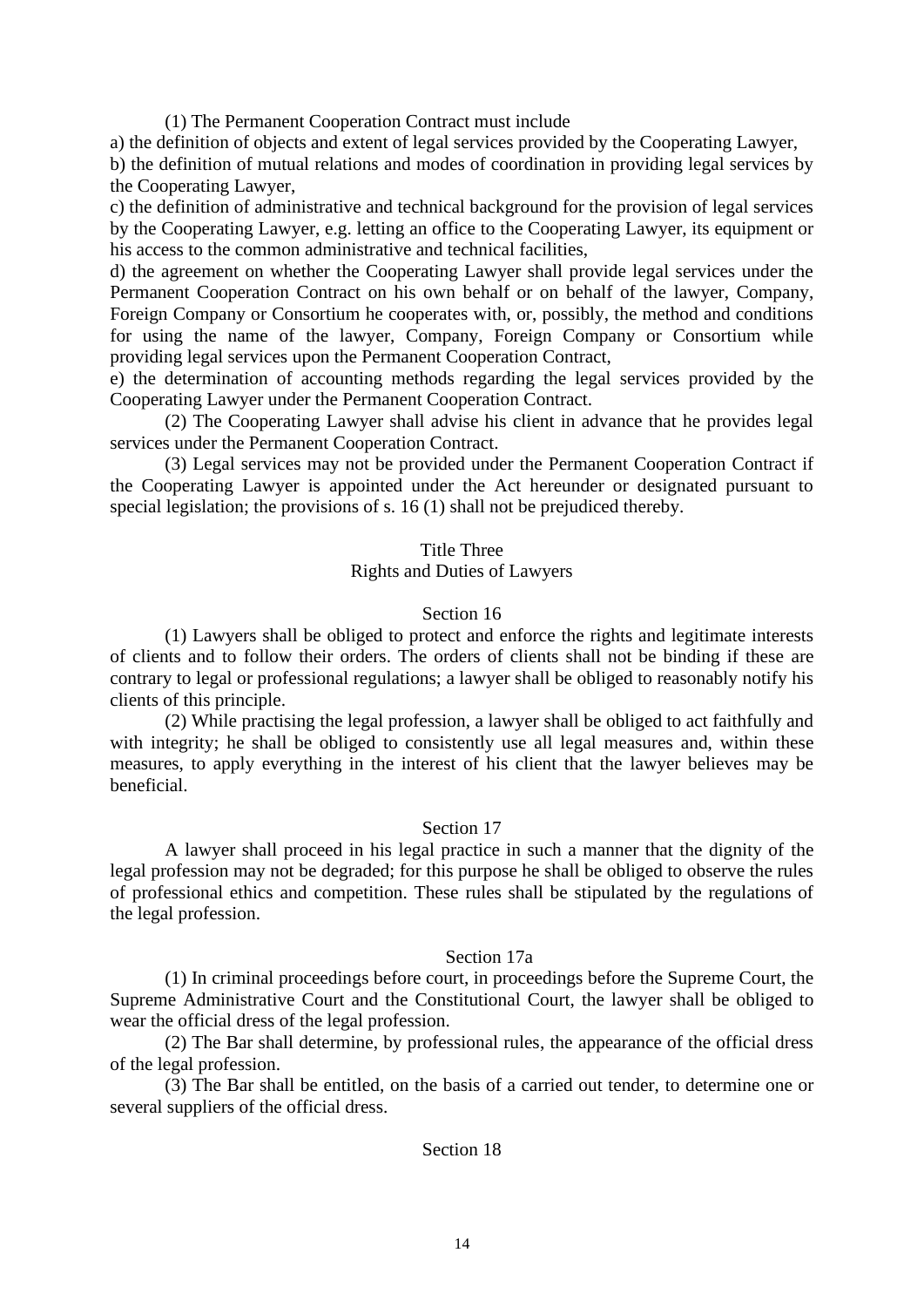(1) A lawyer may refuse to provide legal services unless he has been designated under special legislation or appointed by the Bar under (2) and ss. 18a–18c to provide legal services; the provisions of s. 19 shall not be prejudiced thereby.

(2) A person who does not fulfil requirements to have a lawyer appointed by court under special legislation to act in his case<sup>7c)</sup> and cannot secure provision of legal services otherwise (hereinafter referred to as "applicant"), shall have, upon a timely application, the right to have his lawyer appointed for:

a) legal consultations under s. 18a, or

b) legal services under s. 18c.

#### Section 18a

(1) An applicant whose average monthly income does not exceed, for the period of 6 calendar months preceding application filing, three times the living minimum for an individual or persons assessed jointly with the applicant under the law governing the living minimum and subsistence minimum and who is not represented by another lawyer or a person referred to in s. 2 (2) a) in the matter in which the applicant is applying for the provision of legal consultation shall have the right to have a lawyer appointed by the Bar for the provision of legal consultation. Where there are reasons worthy of special consideration, fulfilment of the conditions for the average monthly income may be waived.

(2) Legal consultation shall be provided to one applicant as a minimum of 30 minutes and up to 120 minutes of legal consultation for each calendar year; every commenced 30 minutes of legal consultation shall be included in the total annual time limit.

(3) An application for appointment of a lawyer for the provision of legal consultation may be filed only on a form. In addition to general elements stipulated by the Code of Administrative Procedure, an application shall include

a) a statement by the applicant that his circumstances are consistent with the conditions for entitlement to legal consultation under (1), and

b) a statement by the applicant that he is not represented by another lawyer or a person referred to in s. 2 (2) a) in the matter in which the applicant is requesting legal consultation.

(4) Details of the application elements including a model application form shall be stipulated by a decree of the Ministry of Justice.

(5) Upon filing his application, an applicant shall pay to the Bar a fee of CZK 100 for handling the application. The fee is the Bar's income. The fee is not payable by:

a) foreigners placed in facilities for detention of aliens under the law governing the stay of aliens in the territory of the Czech Republic or a reception centre under the law on asylum,

b) ZTP or ZTP/P disability cardholders,

c) individuals receiving assistance in material need allowances under the law governing assistance in material need,

d) individuals under 15 years of age,

e) individuals who are recipients of allowance for care in degree III (heavy dependence) and IV (total dependence) under the law on social services, and

f) individuals caring for persons who have been granted allowance for care in degree III (heavy dependence) and IV (total dependence) under the law on social services.

(6) The Bar shall appoint a lawyer to provide legal consultation to an applicant who has demonstrated fulfilment of the statutory requirements and has paid the fee under (5) without undue delay. The decision is not made in writing.

(7) Where the Bar does not grant the application, it shall issue a decision to that end.

 $7c$ ) For example s. 30 (2) of the Civil Procedure Code, s. 35 (8) of the Rules of Administrative Justice, s. 33 of the Criminal Procedure Code.

<sup>(</sup>**Editorial note**: *Now s. 35 (8) of the Rules of Administrative Justice*.)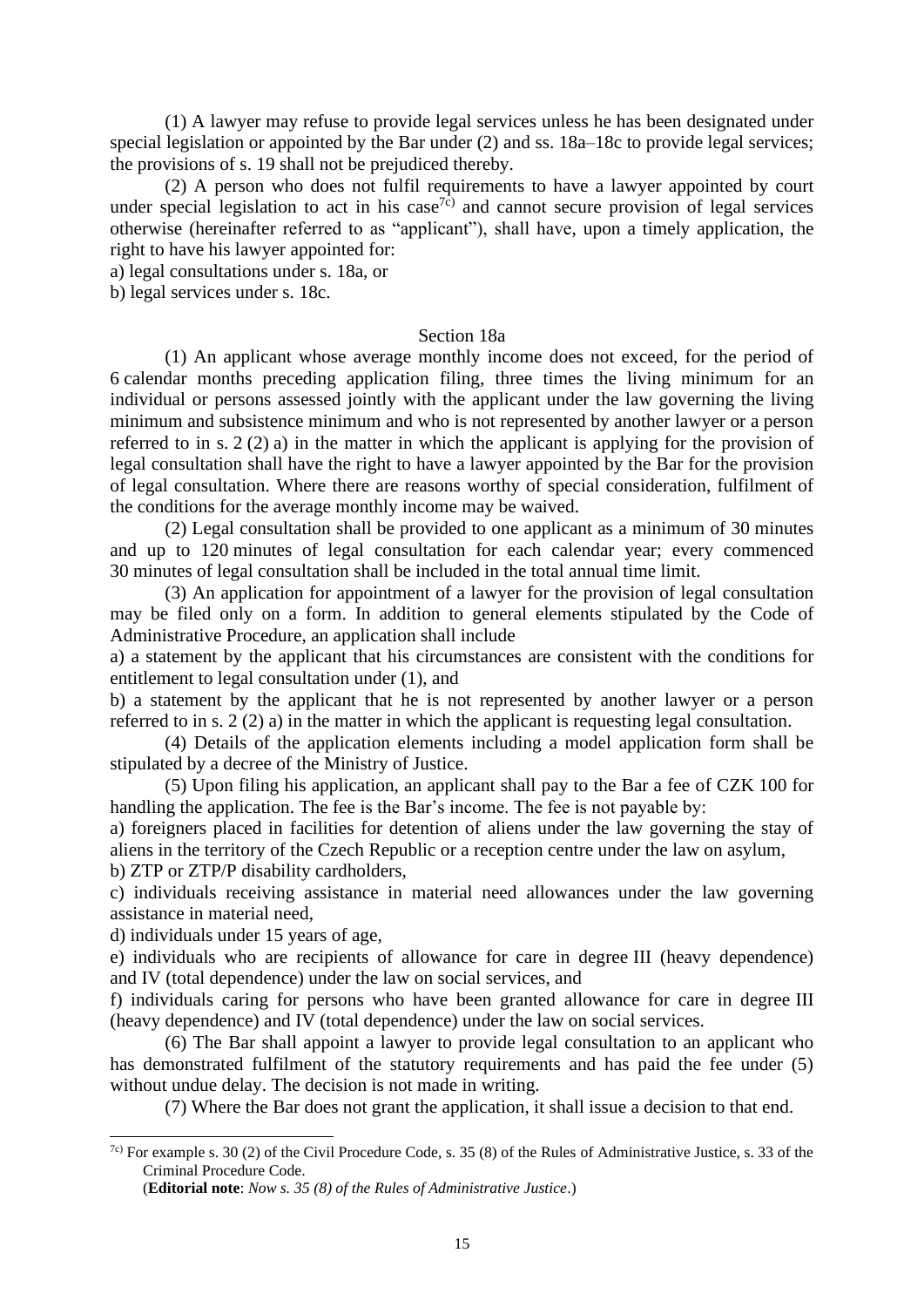#### Section 18b

(1) Upon a motion of the operator of facilities for detention of aliens under the law governing the stay of aliens in the territory of the Czech Republic or a reception centre under the law on asylum, the Bar shall appoint a lawyer to provide a one-off legal consultation to an undetermined number of individuals placed in such facilities; s. 18a (3) b) and s. 18a (6) shall apply by analogy.

(2) A motion under (1) may be filed only a form the model of which is provided by the Ministry of Justice.

#### Section 18c

(1) An applicant whose income and property circumstances justify it and who is not represented by another lawyer or a person referred to in s. 2 (2) a) in the matter in which the applicant is applying for the provision of a legal service shall have the right to have a lawyer appointed by the Bar for the provision of a legal service. A lawyer may be appointed for an applicant only once in the same matter; this shall not apply where an earlier appointed lawyer refuses to provide legal services due to reasons listed in s. 19 or in the event of occurrence of situation referred to in s. 20 (2).

(2) An application for the appointment of a lawyer to provide a legal service may only be filed on a form. In addition to general elements stipulated by the Code of Administrative Procedure, an application shall include

a) a description of the matter in which the legal service is to be provided, and

b) a statement by the applicant that he is not represented by another lawyer or a person referred to in s. 2 (2) a) in the matter in which the applicant is requesting the legal service.

(3) Where it is not the case of provision of a legal service at the expense of the State under s. 23 (3), the applicant is to prove, in his application under  $(2)$ , that he has unsuccessfully attempted to secure provision of a legal service through at least two lawyers contacted.

(4) The application shall be accompanied by documents with the amount of income of the applicant and persons assessed jointly with the applicant for a period of 6 calendar months preceding application filing as well as documents about his property circumstances. Details of the application elements including a model application form and the manner of proving the applicant's income and property circumstances as well as the scope of information applicants are to provide the Bar with shall be stipulated by a decree of the Ministry of Justice.

(5) The Bar shall appoint a lawyer to provide a legal service to an applicant who has demonstrated fulfilment of the statutory requirements without undue delay. The Bar shall not grant the application in the case of misuse of the right or in the case of manifestly unfounded exercise of or impediment of the right.

(6) In its decision on the appointment of a lawyer, the Bar shall define the matter in which the lawyer is to provide legal services as well as the scope of such services. In its decision on the appointment of a lawyer, the Bar may also stipulate additional conditions of provision of legal services. The lawyer appointed by the Bar is to provide the applicant with legal services under the conditions stipulated by the Bar. This shall not apply where there are reasons for refusal of provision of legal services referred to in s. 19 or in the case of misuse of the right, manifestly unfounded exercise of or impediment of the right or situation referred to in s. (20) (2); in such cases, the lawyer shall notify the applicant and the Bar in writing of the reasons for not providing legal services. Appointment of a lawyer by the Bar shall not replace power of attorney required by special legislation for the defence of the individual for whom the lawyer has been appointed in criminal proceedings or for his representation in other proceedings.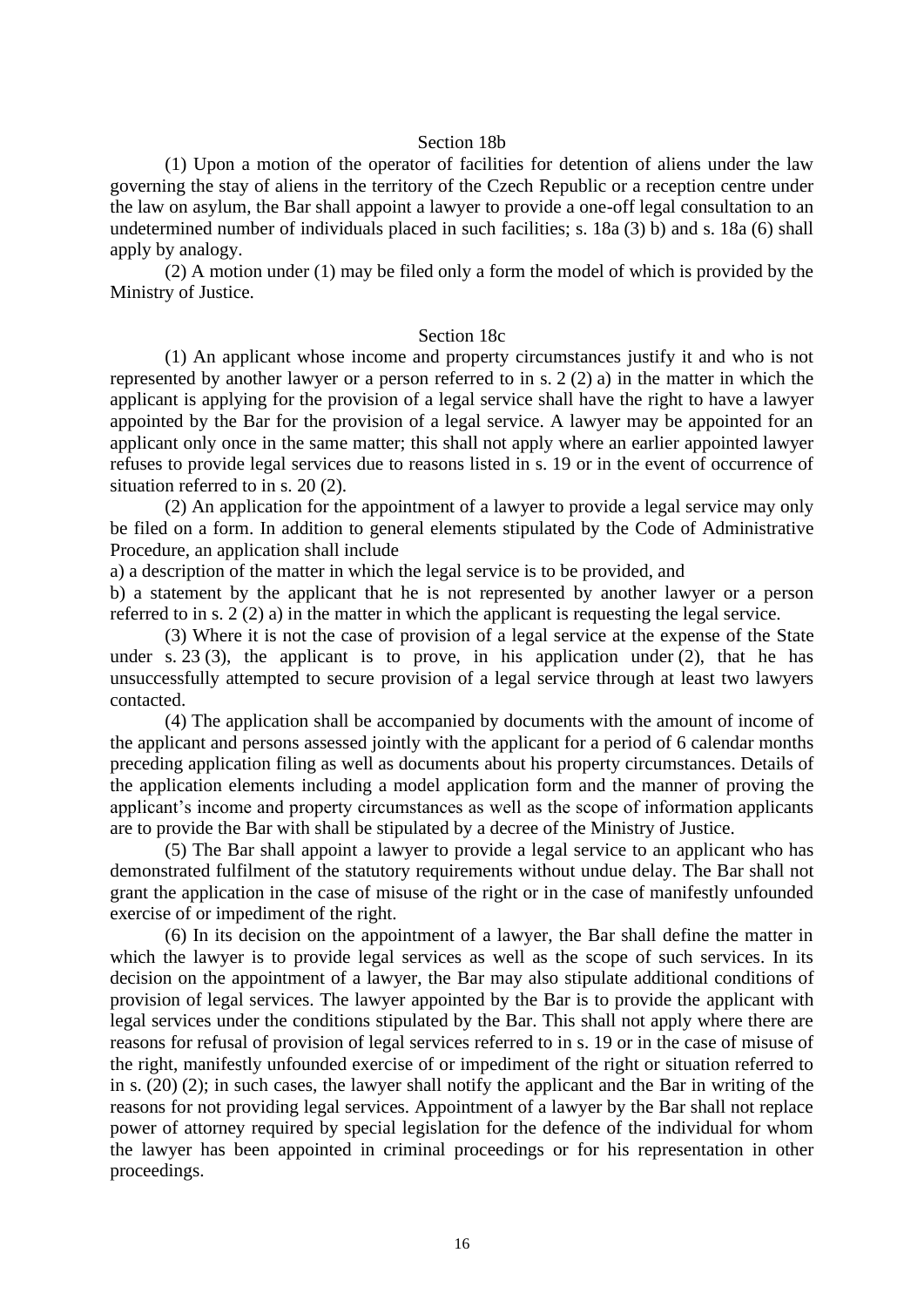(7) The Bar shall cancel appointment of a lawyer where it is found during provision of legal services by the lawyer in the matter in question that the income and property circumstances of the client had not justify the provision of legal services. The Bar shall also cancel appointment of a lawyer where it is found during provision of legal services by the lawyer in the matter in question that the income and property circumstances of the client have changed in such a way that they no longer justify provision of legal services; the Bar shall cancel appointment of a lawyer as at the moment of change in such circumstances. Unless the lawyer agrees with the client otherwise or unless the client takes another measure, the lawyer shall, for 15 days from the date of cancellation of its appointment for the provision of legal services, undertake all urgent acts so as to avoid prejudice of the client's rights or legitimate interests. This shall not apply where the client informs the lawyer in writing that he does not insist on the fulfilment of this obligation.

(8) From the date of the Bar's cancellation of the lawyer appointment becoming effective, the lawyer shall be entitled to the payment of his fee for the provision of a legal service from the client in accordance with the law governing non-contractual remuneration.

(9) Where the applicant's income and property circumstances change during provision of legal services, he shall notify the Bar without undue delay.

# Section 18d

(1) For the purposes of provision of legal consultations under s. 18a and provision of legal services under s. 18c, the Bar shall maintain a list of applicants. This list is not public. The applicant list includes identification data of applicants for legal aid, contact details provided in the applications, information necessary for the assessment of entitlement, and information to what extent legal aid has been provided. Applicants' data are stored for 3 years after termination of provision of a legal service subject to appointment.

(2) For the purposes of lawyer appointment, the Bar shall maintain a list of lawyers who have expressed their consent with provision of legal services under ss. 18a–18c; in appointing a lawyer for such provision of legal services, the Bar shall ensure that lawyers are appointed evenly, also with regard to the character and complexity of the matter in which legal services are to be provided and to possible costs the appointed lawyer may incur in connection with provision of legal services. Where no lawyer from this list can be appointed, the Bar shall appoint a lawyer from the list maintained under s. 4.

(3) Lawyer's obligation in the provision of a legal service under ss. 18–18c shall be stipulated by the professional rules.

#### Section 19

# (1) A lawyer shall be obliged to refuse to provide legal services if

a) he has provided his legal services in the same or a related case to someone else whose interests are contrary to the interests of the person requesting the provision of legal services,

b) a person whose interests are contrary to the person requesting legal services has been provided legal services in the same or a related case by a lawyer with whom the lawyer practices law jointly (s. 11(1)), or, in the case of an employed lawyer, by a lawyer who is his employer, or by a lawyer who is an employee of the same employer,

c) he possesses information on another or earlier client which may bear unlawful benefits for the person applying for the provision of legal services,

d) he, or a person close to  $\lim^{8}$ , has participated in the proceedings, or

e) the interests of the person requesting legal services are contrary to the interests of the lawyer or a person close to the lawyer.

<sup>8)</sup> S. 119 of the Civil Code.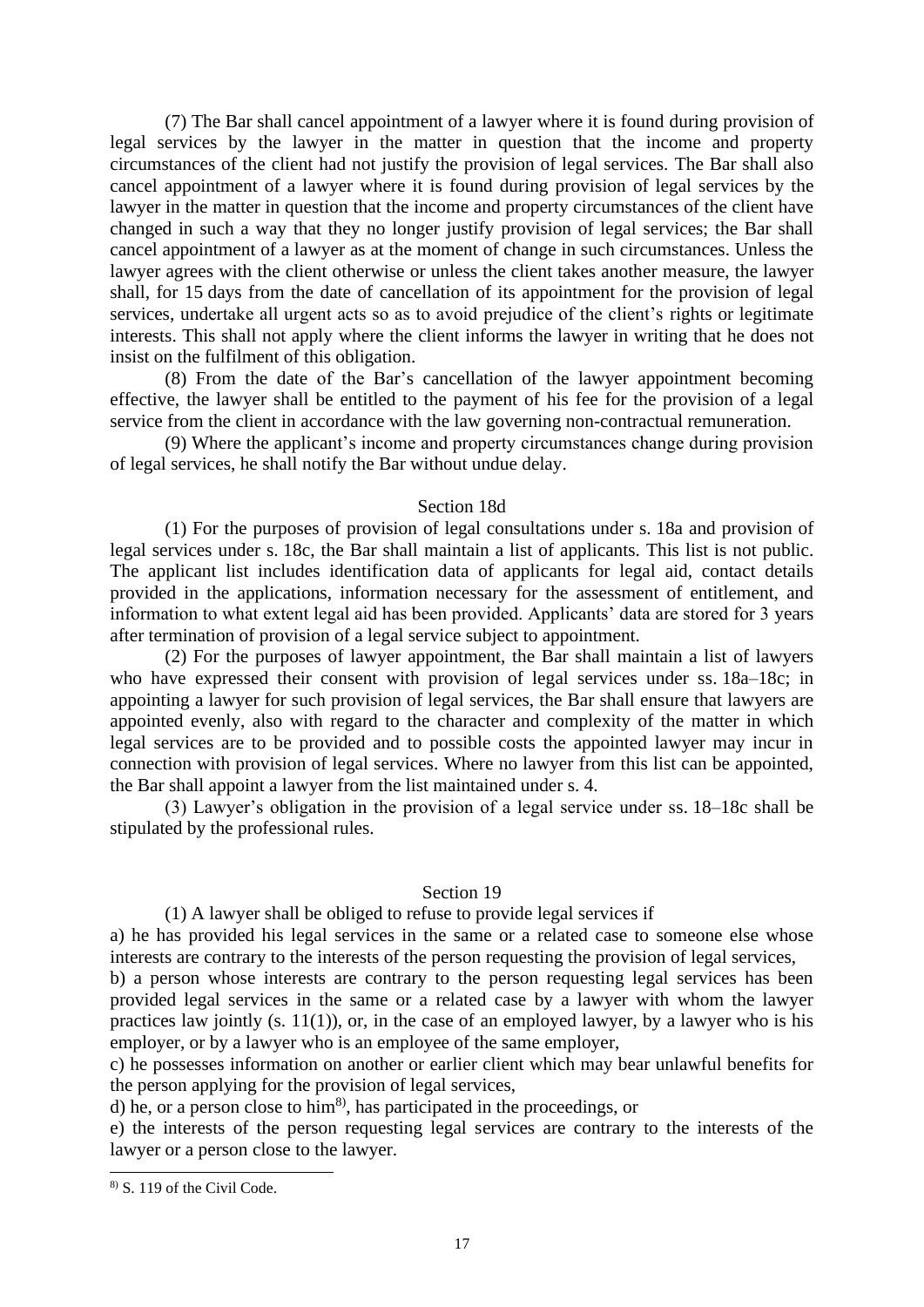(2) Participation in the proceedings under (1) d) shall not mean the provision of legal services by the lawyer or persons under s. 2 (2).

#### Section 20

(1) A lawyer shall be obliged to withdraw from the contract to provide legal services, or to apply for the cancellation of his appointment, or to request the Bar to appoint another lawyer, if he subsequently discovers facts stated under s. 19.

(2) A lawyer shall be entitled to withdraw from the contract to provide legal services, or to apply for the cancellation of appointment or to request the Bar to appoint another lawyer if the fiduciary relationship between him and his client has been impaired, or if the client fails to cooperate. The lawyer shall be entitled to take these steps where his client insists that the lawyer follow his orders although the client has been informed that such orders are contrary to the law or to professional rules*.*

(3) A lawyer shall be entitled to withdraw from the contract to provide legal services if his client fails to advance a reasonable portion of the fee for the provision of legal services although the lawyer has so requested.

(4) The client shall be entitled to withdraw from the contract to provide legal services at any time without stating reasons.

(5) The notice period may be arranged only for cases of the withdrawal from the contract to provide legal services by the lawyer under (2) (first sentence) or by the client; the notice period may not exceed three months.

(6) Unless a lawyer and his client agree otherwise, or the client takes another measure, the lawyer shall be obliged, within 15 days after the contract to provide legal services ceased to exist due to the withdrawal under subsections (1) to (5) or other reasons, to take all necessary actions not to cause harm to his client's rights or legitimate interests. This rule does not apply if the client notifies his lawyer that he does not insist on the fulfilment of that duty.

#### Section 21

(1) A lawyer shall be obliged to preserve professional secrecy regarding any facts known to him in connection with his provision of legal services.

(2) A lawyer' s duty of professional secrecy (non-disclosure) may be waived only by his client, and, after the client's death or termination of existence, his successor; should there be more than one legal successor the consent of all legal successors shall be necessary to waive the duty of professional secrecy (non-disclosure). Waiver by the client or his legal successor(s) of a lawyer's duty of professional secrecy (non-disclosure) must be in writing and must be addressed to the lawyer; it may be possible for a waiver to be made orally to be recorded in the transcript at the court hearing. A lawyer shall be obliged to observe the duty of professional secrecy (non-disclosure) even after the waiver if the circumstances appear to suggest that the waiver was made under coercion or duress.

(3) A lawyer shall not owe the duty of professional secrecy (non-disclosure) against a person he authorises to pursue individual actions within legal services if this person himself is obliged to observe the duty of professional secrecy (non-disclosure).

(4) A lawyer shall not be bound by the duty of professional secrecy (non-disclosure) to the extent necessary for proceedings before courts or other bodies if the cause is a dispute between the lawyer and his client or client's legal successor; the duty of professional secrecy (non-disclosure) shall not be binding on the lawyer in proceedings under s. 55, in proceedings against a decision of the Bar, or in proceedings concerning a cassation complaint against the judicial decision on that petition under special legislation<sup>8a)</sup>, and proceedings concerning

<sup>8</sup>a) Act No. 150/2002 Coll., Rules of Administrative Justice, as amended.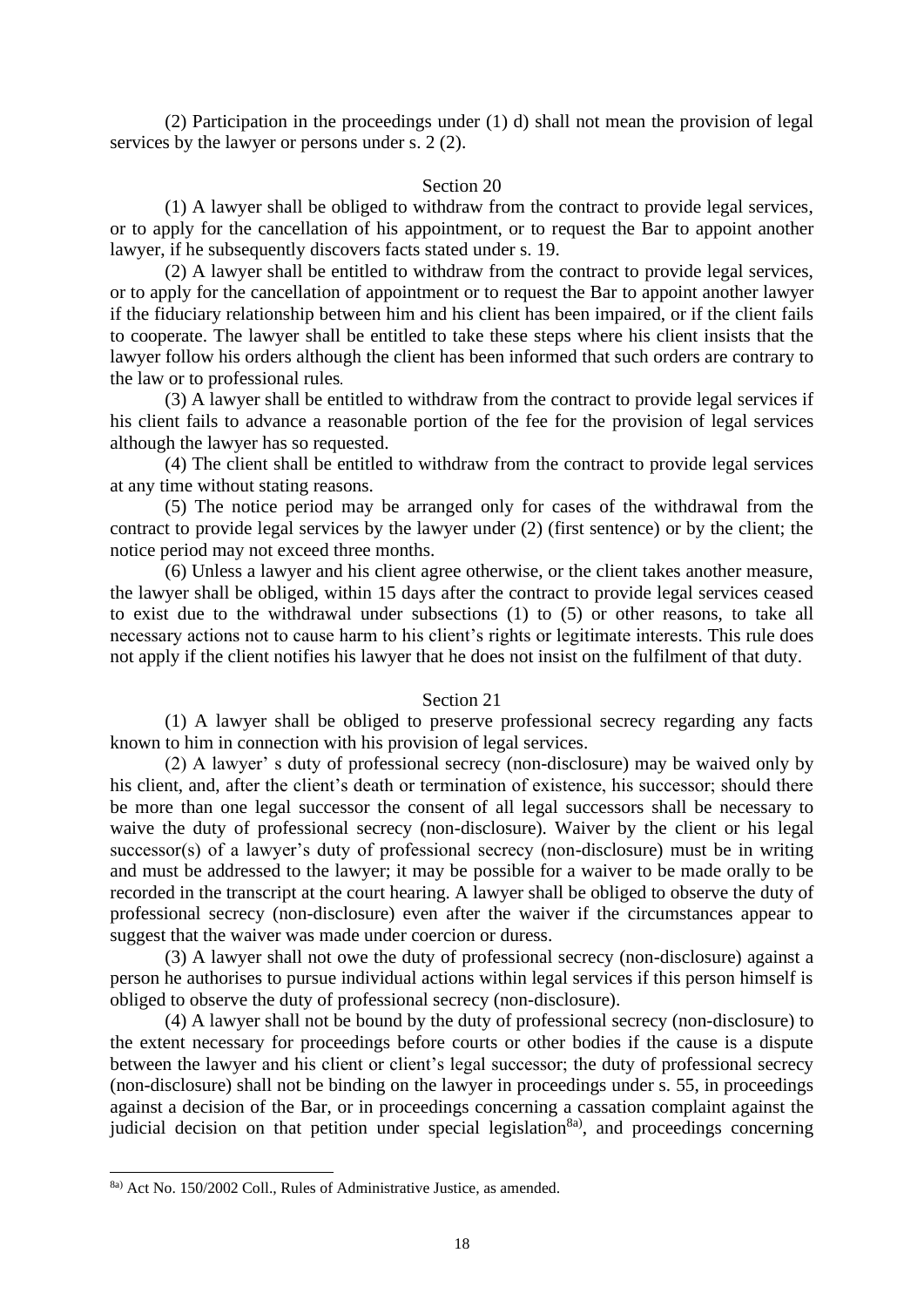issues under s. 55b, to the extent necessary to protect the lawyer's rights or legally protected interests.

(5) The duty of professional secrecy (non-disclosure) of a lawyer shall not be to the prejudice of his duties as a taxpayer, stipulated by special legislation on the administration of taxes and charges<sup>9</sup>; even in such cases the lawyer shall be obliged not to disclose the nature of a case where he has provided or provides legal services.

(6) A lawyer may not rely on the duty of professional secrecy (non-disclosure) in disciplinary proceedings or against another lawyer designated by the Chair of the Supervisory Council to prepare investigation of whether a disciplinary transgression has been committed (s. 33 (3)). A lawyer may not rely on the duty of professional secrecy (non-disclosure) when he fulfils duties under special legislation against the legalization of proceeds of crime, or against a Bar representative performing acts under subsection (10). A lawyer may not rely on the duty of professional secrecy when providing the tax authority with information in connection to fulfilling his duty imposed on a lawyer in the Tax Code as an obliged person under Act on Measures Against the Legalization of Crime Proceeds and Terrorism Funding.

(7) The duty of professional secrecy (non-disclosure) shall not be to the prejudice of the statutory duty to prevent commitment of a crime<sup>10)</sup>.

(8) The duty of professional secrecy (non-disclosure) shall exist after the termination of a respective lawyer's Bar membership and striking his name off the Register of Lawyers.

(9) The duty of professional secrecy (non-disclosure), to the extent stipulated under (1) to (8), shall apply to

a) employees of a lawyer or Company or Foreign Company, as well as other persons sharing with the lawyer or the Company or the Foreign Company the provision of legal services, and

b) members of the bodies of the Bar and their employees, and all persons participating in administrative proceedings under s. 55 or disciplinary proceedings, including lawyers designated by the Supervisory Council Chair to prepare investigation of whether a disciplinary transgression has been committed (s. 33 (3)).

(10) Members of the bodies of the Bar, their employees, and lawyers designated by the Supervisory Council Chair to prepare investigation of whether a disciplinary transgression has been committed shall not be bound by the duty of professional secrecy (non-disclosure) under (9) to the extent necessary for proceedings before courts in cases stated under (4) after the semicolon. Members of the bodies of the Bar and their employees shall not be bound by the duty of professional secrecy (non-disclosure) to the extent necessary to fulfil their duty to inform under s. 10 (2) to (4), s. 35d and s. 35r (1), (2) and (4).

#### Section 22

(1) Law shall be practised regularly for a fee; the client may be requested to pay a reasonable fee in advance.

(2) An employed lawyer shall practise the legal profession for wages set according to special legislation<sup>10a</sup>, which shall be paid by his employer.

(3) The mode and amount of the fee and reimbursement of a lawyer practising law as a sole lawyer or jointly with other lawyers (s. 11 (1)), and/or its rates, shall be set by the

<sup>9)</sup> Act No. 337/1992 Coll., on Administration of Taxes and Charges, as amended. (**Editorial note:** *Now Act No. 280/2009, the Tax Code, as amended.*)

 $10)$  S. 167 of Act No. 140/1961 Coll., the Criminal Act, as amended.

<sup>(</sup>**Editorial note:** *Now s. 367 of the Criminal Code*.)

<sup>&</sup>lt;sup>10a)</sup> Act No. 1/1992 Coll., Providing for Wages, Pay for On-call Duty and Average Wages, as amended. (**Editorial note:** *Now Act No. 262/2006 Coll., the Labour Code, as amended*.)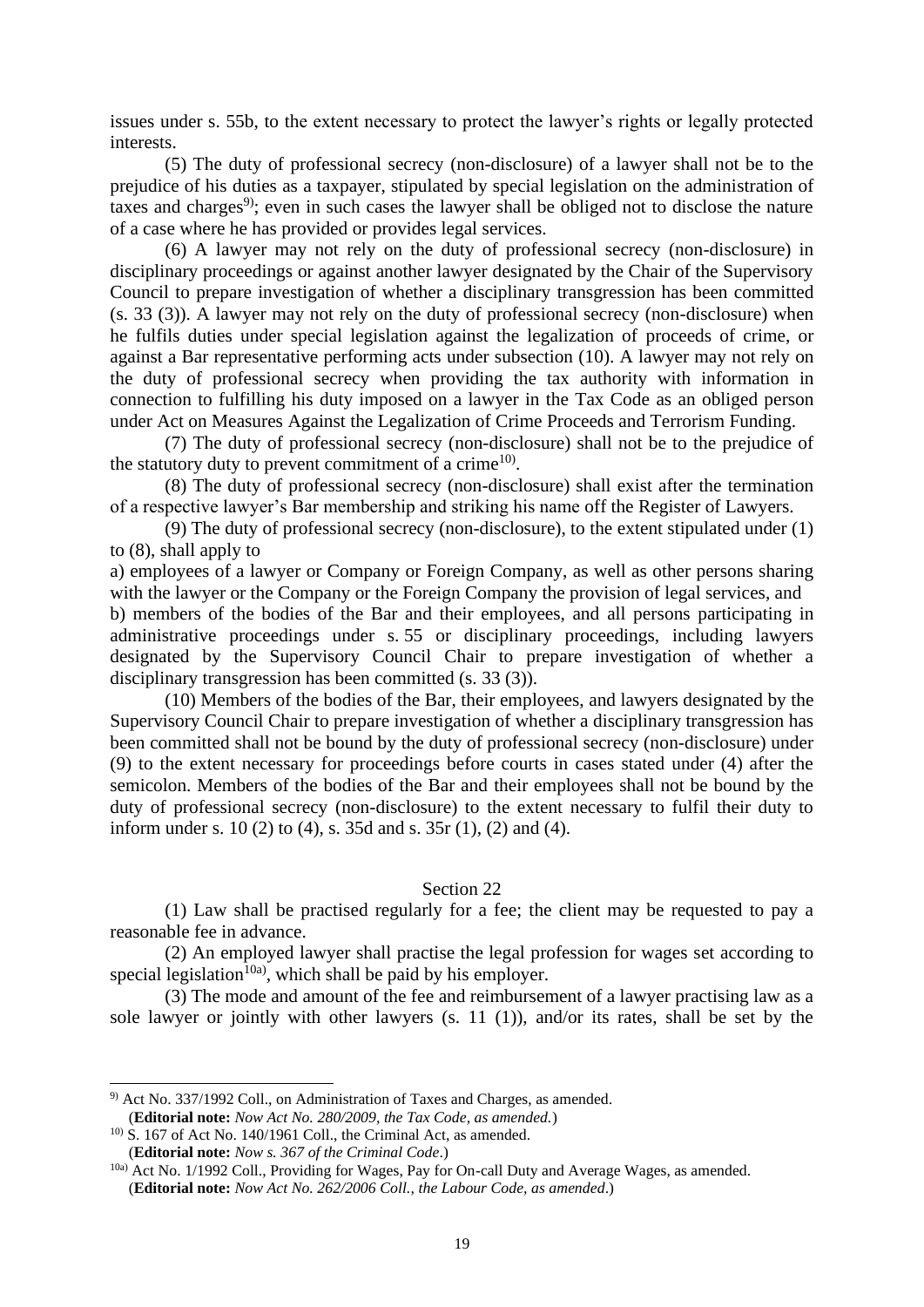Ministry of Justice in its executive regulation upon the Bar's expressing its opinion on the matter.\*)

#### Section 23

(1) If a lawyer has been appointed by court, the State shall cover his fee.

(2) If a lawyer has been appointed by the Bar under ss. 18a or 18b, the State shall cover his fee. Lawyers shall be entitled to compensation of missed time and reimbursement of travel expenses only in justified cases.

(3) If a lawyer has been appointed under s. 18c to provide a legal service consisting in representation in proceedings before public authorities or in proceedings before the Constitutional Court, the State shall cover his fee under legislation governing non-contractual remuneration, unless specified otherwise. In other matters, a lawyer appointed under s. 18c shall only be entitled to provision of reimbursement under professional rules. The provision in s. 22 (1) in the part of the sentence after the semicolon shall not apply.

(4) Where the State covers the lawyer's fee under (2) or (3), the lawyer shall bill his fee, and send the billing together with a request for reimbursement to the Bar within one month of provision of legal consultation under s. 18a or of termination of provision of legal services under s. 18c. The Bar shall check, within one month, the completeness and correctness of the billing sent and if it finds any inaccuracies, it shall return the billing to the lawyer for correction. The Bar shall submit the request for reimbursement to the Ministry of Justice for payment.

#### Section 23a

If a lawyer or a Company or a Foreign Company is liable to pay Value Added Tax (VAT) the respective amount of VAT shall be added to the lawyer's fee or reimbursement under s. 22 or s. 23, which the lawyer or the Company or the Foreign Company shall return from their fee or reimbursement under special legislation<sup>10b)</sup>.

# Section 24

(1) A lawyer shall be responsible to his client for any detriment the lawyer has caused in relation to his practising the legal profession. A lawyer shall be responsible for detriment caused to his client even if the detriment has been caused by a substitute lawyer or an employee other than an employed lawyer, in connection with the practice of the legal profession; the responsibility of these persons for detriment caused to their employer under special legislation shall not be prejudiced thereby.

(2) Where a lawyer practices law in a Company or Foreign Company the Company or the Foreign Company shall be responsible to his client for detriment under (1).

(3) Where the detriment is caused to the client by the employed lawyer in the course of his practising the legal profession the liability for detriment shall be borne by the lawyer's employer including cases under s. 15b.

(4) A lawyer or a Company shall be exempted from liability under (1) and (3) if they prove that the detriment would not have been prevented even if all reasonable efforts which may have been required had been exercised.

# Section 24a

<sup>\*)</sup> **Editorial note**: Regulation of the Ministry of Justice No. 177/1996 Coll., Providing for Lawyers' Fees and Reimbursement for Their Provision of Legal Services, as amended.

<sup>10</sup>b) Act No. 235/2004 Coll., on Value Added Tax, as amended.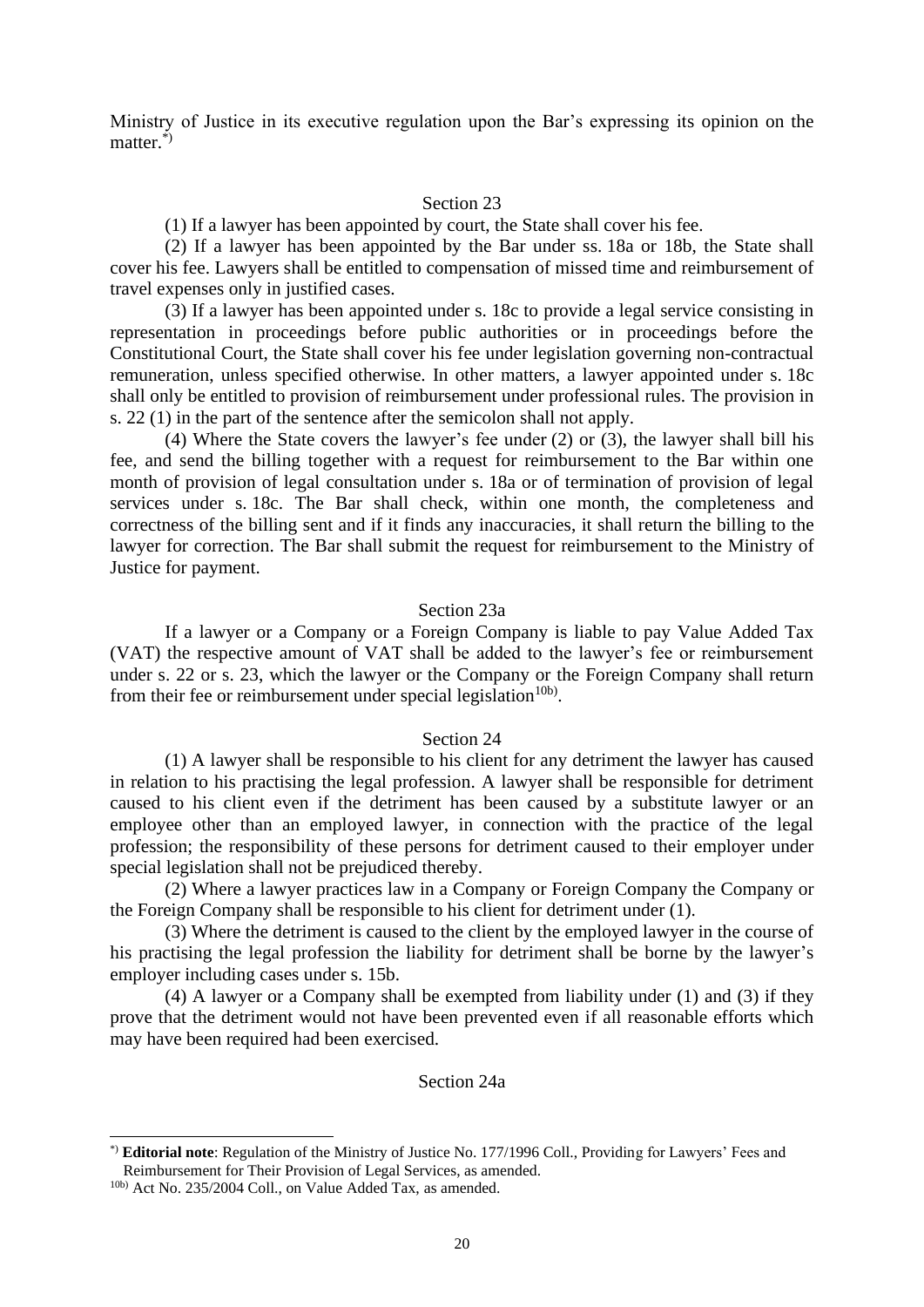(1) A lawyer practising law as a sole lawyer or in a Consortium must be insured against liability for compensation of detriment for which he is responsible to his client under s. 24 (1), as well as against liability for compensation of detriment the payment of which is obligatory under special legislation for a lawyer practising law in a Consortium, due to the principle of joint and several liability. A lawyer practising law in an unlimited liability company or as a general partner of a liability partnership company must be insured, within the insurance policy of the company or individually, against liability for damages for which the company may be responsible under s. 24 (2); the lawyer shall be obliged, under special legislation, to discharge the obligation due to his liability as member or partner of the company.

(2) The limit of the insurance claim reimbursement from lawyers' insurance under s. 1 shall be proportionate to the potential damage. The Bar shall prescribe the minimum limit for the claim reimbursement from professional indemnity insurance under (1) by professional rules.\*)

# Section 24b

(1) A limited liability company and a limited partnership must be insured, from the moment of their registration in the Commercial Register to the date of their dissolution, against liability to their client for the detriment under s. 24 (2) (hereinafter referred to as "professional indemnity insurance of Company"); the insurance of the Company is a precondition for the registration of the Company into the Commercial Register.

(2) The minimum amount of the claim reimbursement from professional indemnity insurance of Company must be CZK 50,000,000 for each member of a limited liability company whose practice of legal profession has not been suspended, or at least CZK 10,000,000 for each limited partner of a limited partnership whose practice of legal profession has not been suspended, however, no less than CZK 50,000,000 in the case of a limited liability company and CZK 10,000,000 in the case of a limited partnership.

(3) Should the number of members of the limited liability company or limited partners of a limited partnership increase, or should the suspension of the practice of legal profession of the member of a limited liability company or the limited partner of a limited partnership terminate, the claim reimbursement from professional indemnity insurance of Company must be increased in order to comply with the minimal limit of the insurance claim reimbursement under (2) as of the date of the change.

(4) A counterpart or verified copy of the contract of professional indemnity insurance of Company or a document issued by the insurance company or another competent person confirming the Company's insurance (hereinafter referred to as "certificate of professional indemnity insurance of Company") must be attached to the application for the registration of the Company, or of any new member or partner thereof in the Commercial Register, and shall be deposited in the Commercial Register's Collection of Instruments, including counterparts or verified copies of amendments to the certificate of professional indemnity insurance of Company.

(5) The company shall provide the Bar with the counterpart or verified copy of the certificate of professional indemnity insurance of Company

a) by the end of the calendar year preceding the calendar year to be covered by the professional indemnity insurance of Company,

b) within one week from the date of the change under (3), or

c) within one week from the date when the Bar requests so.

<sup>\*)</sup> **Editorial note:** *Resolution of the Board of Directors of the Czech Bar Association No. 4/2009 in the Official Journal, laying down the minimum limits of insurance claim reimbursement from lawyers' insurance, as amended by subsequent professional regulations.*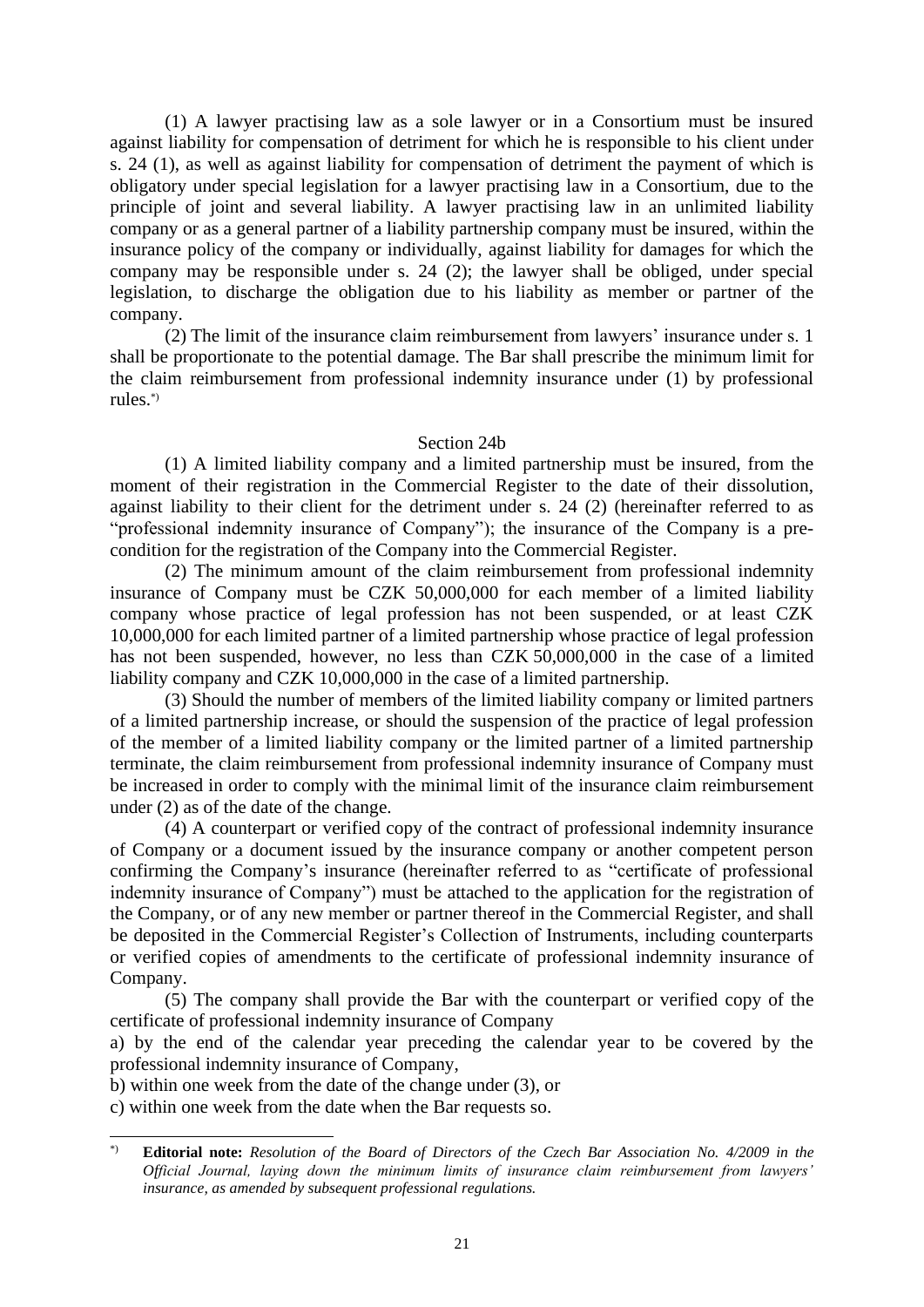(6) Should the Company fail to fulfil its obligation under (5) or should the Bar find out that the Company has not been insured under (1) to (3), the Bar shall, without delay, apply to court, pursuant to special legislation, for the dissolution of the Company and for its liquidation.

### Section 24c

(1) The Bar shall take out the professional indemnity insurance against liability for detriment for which the responsibility to the client exists under s. 24 (1) for lawyers practising the legal profession as sole lawyers or members of a Consortium (hereinafter referred to as "common professional indemnity insurance of lawyers"). The Bar shall publish the contract of common professional indemnity insurance of lawyers in the Official Journal of the Bar. A lawyer shall be obliged to pay his common insurance premium to the Bar by the end of the calendar year preceding the calendar year to be covered by the common professional indemnity insurance of lawyers.

(2) Should the lawyer refuse to be covered by the common professional indemnity insurance of lawyers he shall, not later than within the time-limit set in (1), submit to the Bar a counterpart, or verified copy, of his professional indemnity insurance contract or the document issued by the insurance company or other competent person proving that he is insured individually for the respective calendar year; the minimum amount of the claim payment of such insurance may never be lower than that applicable to the common professional indemnity insurance of lawyers.

#### Section 25

(1) A lawyer shall be obliged to keep reasonable files with respect to his provision of legal services.

(2) Legislation on accounting shall not be prejudiced thereby $^{11}$ .

#### Section 25a

(1) A lawyer shall be entitled to substitute for the official verification of a signature required by special legislation his statement to the same effect, if he has prepared the document by himself, or if the actor has signed the document with his own hand in front of the lawyer (hereinafter referred to as "the authenticity of signature statement").

(2) The authenticity of signature statement must be executed in, or firmly attached to, the document, and it shall contain

a) the current number in the book of the authenticity of signature statements,

b) the name, surname, address, or the place of residence and the date of birth of the actor,

c) information as to how the actor's identification has been established, including the designation of type and number of the identity card,

d) the statement of a lawyer that he himself has prepared the document, or that the actor has signed the document with his own hand before the lawyer,

e) the date and place where the lawyer made the authenticity of signature statement,

f) the name and surname of the lawyer, his registration number according to the Register of Lawyers, and his signature; in case under (5) the name and surname of the lawyer, his registration number according to the Register of Lawyers, name and surname of the legal trainee and his registration number according to the Register of Legal Trainees, and his signature with appendix "on behalf of"*.*

(3) Before his first authenticity of signature statement, the lawyer shall be obliged to submit to the Bar a sample of his signature which must be officially verified; the official

<sup>11)</sup> Particularly Act No. 563/1991 Coll., on Accounting, as amended.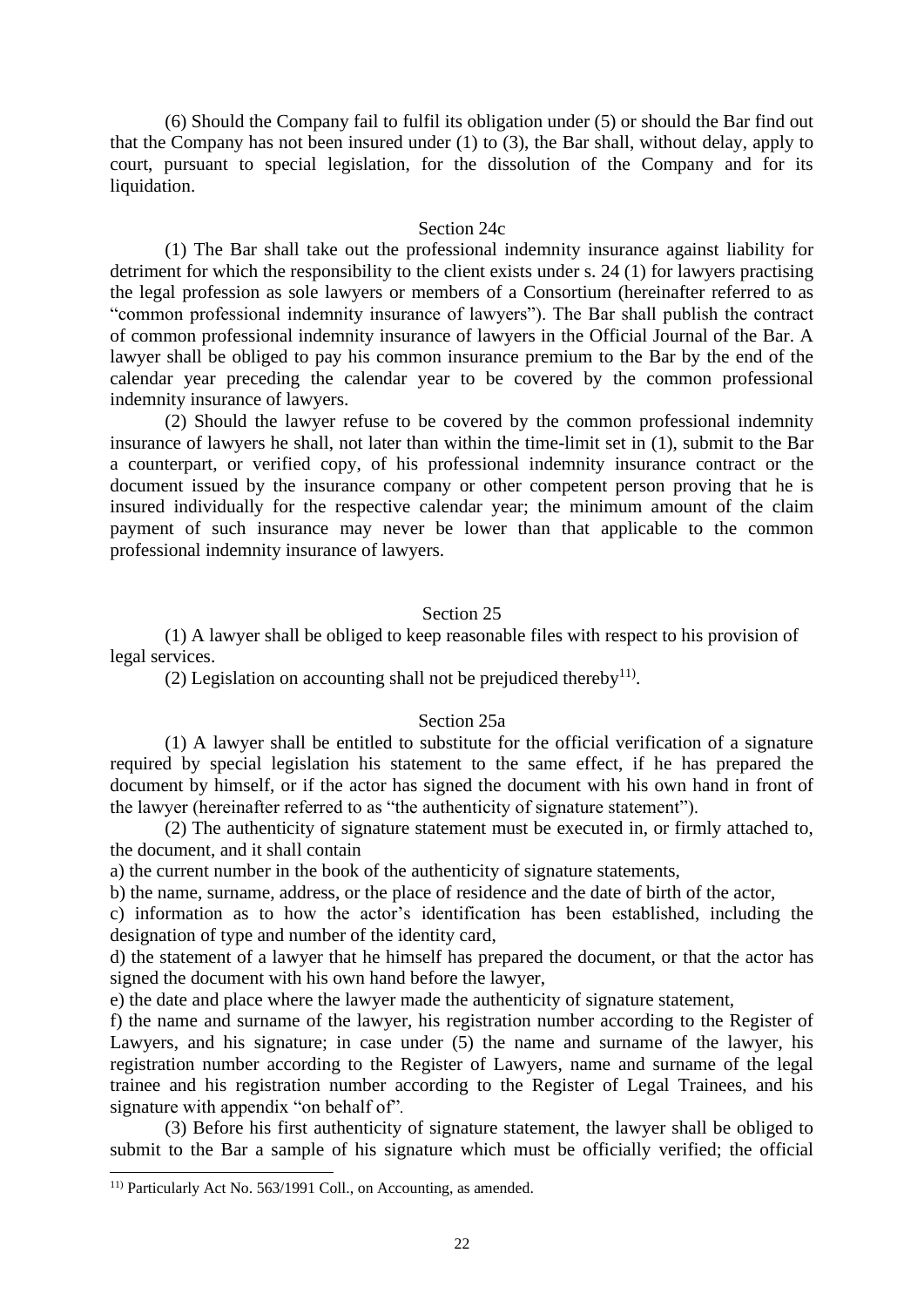verification of the lawyer's signature may not be substituted by an authenticity of signature statement.

(4) A lawyer shall be obliged to keep files of all his authenticity of signature statements in the form of a book of authenticity of signature statements, to be issued to him for a fee by the Bar.

(5) Pursuant to s. 26 and when the statement of authenticity of the signature is made, the lawyer may be substituted by a legal trainee having practised his legal traineeship for a minimum of two years; subsection 3 shall apply to the legal trainee by analogy.

(6) Details of the duty of a lawyer and legal trainee under preceding subsections shall be stipulated by professional rules.\*)

#### Section 25b

(1) A lawyer shall lend the respective volume of the book of authenticity of signature statements to the Bar, the Ministry of Justice within its responsibilities under s. 52b, courts, investigative or prosecuting bodies or an expert appointed within proceedings before state or other bodies unless the expert may dispense with the volume when preparing his report, or he shall permit copies or extracts of records in the volume to be made by such persons.

(2) Where the Chair of the Supervisory Council or a member of the Supervisory Council appointed by him deems that a lawyer, in making an authenticity of signature statement, breaches obligations stipulated by this law or professional rules, he may seize the book; the Chair of the Supervisory Council shall, without undue delay, propose to the Board preliminary withdrawal of the book.

(3) Where the circumstances appear to suggest that a lawyer, in making an authenticity of signature statement, breached obligations stipulated by this law or professional rules, the Board shall, without undue delay, decide on the preliminary withdrawal of the book.

(4) The Board's decision on the preliminary withdrawal of the book under s. 3 shall terminate

a) if no disciplinary proceedings in connection with the seized book of authenticity of signature statements are initiated against the lawyer who has been preliminarily withdrawn the book of authenticity of signature statements within three months of the effect of the decision on preliminary withdrawal of the book,

b) on the date of the legal effect of a decision issued in disciplinary proceedings against the lawyer in connection with the seized book of authenticity of signature statements.

#### Section 25c

Providing his legal services, the lawyer may execute the authorized conversion of documents pursuant to special legislation $11a$ .

# Section 26

(1) A lawyer may have another lawyer to replace him within his assignments and empowerment.

(2) Unless special legislation provides otherwise<sup>12)</sup> a lawyer may be represented in individual acts of legal aid by the lawyer's employee or legal trainee.

<sup>\*)</sup> **Editorial note**: *Resolution of the Czech Bar Association Bar No. 4/2006 of the Official Journal, of the Official Journal which stipulates the details of the obligations of a lawyer when declaring the authenticity of a signature, the keeping of records on these declarations, higher certification of these declarations and the book of declarations on signature (Resolution on the lawyer's declaration of signature authenticity), as amended by subsequent professional regulations.*

<sup>11</sup>a) Act No. 300/2008 Coll., on Electronic Acts and Authorized Conversion of Documents.

<sup>12)</sup> S. 35 (1) of the Criminal Procedure Code.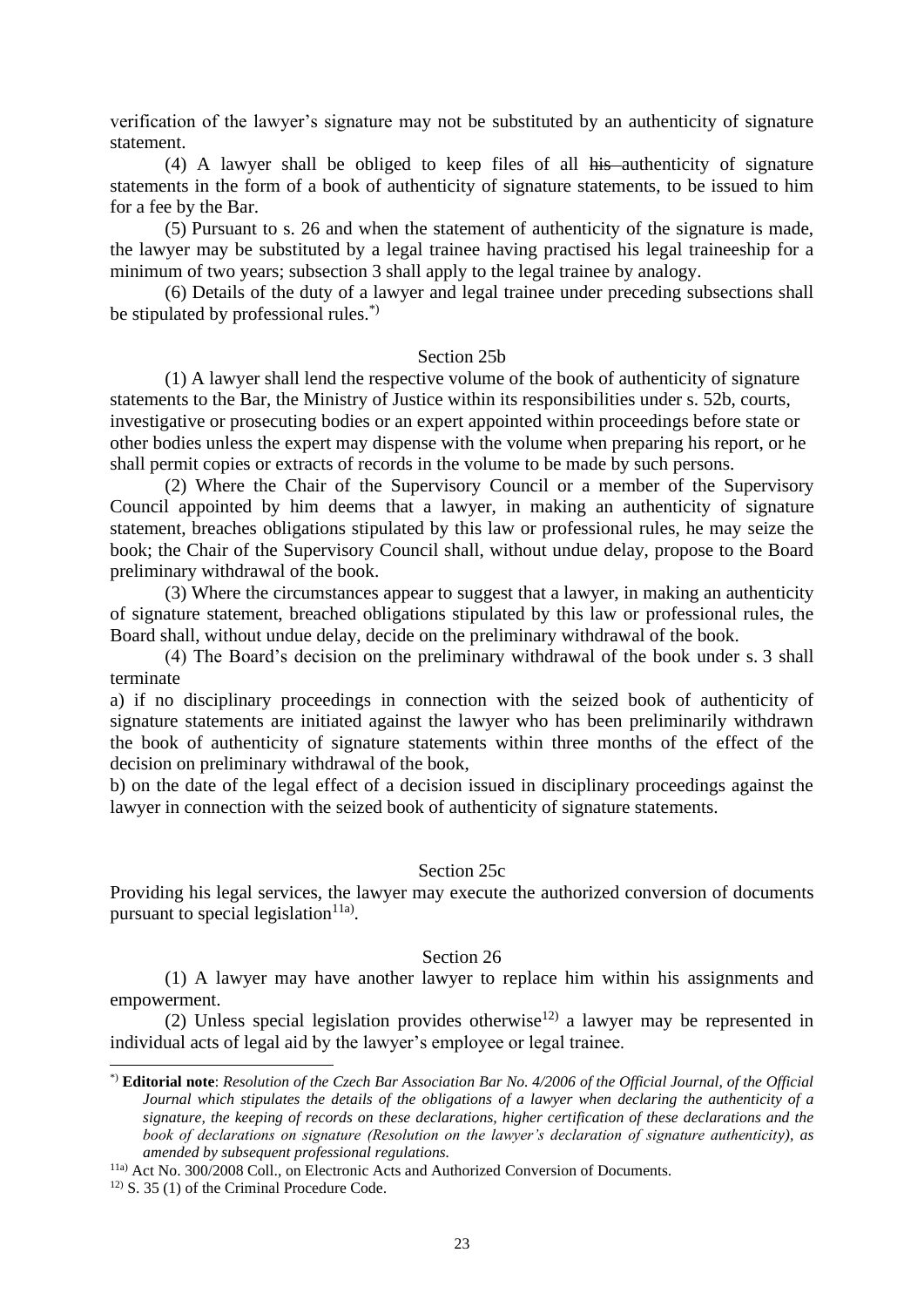#### Section 27

(1) If a lawyer practising law as a sole lawyer has been prevented from practising law due to any obstacle, and has failed to take other measures to protect the rights or legally protected interests of his clients, he shall be obliged to appoint, without any delay but not later than within one month of the date of commencement of the obstacle, another lawyer, upon the lawyer's consent, to be his substitute (s. 26 (1)), and to notify his clients of such fact in writing and without delay; s. 29 (2) shall not be prejudiced thereby. Should the lawyer breach this duty the Bar shall appoint his substitute and set the amount of compensation, according to the circumstances, to be paid by the lawyer to his substitute.

(2) Unless a lawyer's substitute appointed by the Bar under (1) (second sentence) agrees with the client otherwise, within one month of the date on which the client was notified of the substitute's appointment, or unless the client takes another measure within this timelimit, the rights and duties of the lawyer towards the client resulting from the contract to provide legal services, shall pass to the lawyer's substitute, including rights and duties resulting from the representation of the client in proceedings before courts or other bodies, and the rights and duties of a defence lawyer in criminal proceedings. This principle shall apply to the relationship between the client and the lawyer based on appointment under s. 18 (2), or appointment under special legislation. The Bar shall certify the passing of rights and duties to the substitute upon the substitute's request. The provisions of ss. 19 and 20 shall apply by analogy to the substitute of a lawyer appointed by the Bar under (1) (second sentence).

(3) Those rights and duties passed under (2) to the substitute shall not include the liability of the lawyer for compensation of the detriment (s. 24 (1)), or the duty to return things including money paid by the client. Other rights and duties resulting from the original contractual relationship between the lawyer and the client shall not pass to the substitute if the substitute may undergo, compared with the lawyer, unreasonable advantage or disadvantage as a result of the passing of those rights and duties, or if it appears to be unjust to require that the substitute fulfil those duties.

(4) If a lawyer practising law as a sole lawyer has had his membership in the Bar terminated and his name struck off the Register of Lawyers the Bar shall appoint another lawyer to be his successor, or, it shall take appropriate measures to protect the rights and legally protected interests of his clients; the appointed successor shall notify the clients of any measures taken in writing and without delay. If circumstances of the case request so, the Bar may appoint several lawyers to be successors to the lawyer struck off the Register of Lawyers. Subsections (2) and (3) regulating the passing of rights and duties from the substituted lawyer to his substitute shall apply by analogy to the passing of rights and duties from the lawyer struck off the Register of Lawyers to his successor.

(5) Should a lawyer practising law as a sole lawyer die the court shall, upon the proposal of the Bar, appoint a successor of the deceased lawyer, provided the successor agrees, to act as administrator of the part of the estate which was used by the deceased lawyer to practise law.

#### Section 28

(1) A lawyer or legal trainee, in order to respect the integrity and dignity of the legal profession, shall be obliged, before commencing a judicial or other action relating to legal practice against another lawyer or legal trainee, to make use of the conciliation procedure

S. 25 (3) of the Civil Procedure Code. (**Editorial note**: *Now s. 25 (2) of the Code of Civil Procedure*.)

S. 31 (1) of Act No. 182/1993 Coll. on the Constitutional Court.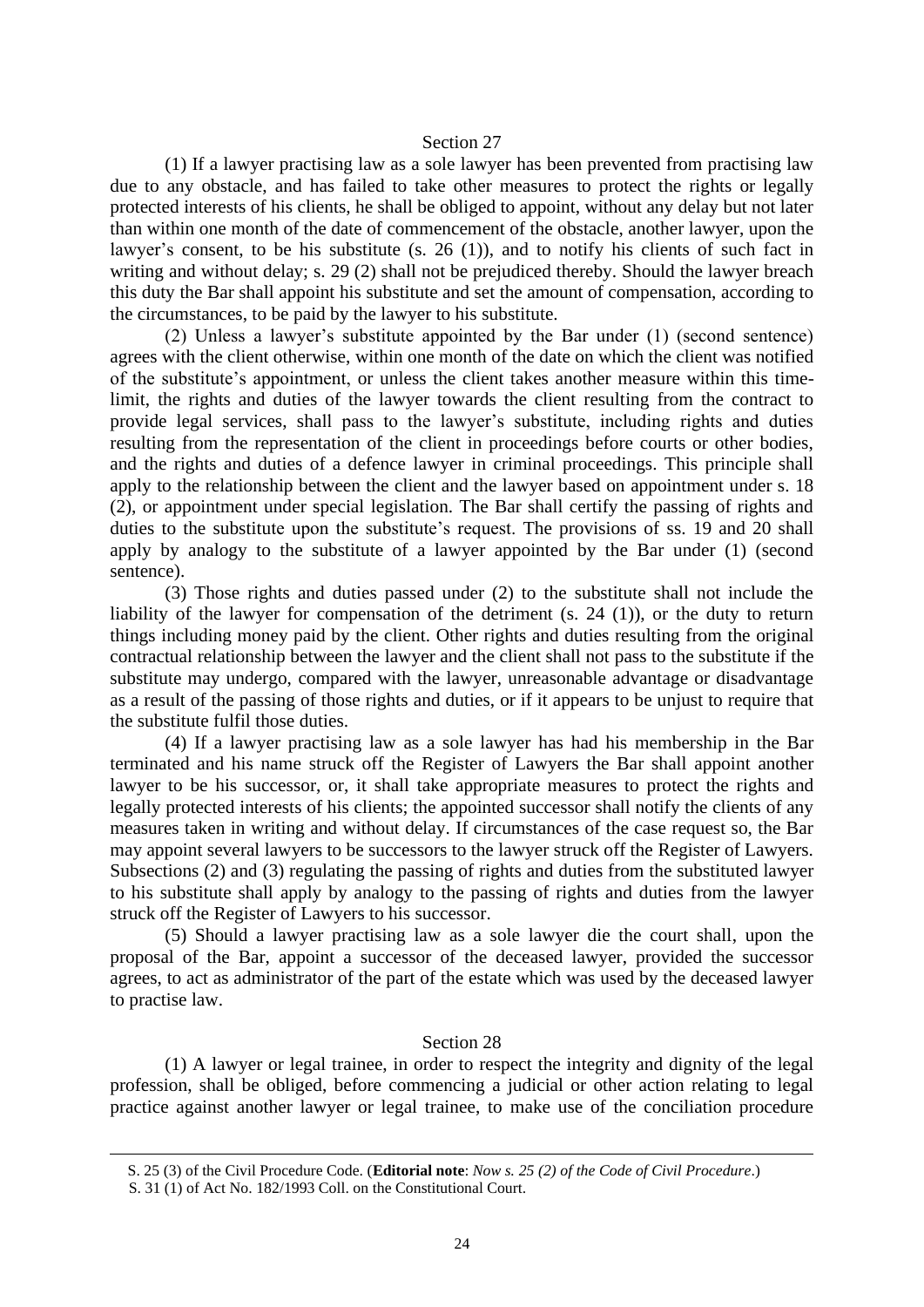before the bodies of the Bar; this principle shall not apply where at least one participant in the dispute is a third person.

(2) The conciliation procedure shall regularly be held before the President of the Bar or any other member of its Board of Directors; the purpose shall be to lead the parties to reconcile their dispute.

(3) Details for the conciliation procedure shall be set by professional rules.\*)

#### Section 29

(1) A lawyer shall be obliged to notify the Bar, without delay after his commencing of the practice of the legal profession, the seat and the mode of legal practice as well as other facts necessary to be recorded in the Register of Lawyers pursuant to professional rules; the lawyer shall be obliged to notify the Bar of changes to these facts without delay and not later than within one week of their occurrence.

(2) A lawyer shall be obliged to notify the Bar, within the time-limit set under (1), of all facts which may be potential reasons for suspension of his legal practice or termination of his membership in the Bar by striking his name off the Register of Lawyers.

# Section 30

(1) A lawyer shall be obliged to pay fees for the Bar activities and contributions to the Bar social fund, and to make other payments foreseen by the Act herein [s. 43 c)].

(2) Due debts pursuant to the duties under subsection (1) shall not cease to exist upon striking off the Register of Lawyers; this rule shall not apply if the termination and striking is due to reasons under s. 7b  $(1)$  a) to c).

### Section 31

A lawyer or a Company or a Foreign Company employing a legal trainee shall be obliged to create such working conditions which enable the legal trainee to properly prepare and be trained for his legal practice; the legal trainee must be allowed to participate in training organized by the Bar; he must be enabled to properly prepare himself for the Bar examination, as well as to take the Bar examination.

#### Title Four

Disciplinary Liability and Disciplinary Proceedings

#### Section 32

(1) Lawyers and legal trainees shall be subject to disciplinary liability for a disciplinary transgression.

(2) A disciplinary transgression shall be a serious or repeated culpable breach of duties imposed upon lawyers or legal trainees by the Act herein or by special legislation or by professional rules.

(3) A lawyer may have, as a result of his disciplinary breach, any of the following disciplinary measures imposed upon him:

a) an admonition,

b) a public admonition,

c) a fine of up to one hundred times the monthly minimum wage set by special legislation<sup>13</sup>,

<sup>\*)</sup> **Editorial note**: *Resolution of the Board of Directors of the Czech Bar Association No. 2/1998 of the Official Journal governing the reconciliation procedure (Lawyers' Reconciliation Code), as amended by subsequent professional regulations.*

<sup>&</sup>lt;sup>13)</sup> Government Regulation No. 303/1995 Coll., on Minimum Wages, as amended.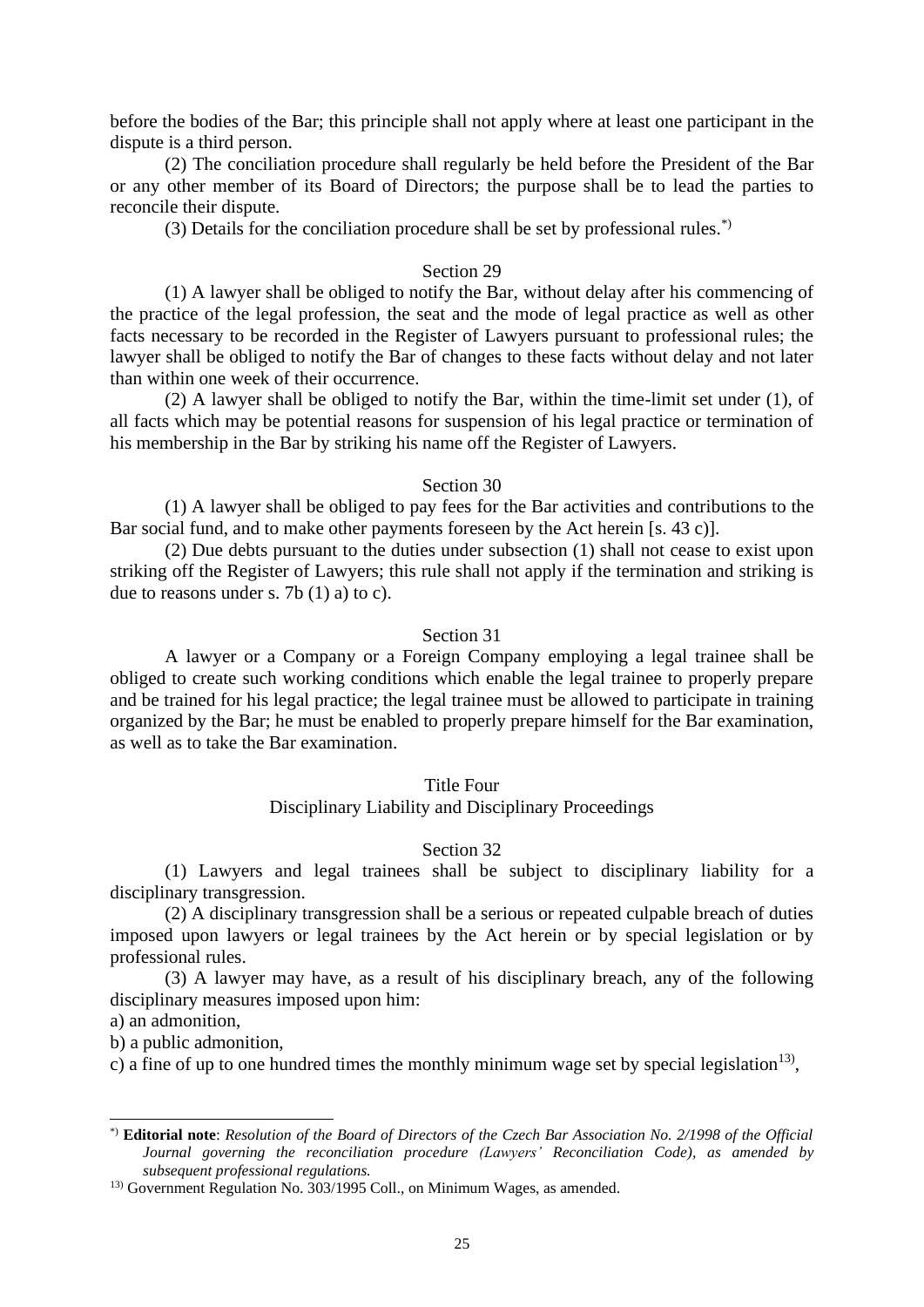d) a temporary ban on practising the legal profession imposed for a period of six months up to three years,

e) termination of his membership in the Bar by striking his name off the Register of Lawyers,

f) withdrawal of the book of authenticity of signature statements for a period of six months up to three years if the lawyer has committed a disciplinary transgression in making an authenticity of signature statement,

g) a temporary ban on his activities under s. 56a imposed for a period of six months up to three years if the lawyer has committed a disciplinary transgression in practising the legal profession.

(4) A legal trainee may have, as a result of his disciplinary transgression, any of the following disciplinary measures imposed upon him:

a) an admonition,

b) a public admonition,

c) a fine of up to twenty times the monthly minimum wage set by special legislation<sup>13</sup>,

d) striking his name off the Register of Legal Trainees.

(5) If there has been a less serious breach of duties the imposition of a disciplinary measure on a lawyer or legal trainee may be waived should the hearing itself of the disciplinary transgression be considered to be sufficient. A disciplinary measure may also be waived where the disciplinary accused enters into a written agreement with the injured party proving removal of consequences of breach of obligations by the disciplinary accused in the event such a decision may be considered sufficient with regard to the circumstances of the case.

(6) The proceeds from fines shall form the income of the Bar.

(7) The disciplinary measures of withdrawal of the book of authenticity of signature statements and a temporary ban on lawyer's activities under s. 56a may be imposed separately or in addition to another disciplinary measure.

(8) Provisions of the Criminal Code governing aggregated and cumulative punishment and imposition of a joint punishment for continuation in a criminal offence shall apply by analogy to imposition of a disciplinary measure.

# Section 33

(1) The three-member Disciplinary Panel composed of members of the Bar Disciplinary Commission shall decide whether a lawyer or a legal trainee has committed a disciplinary transgression, and on the imposition of a disciplinary measure, upon the disciplinary petition filed by the disciplinary petitioner (s. 46 (3) and s. 51 (2)). The parties to the hearing shall be the disciplinary petitioner and the lawyer or the legal trainee against whom the disciplinary proceedings have been commenced (hereinafter referred to as "disciplinary respondent").

(2) The disciplinary petition must be filed within six months from the disciplinary petitioner gaining knowledge of the disciplinary transgression, but not later than within two years from the commitment of the breach. The period of preparatory measures taken to search whether the disciplinary transgression has been committed shall not be included in the sixmonth time-limit; the preparatory period may not be longer than two months.

(3) Where the Supervisory Council Chair should act as disciplinary petitioner he shall be entitled to designate another lawyer, upon the lawyer's consent, to prepare investigation of whether the disciplinary transgression has been committed; the designated lawyer shall, with

<sup>(</sup>**Editorial note:** *Now s. 2 of Government Resolution No. 567/2006 Coll., on minimum wage, minimum level of guaranteed salary, on determination of hazardous work environments and on salary supplement for work in hazardous work environments, as amended.*)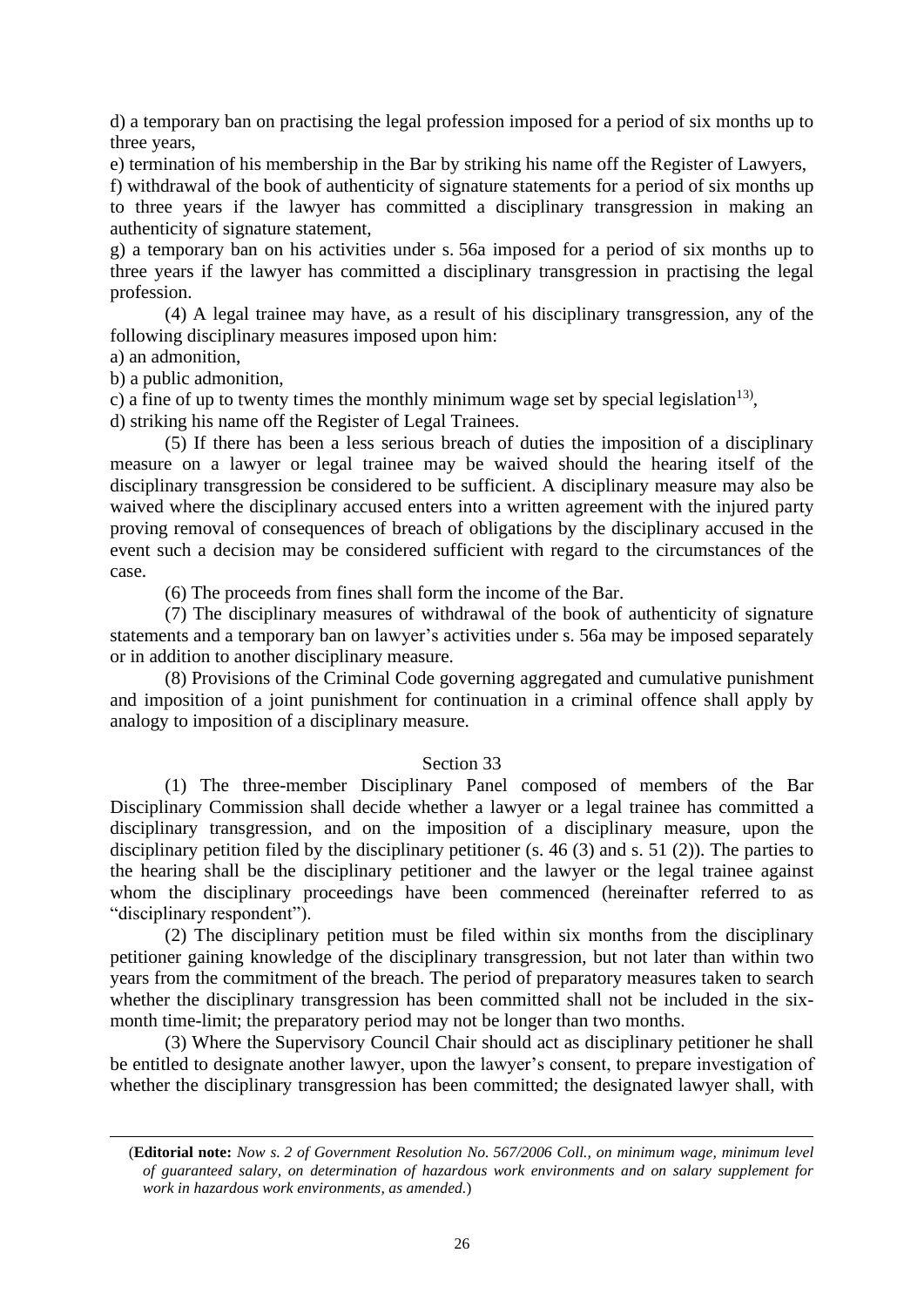respect to the instruments and documents of lawyers, have the powers of a member of the Supervisory Council under s. 46 (4) (second sentence).

(4) The disciplinary respondent may be represented by a lawyer during disciplinary proceedings. An unrepresented disciplinary respondent shall have a guardian appointed if the protection of his interests so require, in particular, should he suffer from a mental disorder or disease preventing him from defending himself. Another lawyer, upon that lawyer's consent, shall be appointed the guardian by the Disciplinary Panel.

(5) The disciplinary respondent shall have the right to express himself concerning all facts he has been accused of; he has the right to defend himself and to propose evidence to be produced.

(6) The examination of witnesses, experts or participants may be pursued only if they voluntarily attend and testify. Other evidence may also be produced only if provided voluntarily. Evidence which cannot be presented this way shall be produced before court upon the request and at the expense of the Bar; the court shall be obliged to satisfy such request unless the production of evidence is forbidden by law. The court shall make all decisions necessary regarding the requested production of evidence.

#### Section 33a

(1) Costs of disciplinary proceedings incurred by a party to the proceedings shall be borne by that party. The Bar shall bear costs relating to the activities of the disciplinary and appellate panels, the costs of an interpreter, and costs with respect to production of the evidence.

(2) If the Disciplinary Panel declares in its decision closing the disciplinary proceedings that the disciplinary respondent has committed the disciplinary transgression, it shall also bind the respondent in the decision to cover the costs of the disciplinary proceedings borne by the Bar under (1) as a lump-sum set as a reasonable amount by the professional rules.

(3) The Bar shall pay for the cash expenditures of witnesses and their loss of earnings properly substantiated. Such claim should be filed with the Bar within three days of the examination date or otherwise it will expire; witnesses must be notified of this fact.

(4) The covering of cash expenditures and fees of experts and interpreters shall be governed by special legislation<sup>13a)</sup>.

# Section 34

(1) The facts and the law at the time when the disciplinary transgression was committed shall be considered relevant for the disciplinary decision; later legislation shall be used if it is more favourable to the disciplinary respondent.

(2) A decision, in writing, closing the disciplinary proceedings must contain the statement, reasoning and notice of an available legal remedy and must be served on all participants; in cases provided under 33a (2), the written decision shall also contain a statement imposing the duty to cover the costs of disciplinary proceedings.

(3) A served decision closing the disciplinary proceedings, against which there is no appeal, shall be legally effective and enforceable unless the case falls under (4). All other decisions shall become legally effective upon their promulgation; should there be no promulgation prescribed by the Disciplinary Code the legal effect shall commence upon receipt of the decision.

<sup>13</sup>a) Act No. 36/1967 Coll., on Sworn Experts and Interpreters.

Regulation No. 37/1967 Coll., to Implement the Act on Sworn Experts and Interpreters, as amended.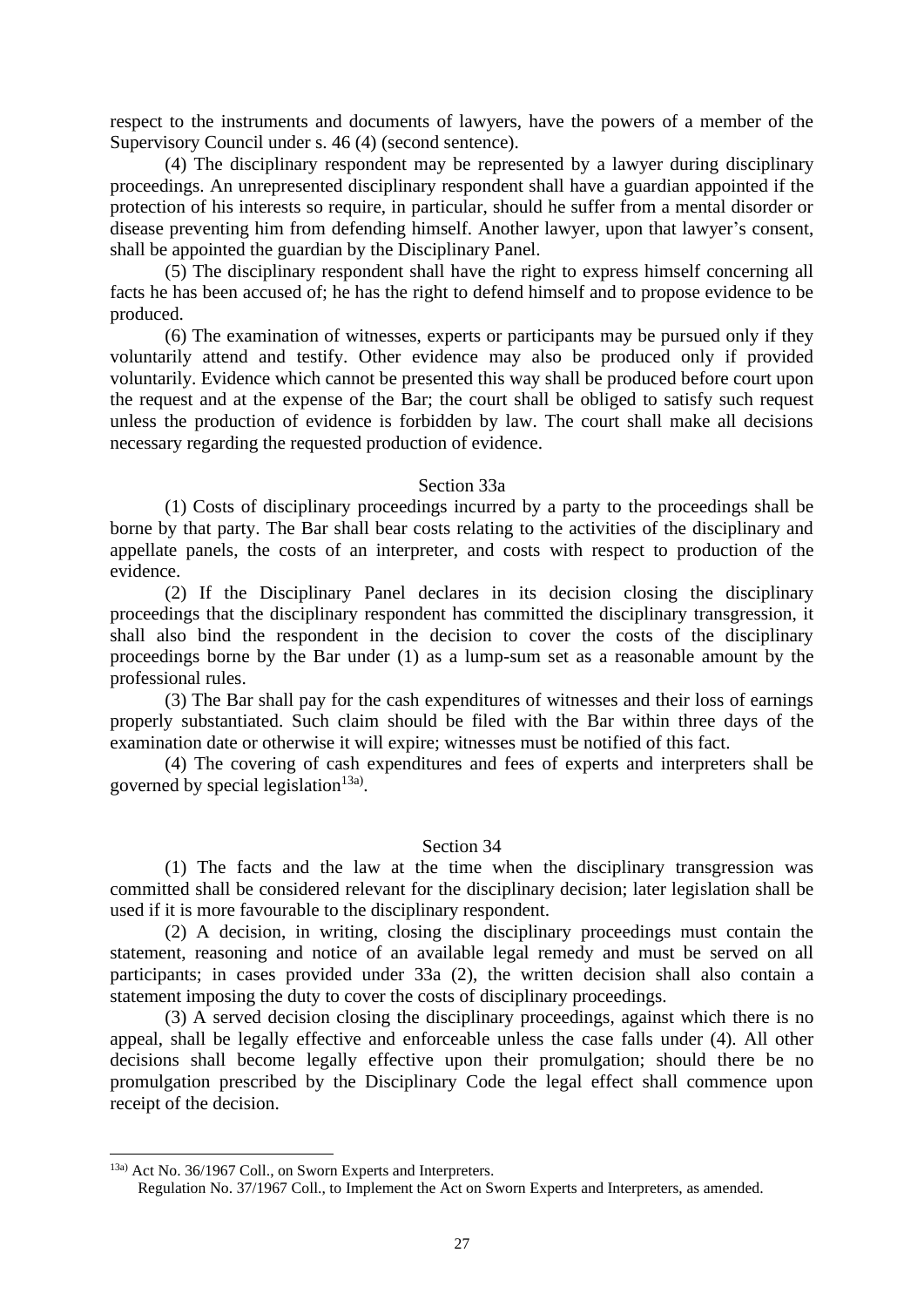(4) If a fine has been imposed as a disciplinary measure, it should be paid within 15 days of the legal effect of a decision unless the decision allows for a longer time-limit or for payment in instalments. The decision imposing this disciplinary measure shall be enforceable as soon as the time-limit expires.

(5) Provisions under (4) shall apply by analogy with respect to a decision imposing the duty to cover the costs of proceedings.

#### Section 34a

(1) The Disciplinary Panel may decide on the merits without a hearing by issuing a disciplinary order if the facts have been infallibly established through the evidence produced.

(2) A disciplinary order may impose only the disciplinary measure of an admonition or a fine of an amount of up to ten times the minimum monthly wage set by special legislation<sup>13)</sup> if a lawyer was the respondent, or up to twice the minimum monthly wage set by special legislation<sup>13)</sup> in case of a legal trainee being the disciplinary respondent; s. 32 (5) shall not be prejudiced thereby.

(3) A disciplinary order shall have the nature of decision through which the Disciplinary Panel expresses that the disciplinary respondent has committed a disciplinary transgression. The legal effect of promulgation of the decision by the Disciplinary Panel shall commence upon the service of the written disciplinary order on the disciplinary respondent.

#### Section 34b

(1) A written disciplinary order shall contain a statement on the merits, a statement imposing the duty to cover the costs of disciplinary proceedings (s. 33a (2)), and notification that a protest may be submitted, including a notice that should the respondent fail to file the protest then a hearing of the Disciplinary Panel to consider the case shall not be ordered (s. 34d (1)).

(2) A written disciplinary order shall be served on the disciplinary respondent and petitioner; where the respondent has a representative or guardian (s. 33 (4)) the written disciplinary order shall be served on the representative or guardian respectively.

## Section 34c

(1) A disciplinary respondent, petitioner or representative or guardian of the respondent (hereinafter referred to as "entitled person") may submit a protest against a disciplinary order; the protest should be submitted within 15 days of the service of the written disciplinary order. The time-limit for filing the protest by the respondent's representative or guardian shall terminate on the same date as applicable to the disciplinary respondent.

(2) An entitled person may expressly waive his right to file a protest upon being served the written disciplinary order.

# Section 34d

(1) If a protest has been submitted by an entitled person within the time-limit under s. 34c (1) the disciplinary order shall be cancelled and the Chair of the Disciplinary Panel shall order a hearing to consider the case; the Panel in its hearing shall be bound neither by the legal qualification nor the type or level of the disciplinary measure imposed by the disciplinary order.

(2) Should none of the entitled persons submit the protest within the time-limit under s. 34c (1) the disciplinary order shall become legally effective and enforceable on the day following the last day of the time-limit. If all entitled persons have expressly waived their right to protest (s. 34c (2)) before the time-limit under s. 34c (1) expires, the disciplinary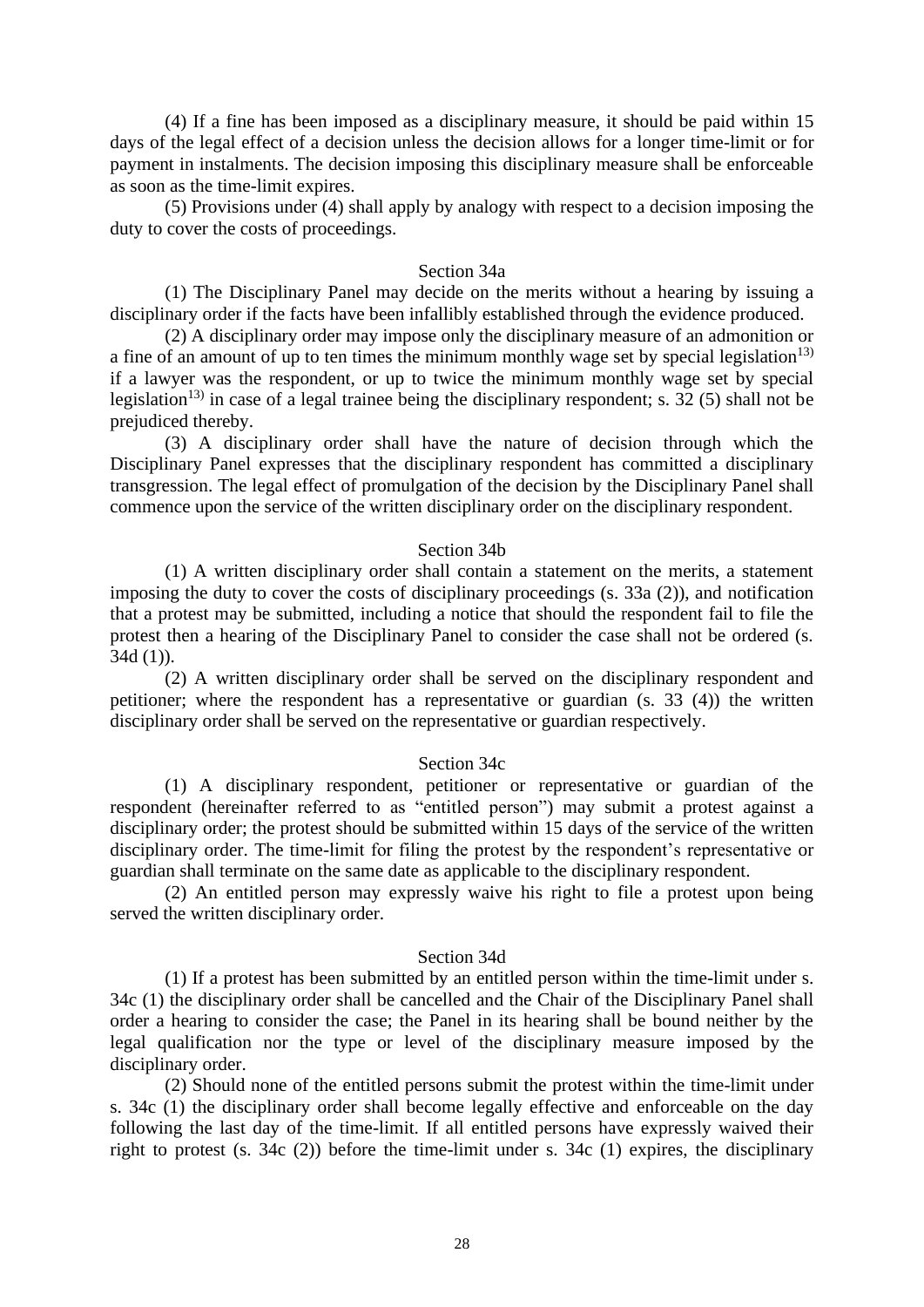order shall become legally effective and enforceable on the day following the day when the Disciplinary Panel received such waiver from the last of all the entitled persons.

#### Section 34e

If a disciplinary order has been issued the disciplinary petitioner may withdraw the petition at any time until the written disciplinary order is served on any of the entitled persons; a withdrawal of the disciplinary petition shall quash the order and the disciplinary proceeding shall be discontinued.

#### Section 35

(1) An appeal shall lie against the decision of the Disciplinary Panel closing disciplinary proceedings, and may be lodged by a participant in the proceedings within fifteen days of the service of the written decision; the appeal shall have a suspensory effect. The first sentence shall not apply if the Disciplinary Panel has issued its decision by means of a disciplinary order.

(2) The appeal shall be decided by a three-member panel established from amongst the members of the Appellate Disciplinary Panel (hereinafter referred to as "Appellate Panel").

(3) In appellate proceedings, the Appellate Panel of the Bar shall quash the decision, or dismiss the appeal and affirm the decision or dismiss the appeal. If the Appellate Panel quashes the decision it shall decide on the merits, or return the case to the Disciplinary Panel for further proceedings and a decision; in the latter case, the Disciplinary Panel shall be bound by the legal opinion of the Appellate Panel.

#### Section 35a

(1) A decision to impose the disciplinary measure of an admonition, or the termination of membership in the Bar by the striking-off from the Register of Lawyers, and the strikingoff from the Register of Legal Trainees, shall be executed on the date of its legal effect.

(2) A decision to impose the disciplinary measure of a public admonition shall be executed by the President of the Bar by its publication in the Official Journal of the Czech Bar (hereinafter referred to as "the Official Journal"); it shall be executed on the date stated in the respective issue of the Official Journal as the date of its online publication. The decision may not be executed after a period longer than six months has lapsed from the date of its legal effect.

(3) A decision to impose the disciplinary measure of a temporary ban on practising the legal profession or a temporary ban on practising lawyer's activity shall be executed on the date of expiry of the time of the ban stated in the decision. The time shall start to run on the date of the legal effect of the decision; if the legal effect has been deferred the running of time shall be suspended.

(4) A decision to impose the disciplinary measure of a fine shall be executed on the date of its payment to the Bar in the amount stated in the decision; if the fine should be paid in instalments the decision shall be executed on the date of the payment of the last instalment. The legally effective decision on the imposition of a fine shall be the basis for the enforcement of the decision and the enforcement order under special legislation<sup>14)</sup>. Should the fine be paid in instalments the Bar shall be entitled to file a petition for the execution of the decision if any of the instalments are not paid in time; in such a case the execution of the decision shall apply to the whole unpaid amount of the fine. Such entitlement may be used by the Bar not later than by the due date of the next instalment.

<sup>14)</sup> S. 274 i) of the Civil Procedure Code.

S. 40 (1) g) of Act No. 120/2001 Coll., Providing for Licensed Executors and Their Activities (the Execution Procedure Act), and Amending Other Laws, as amended.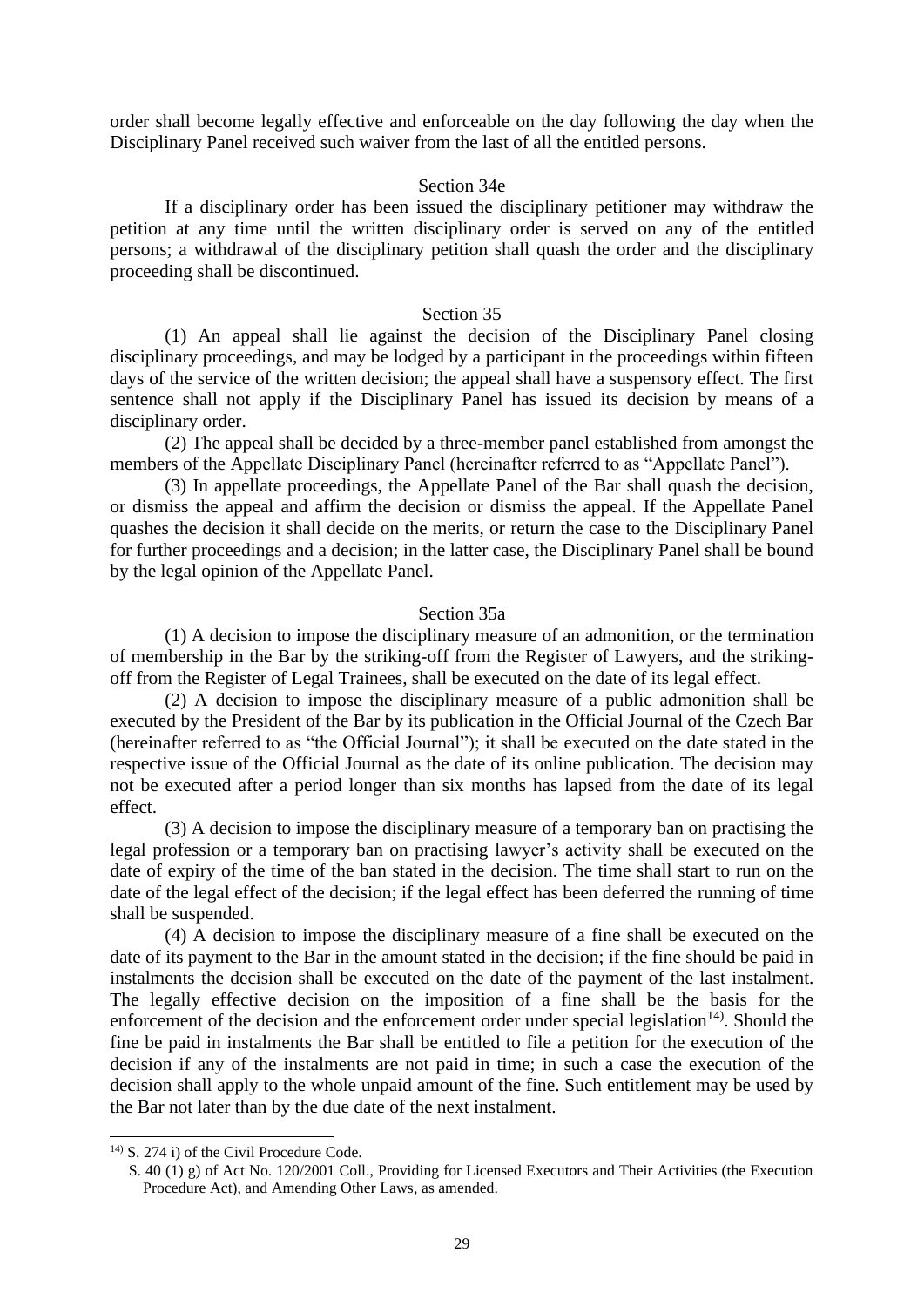(5) A decision imposing the disciplinary measure of withdrawal of the book of authenticity of signature statements is executed on the date when the period referred to in the decision elapses. This period commences on the date the book was seized.

(6) A decision imposing the duty to cover the costs of disciplinary proceedings shall be executed on the date of payment to the Bar of the amount of costs (s. 33a (2)). If the duty to cover the costs has not been fulfilled within the time-limit under the Act herein or the timelimit set in the decision, subsection (4) on the execution of a decision imposing a fine shall apply by analogy to the execution of the decision imposing the payment of costs of disciplinary proceedings.

# Section 35b

A lawyer, or a legal trainee, shall, for the purposes of disciplinary proceedings, be deemed not to have committed a disciplinary transgression, or not to have had a disciplinary measure imposed upon him

a) as of the date of the legal effect of a decision discharging the imposition of a disciplinary measure,

b) as of the date when a decision imposing an admonition or a public admonition was executed if such admonition or public admonition has been imposed upon him. Should the decision imposing a public admonition not be executed within the time-limit under s. 35a (2), the person who has had the disciplinary measure imposed upon him shall be deemed not to have committed the disciplinary transgression upon the expiration of that time-limit;

c) if the period of one year from the date on which the decision to impose a disciplinary measure was executed, provided the disciplinary measure of a fine, a temporary ban on his legal practice, withdrawal of the book of authenticity of signature statements or temporary ban on lawyer's activities under s. 56a has been imposed, has elapsed,

d) if the period of five years from the date of the termination of membership in the Bar by the striking a lawyer's name off the Register of Lawyers provided the lawyer has had imposed upon him such a measure has expired,

e) if the period of three years from the date of striking a legal trainee's name off the Register of Legal Trainees provided the legal trainee has had imposed upon him such measure has expired.

#### Section 35c

(1) Where a decision closing disciplinary proceedings has become legally effective, proceedings against the same respondent and for the same cause may continue only should new disciplinary proceedings be permitted; the new hearing may be permitted if a legally effective decision discontinued the disciplinary proceedings.

(2) An application for new disciplinary proceedings may be filed only by its participant if new facts or evidence occur which could not have been revealed or produced in the original proceedings and which may, by themselves or in relation to the facts and evidence known earlier, lead to a decision to be more favourable to the disciplinary respondent.

(3) An application for new disciplinary proceedings may be filed within six months of the date when the participant applying for new proceedings became aware of reasons for the new proceedings under (2), or within six months of the date on which he may have relied on the reasons; the application shall not be permissible against any decision other than a decision on the merits.

(4) An application for new disciplinary proceedings shall be decided upon by a disciplinary panel especially established for this purpose; the disciplinary panel shall either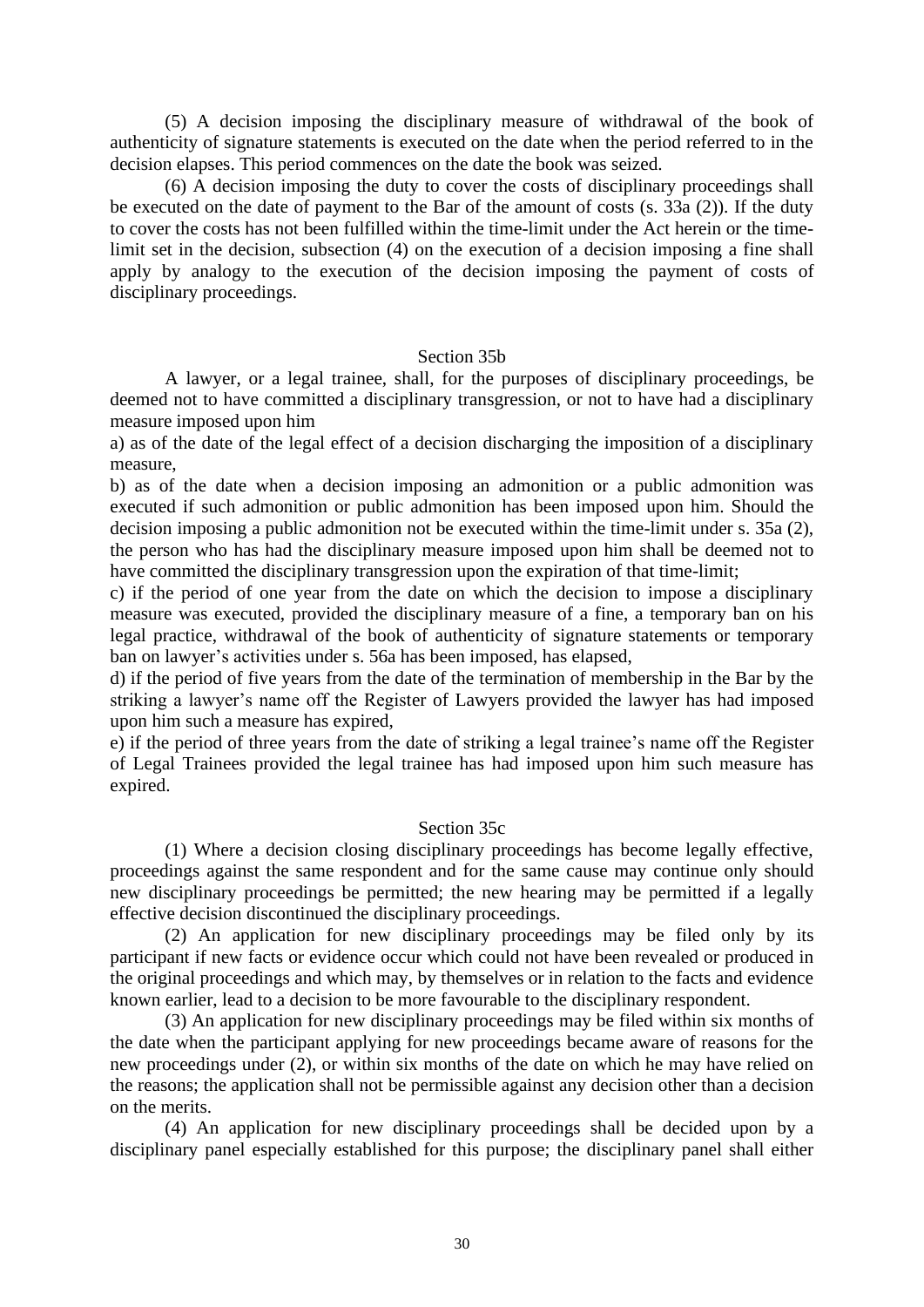dismiss the application, or permit new proceedings. An appeal shall lie against the decision to permit new proceedings, to be lodged by a participant in the proceedings (s. 35)

(5) When a decision permitting new disciplinary proceedings has become legally effective all earlier decisions issued in the original disciplinary proceedings shall be quashed and the disciplinary panel which has permitted new proceedings to be held shall hear the disciplinary case again.

#### Section 35d

(1) The Bar shall inform, without delay and to the extent necessary, the competent body of a foreign state of the commencement and result of disciplinary proceedings against a lawyer recorded in the Register of Lawyers under s. 5a.

(2) The Bar shall inform, without delay and to the extent necessary, the competent body of the home country where a lawyer having his name entered in the Register of Lawyers under s. 5 (1) or s. 57 provides legal services in a position similar to the position of an established European lawyer under the Act herein, of the commencement and result of disciplinary proceedings against that lawyer.

#### Section 35e

(1) Details of disciplinary proceedings shall be laid down by the Rules of Disciplinary Procedure<sup>\*)</sup>

(2) Unless the Act herein or the Rules of Disciplinary Procedure provide otherwise, or unless the nature of the case suggests otherwise, provisions of the Criminal Procedure Code shall apply, with necessary modifications, to disciplinary proceedings.

# PART THREE THE EUROPEAN LAWYER

# Title One The Visiting European Lawyer

# Section 35f

A visiting European lawyer<sup>14a)</sup> shall be a European lawyer who provides legal services on a temporary or occasional basis within the territory of the Czech Republic.

#### Section 35g

A visiting European lawyer shall, in the provision of legal services, be obliged to use his professional title under s. 2 (1) b) along with the name of the competent authority in his home country; such title must be expressed in the official language, or in one of the official languages, of his home country.

#### Section 35h

(1) A visiting European lawyer may not be a member of a Consortium (s.14), nor may he become a Company member (s. 15).

(2) A visiting European lawyer shall not be entitled to participate in the Assembly nor may he be elected into the bodies of the Bar.

<sup>\*)</sup> **Editorial note:** *Ministry of Justice Regulation No. 244/1996 Coll., Providing for the Disciplinary Code (the Bar Disciplinary Code) under Act No. 85/1996 Coll., Governing the Legal Profession, as amended*.

<sup>&</sup>lt;sup>14a)</sup> Council Directive 77/249/EEC of 22 March 1977 to facilitate the effective exercise of freedom to provide services by lawyers.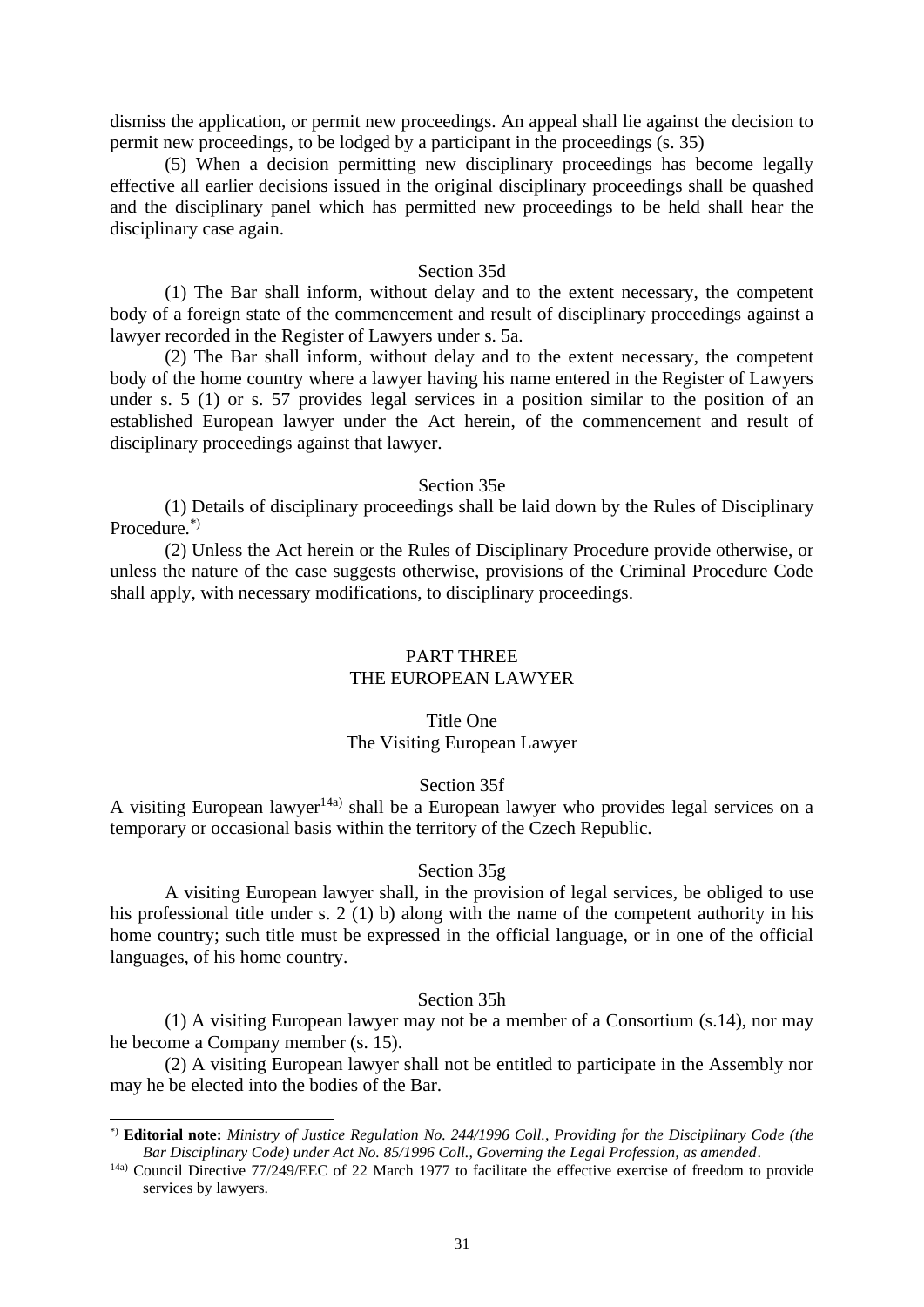(3) A visiting European lawyer shall not be entitled to prepare real property transfer contracts, security contracts regarding real property, or contracts to transfer or to lease the business or a part thereof if applying to real estate; a visiting European lawyer shall not be entitled to produce statements regarding the authenticity of a signature (s. 25a).

# Section 35i

(1) While providing legal services, subsisting in the representation of his clients before courts or other bodies and including the acting as a defence lawyer in criminal proceedings, a visiting European lawyer shall be obliged to observe duties stipulated by the law and professional rules for lawyers in their capacity as representatives of participants in proceedings. Where those regulations fail to provide for a relevant issue the visiting European lawyer shall be obliged to observe duties set by the laws of his home country and professional or other rules within his home country which regulate the provision of legal services (hereinafter referred to as "home-country laws").

(2) While providing legal services other than those services under (1), a visiting European lawyer shall be obliged to observe duties stipulated by the laws of his home country. Where the home-country laws fail to provide for a relevant issue the following provisions shall be used with respect to the provision of services by visiting European lawyers: s. 3 (1) and (2), ss. 16, 17, s. 18 (1), ss. 19 - 21, s. 22 (1), s. 24 (1) to (3), ss. 25, 26, and s. 28, as well as provisions of special legislation if these regulate the provision of legal services by lawyers.

(3) Provisions of the Act herein, or those of special legislation under (2), shall not be applicable with respect to the provision of legal services by a visiting European lawyer where, due to the circumstances and, in particular, due to the fact that the provision of legal services is temporary or occasional, it appears to be unreasonable to request that the visiting European lawyer observe such rules; this exemption shall not apply with respect to duties stipulated in ss. 16 and 17, ss. 19 - 21, and s. 24 (1) to (3).

#### Section 35j

(1) Where a visiting European lawyer provides his legal services in the Czech Republic for more than one month without any significant interruption he shall be obliged to notify the Bar of his mailing address in the Czech Republic where documents including decisions adopted by the bodies of the Bar in proceedings under the Act herein, can be sent to him by the Bar. Should a visiting European lawyer fail to fulfil such duty the Bar shall deposit his documents with the legal effect of service of such documents (decisions) commencing on the third day of their deposition; such rule shall also apply to documents to be delivered into a visiting European lawyer's own hands.

(2) If a visiting European lawyer provides legal services subsisting in the representation of his clients before courts or other bodies, including acting as a defence lawyer in criminal proceedings, he shall be obliged to appoint a lawyer as his agent for the purpose of service of documents (hereinafter referred to as "agent for service of documents"); s. 35p shall not be prejudiced thereby. A visiting European lawyer shall be obliged to notify courts or other bodies of the address of the registered office of his agent for service of documents on the date of his first communication with the respective court or body; courts or other bodies shall serve documents including decisions to the address of the registered office of the agent for service of documents. Should a visiting European lawyer not fulfil this duty, courts or other bodies shall deposit documents (decisions) with the legal effect of service commencing on the third day of the deposition; this shall apply also to documents to be delivered into a visiting European lawyer's own hands.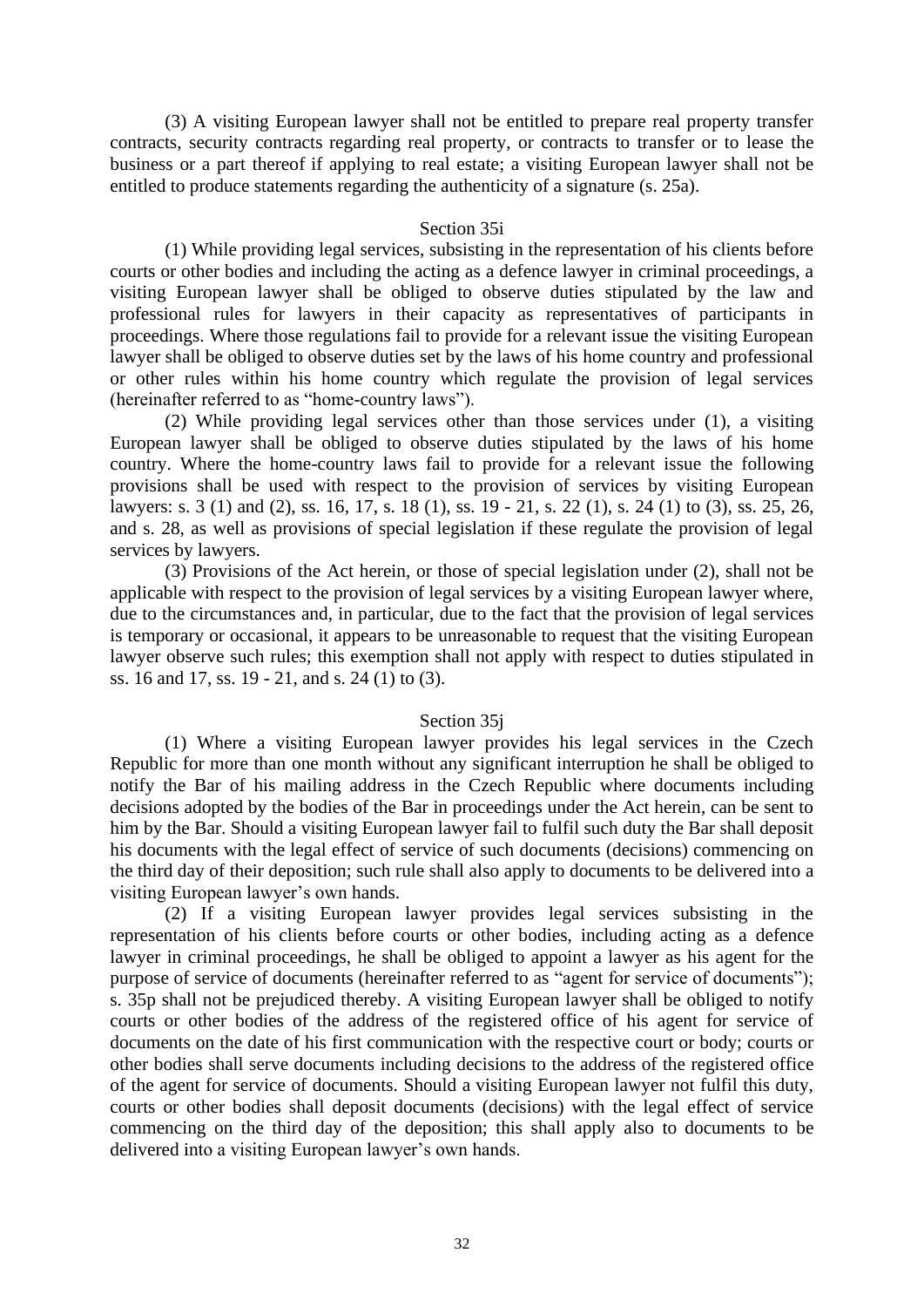# Section 35k

(1) If so requested, a visiting European lawyer shall be obliged to prove his entitlement to provide legal services in his home country under his home-country professional title according to s. 2 (1) b) by providing the Bar, courts, or other bodies with the relevant document or documents issued in his home country (hereinafter referred to as "certificate of entitlement"); the certificate must be submitted by a visiting European lawyer along with its translation into the Czech language.

(2) For as long as a visiting European lawyer fails to fulfil his duty under (1) he shall not be entitled to continue to provide legal services.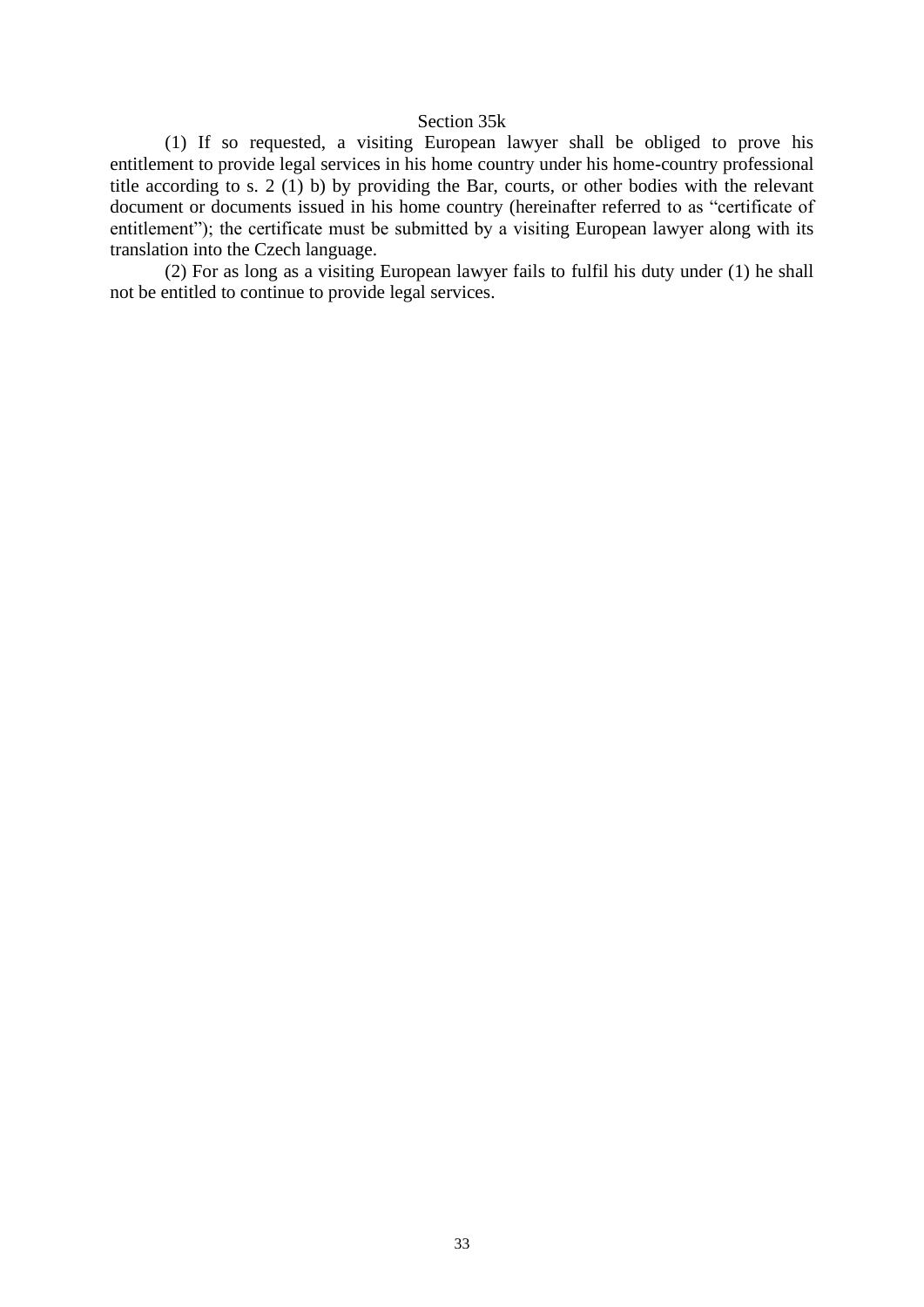# Title Two

# The Established European Lawyer

# Section 35l

(1) An established European lawyer<sup>14b)</sup> shall be a European lawyer with his name entered in the Register of European Lawyers kept by the Bar.

(2) An established European lawyer shall be entitled to provide legal services on a permanent basis in the Czech Republic.

# Section 35m

(1) The Bar shall enter a European lawyer's name in the Register of European Lawyers within one month of its receipt of a written application for such entry which must be appended with

a) documents proving that the European lawyer fulfils the requirements under s. 2 (1) b) items 1 and 2,

b) a document proving satisfaction of his duty under s. 24a,

c) documentary proof of the payment of the fee, as set by the professional rules in an amount of up to CZK 10,000, by the European lawyer to the Bar.

(2) The Bar shall not enter a European lawyer's name in the Register of European Lawyers if he has the disciplinary measure of a temporary ban on his provision of legal services s. 35q (2) imposed upon him, and the period of at least one year since the execution of the decision on the imposition of that disciplinary measure has not yet expired.

(3) An established European lawyer shall prove his entitlement to provide legal services hereunder by the Certificate of Entry in the Register of European Lawyers or the Established European Lawyer's Professional Identity Card; the Bar shall issue these documents to this lawyer no later than within one week after the record in the Register of European Lawyers has been made. The design, requisites and modes of use of the Established European Lawyer's Professional Identity Card shall be set by delegated legislation; the delegated legislation shall also set the validity period of the Established European Lawyer's Identity Card. Section 5d (3) and (4) shall apply to the Certificate and the Established European Lawyer's Professional Identity Card by analogy.

(4) The Bar shall make the entry in the Register of European Lawyers within the timelimit set in (3); the Bar shall inform, within the same time-limit and to the extent necessary, the competent home-country body of the entry in the Register of European Lawyers.

(5) The entitlement to provide legal services by an established European lawyer under the Act herein shall be suspended should any of the facts stipulated under s. 8b (1) a), b), d) to g) occur.

(6) The Bar shall suspend the entitlement of an established European lawyer to provide legal services under the Act herein in cases under s. 9 (1) and in the case where entitlement to provide legal services under the professional title pursuant to s. 2 (1) b) has been suspended in his home country; the Bar may suspend the entitlement of an established European lawyer to provide legal services under the Act herein in cases under s. 9 (2) and (3).

(7) An established European lawyer who a) has died, shall have his name struck off the Register of European Lawyers as of the date of the death,

b) has been declared dead, shall have his name struck off the Register of European Lawyers as of the date of the legal effect of the decision to declare him dead,

<sup>14</sup>b) Directive 98/5/EC of the European Parliament and of the Council of 16 February 1998 to facilitate practice of the profession of lawyer on a permanent basis in a Member State other than that in which the qualification was obtained.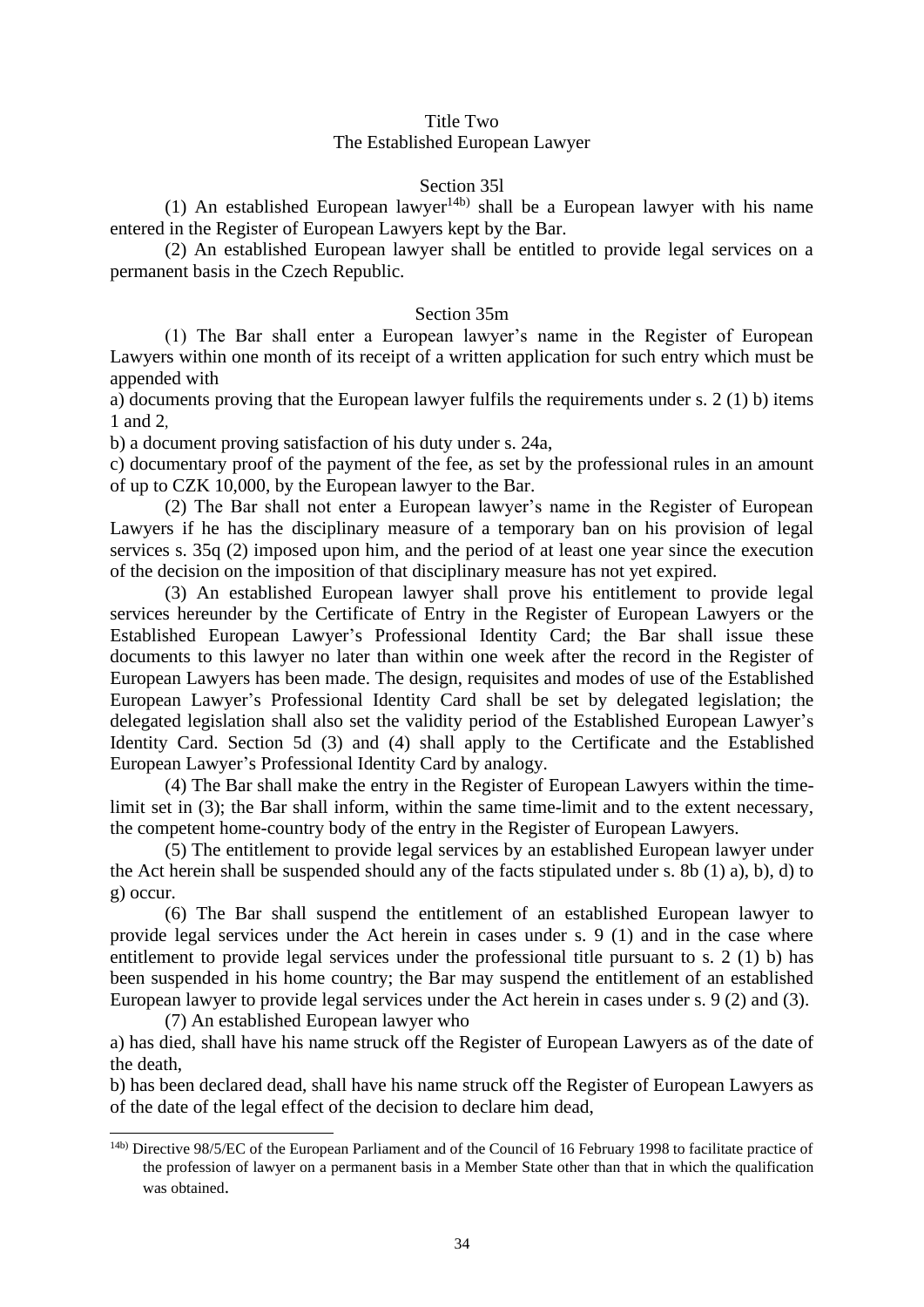c) has had the disciplinary measure of a temporary ban on his provision of legal services (s. 35q (2)) imposed on him, shall have his name struck off the Register of European Lawyers as of the date of the legal effect of the decision imposing the measure,

d) has submitted to the Bar a request to have his name struck off the Register of European Lawyers appended with an officially verified signature, shall have his name struck off the Register upon termination of the calendar month in which the request was delivered to the Bar; the officially verified signature shall not be required if the request is delivered in person to the President of the Bar, or to an employee commissioned thereby, and is undersigned before him,

e) has been admitted to the Bar and had his name entered in the Register of Lawyers (s. 5b), shall have his name struck off the Register of European Lawyers as of the date of his entry in the Register of Lawyers; his entitlement to use, at the same time, his home-country professional title or entitlement under s. 35na, shall not be prejudiced thereby.

(8) The Bar shall strike a European lawyer's name off the Register of European Lawyers when

a) he ceases to fulfil the condition under s. 2 (1) b) item 1

b) his entitlement to provide legal services in his home country under s. 2 (1) b), item 2 ceases, or

c) there are reasons stipulated pursuant to s. 7b (1) e) and f), and s. 8 (1) b) to d).

(9) The provisions of s. 8b  $(2)$ , s. 9  $(4)$ , ss. 9a, 9b and s. 55  $(7)$  shall apply, with necessary modifications, to suspension of the entitlement of an established European lawyer to provide legal services under the Act herein. The provisions of s. 7b (2) and s. 8 (2) and (3) shall apply, with necessary modifications, to the striking of the name of an established European lawyer off the Register of European Lawyers.

(10) The Bar shall inform, without delay but not later than within one week, the competent home-country body of the suspension of entitlement of an established European lawyer to provide legal services under the Act herein, as well as of striking his name off the Register of European Lawyers.

# Section 35n

(1) Unless the Act hereunder provides otherwise the provisions of the Act herein, professional rules regarding the rights and duties of lawyers, and relevant special legislation providing for the rights and duties of lawyers in their practising the legal profession, shall apply, with necessary modifications, to an established European lawyer.

(2) An established European lawyer shall be obliged to use, in his legal practice, the professional title under s. 2 (1) b); this title must be expressed in the official language, or in one of the official languages of his home country. An established European lawyer shall be obliged to refer to his entry in the Register of European Lawyers in addition to his using of the title. Where the established European lawyer provides legal services on behalf of a Foreign Company under s. 35s, the provisions of s. 12 (4) shall apply by analogy.

(3) An established European lawyer shall be entitled to use, along with his title according to subsection (2), an appendix expressing the fact that he provides legal services in his home country, or other countries, jointly with other persons as a member (partner) of an association or legal entity comparable to a Consortium or Company under the Act herein (ss. 14, 15).

(4) An established European lawyer may be a member of a Consortium (s. 14) or a member of a Company (s.15), or practise law as an employed lawyer (s. 15a).

(5) An established European lawyer shall have the right to participate in the Bar Assembly; he may not be elected into the bodies of the Bar.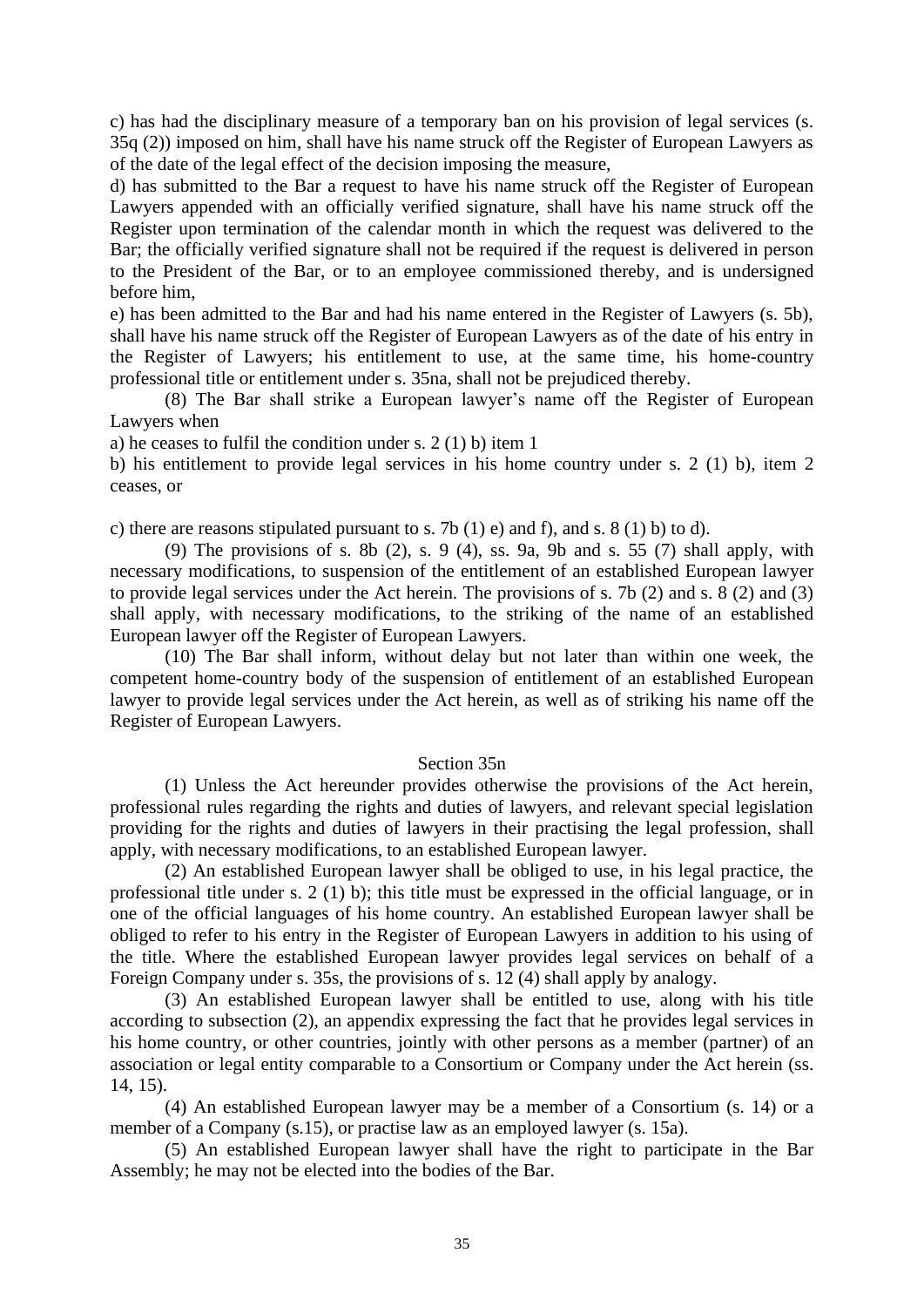(6) The seat of an established European lawyer (s. 13) shall be recorded in the Register of European Lawyers.

(7) An established European lawyer, within his entitlement, may have other persons, stipulated under s. 26, represent him.

(8) Provisions of s. 27 (4) and s. 30 (2) shall apply to striking the established European lawyer's name off the Register of European Lawyers.

# Title Three

#### Common Provisions

# Section 35o

A European lawyer shall be entitled to provide legal services subsisting in representation of clients in proceedings before courts and other bodies including his acting as a defence lawyer in criminal proceedings; this shall also apply to cases where special legislation stipulates that a party must be represented by a lawyer, or that only a lawyer may be the representative of a party to proceedings.

#### Section 35p

(1) When a European lawyer provides legal services subsisting in representation of clients before courts and other bodies, including defence in criminal proceedings, and where special legislation stipulates that a party must be represented by a lawyer, or that only a lawyer may be the representative of a party, the European lawyer shall be obliged to appoint a lawyer, upon agreement with his client, as a consultant in procedural issues to be solved in the proceedings (hereinafter referred to as "consultant"); a European lawyer may also appoint his agent for service of documents under s. 35j (2) to act as his consultant.

(2) A European lawyer shall be obliged to notify the court or other body of the seat of his consultant when the first procedural contact with the court or body is made; the European lawyer may not provide legal services unless he fulfils this duty.

(3) Unless otherwise decided by the court or other body the consultant shall be entitled to be present, upon the consent of the European lawyer, for all acts where the European lawyer is entitled to be present in his capacity as representative (defence lawyer).

(4) Preceding subsections shall not be to the prejudice of special legislation regulating proceedings before courts or other bodies.

(5) Subsection (1) shall not be to the prejudice of a European lawyer's liability for the detriment under s. 24 (1) to (3) nor his disciplinary responsibility (s.  $35q(1)$ ).

# Disciplinary Responsibility and Disciplinary Proceedings

# Section 35q

(1) A European lawyer shall be subject to disciplinary liability under Part Two, Title Four, of the Act herein.

(2) Within disciplinary proceedings, a European lawyer may have disciplinary measures stipulated under s. 32 (3) a) to c), and the disciplinary measure of a temporary ban on legal practice for a period of one to five years imposed on him. Provisions of s. 35a (3) and s. 35b c) shall apply, with necessary modifications, to the decision on the temporary ban on his legal services.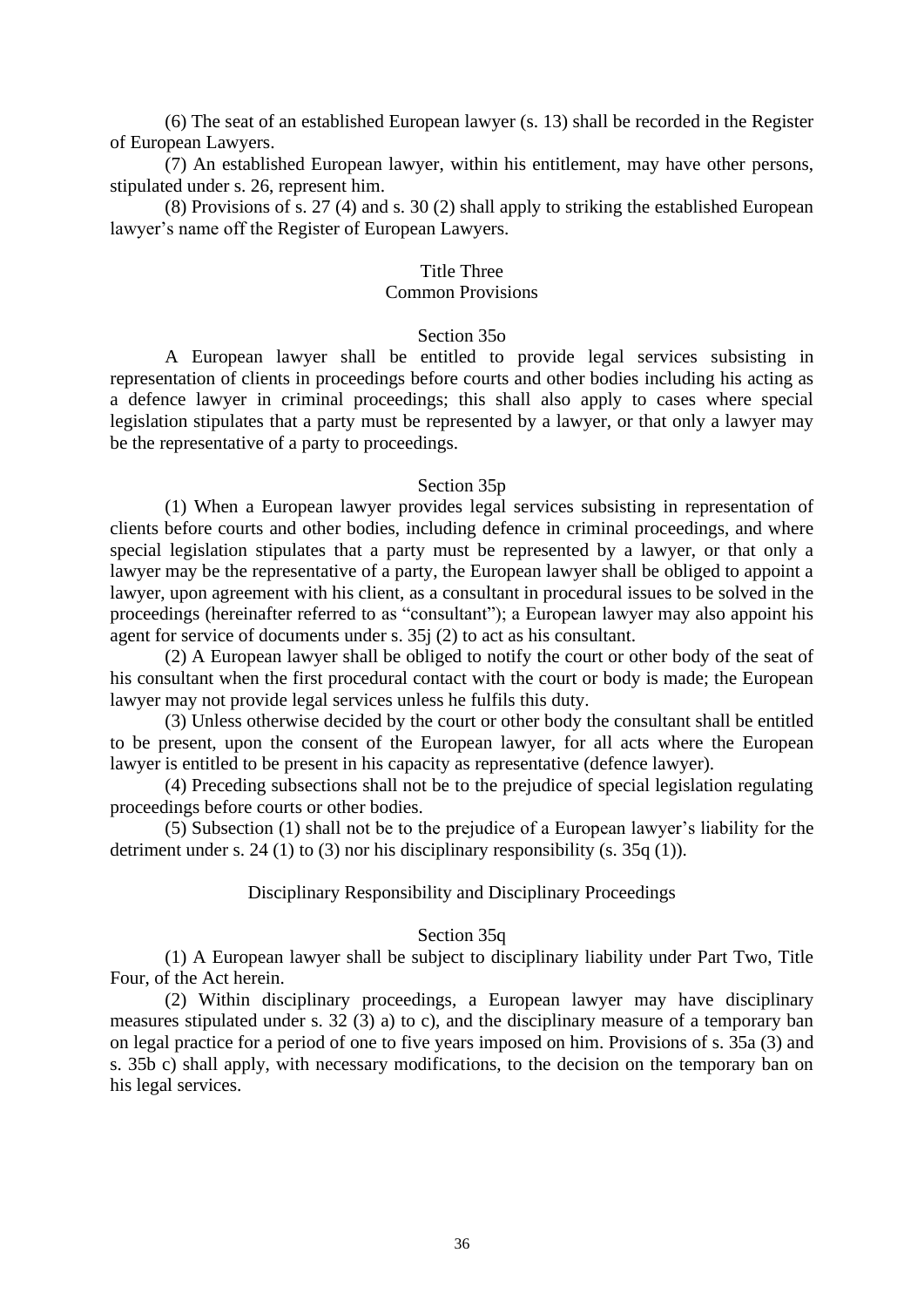#### Section 35r

(1) The Bar shall inform, to the extent necessary, the competent home-country body of the fact that the Chair of the Supervisory Council intends to commence disciplinary proceedings against a European lawyer.

(2) Should it be impossible to fulfil the duty to inform under (1) due to the risk of delay, or should disciplinary proceedings have already been commenced by the Minister of Justice, the Bar shall be obliged to inform, without delay and to the extent necessary, the competent home-country body of the commencement of disciplinary proceedings against a European lawyer.

(3) The disciplinary panel, or the appellate panel, in the course of disciplinary proceedings but before the issuance of a decision on the merits, shall ordinarily request the opinion of the competent home-country body.

(4) The Bar shall inform, without delay and to the extent necessary, the competent home-country body of the result of the disciplinary proceedings against the European lawyer.

#### PART FOUR

# Foreign Company

# Section 35s

(1) A Foreign Company may provide legal services in the Czech Republic if

a) its seat or a structural unit of its business is located in any home country,

b) members of the Foreign Company are lawyers or other natural persons entitled to provide legal services in any home country under professional title pursuant to s. 2 (1) b) item 2,

c) the provision of legal services is the sole purpose of business of the Foreign Company,

d) the Foreign Company, or its structural unit has been recorded in the Commercial Register under special legislation,

e) legal services are provided solely by lawyers or established European lawyers.

(2) Only a lawyer or an established European lawyer who is the member of a Foreign Company may be recorded in the Commercial Register as a representative of the Foreign Company, or as head of its structural unit. Only a lawyer or an established European lawyer may be recorded in the Commercial Register as the proctor of a Foreign Company; provisions of s. 15 (5) (second sentence) shall apply by analogy.

(3) A Foreign Company may enter into an employment contract with lawyers, established European lawyers and legal trainees.

(4) The provisions of s. 15 (4) and (8), s. 18 (1), ss. 19, 20, s. 22 (1), s. 23, s. 24 (2) to (4), ss. 25, 28 and 29 shall apply to the Foreign Company by analogy.

(5) Unless the Act herein provides otherwise, the Foreign Company shall be subject to provisions of the Act governing the legal relationships of business companies and cooperatives.

#### Section 35t

(1) Every member of a Foreign Company who is liable for debts of the Foreign Company with all his property (hereinafter referred to as "unlimited liability member") shall be obliged to take out professional indemnity insurance against the liability of the Foreign Company for the detriment caused in relation to their provision of legal services in the Czech Republic; the insurance shall commence on the date of the registration in the Commercial Register of the Foreign Company or its structural unit, and shall correspond with the insurance of an unlimited company member or of a general partner in a limited partnership company under s. 24a (1) (hereinafter referred to as "professional indemnity insurance of members of a Foreign Company").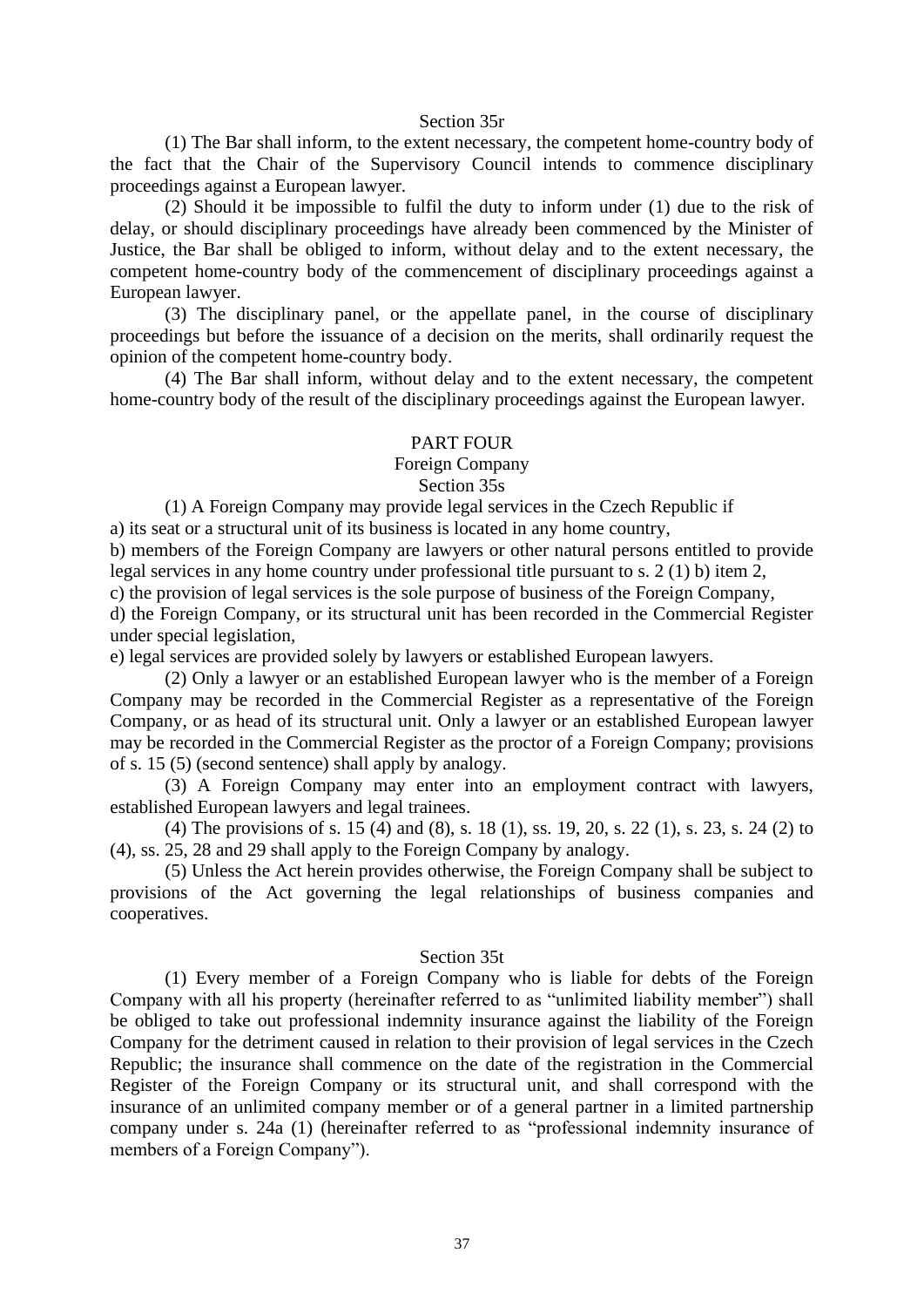(2) A Foreign Company with no unlimited liability members must be insured against liability for the detriment caused in relation to its provision of legal services in the Czech Republic as of the date of the registration in the Commercial Register of the Foreign Company, or its structural unit, in the manner applicable to the limited liability company under the Act herein; a Foreign Company with at least one unlimited liability member among other members must be insured in the manner applicable to a limited partnership company under the Act herein (hereinafter referred to as "professional indemnity insurance of a Foreign Company").

(3) A Foreign Company shall be obliged to submit to the Bar a counterpart or an officially verified copy of its contract of insurance of its members or of the Foreign Company itself, or a document issued by the insurance company or a foreign insurance company or another competent person certifying the existence of insurance, relevant in terms and its scope, of its members or of the Foreign Company itself (hereinafter referred to as "certificate of professional indemnity insurance of Foreign Company") by the end of the calendar year in which it was recorded in the Foreign Companies Register, and subsequently by the end of each calendar year preceding the calendar year covered by the insurance contract, as well as at any time the Bar may so request.

(4) The fulfilment of requirements under s. 35s (1) a) to c) and the professional indemnity insurance of members of a Foreign Company, or professional indemnity insurance of a Foreign Company, shall be pre-requisites for the registration in the Commercial Register of the Foreign Company, or its structural unit. The documents proving the fulfilment of requirements under s. 35s (1) a) to c) and the certificate of professional indemnity insurance of a Foreign Company must be attached to the application for the registration of the Foreign Company, or its structural unit, in the Commercial Register, and deposited in the Collection of Instruments of the Commercial Register, including their amendments.

(5) The Bar shall, without delay, submit to the court an application to remove a Foreign Company, or its structural unit, from the Commercial Register if it finds that

a) the Foreign Company fails to meet the requirements under s. 35s (1) a) to c) and e),

b) the members of the Foreign Company fail to be insured under s. 35t (1),

c) the Foreign Company fails to be insured under s. 35t (2),

d) the Foreign Company fails to fulfil the duty under s. 35t (3).

# Section 35u

Provisions of ss. 35s and 35t shall apply to the relocation of the seat of a Foreign Company to the Czech Republic by analogy.

# PART FIVE

# THE LEGAL TRAINEE

# Section 36

A legal trainee shall be the person whose name has been entered in the Register of Legal Trainees maintained by the Bar.

# Section 37

(1) The Bar shall enter in the Register of Legal Trainees the name of every person who a) is fully legally competent,

b) has obtained a university legislation degree in law

1. within a Master's programme studied at a university in the Czech Republic<sup>1b</sup>, or

<sup>1</sup>b) S. 46 of Act No. 111/1998 Coll. on Higher Education Institution and Amendments to Other Laws (the Higher Education Act), as amended.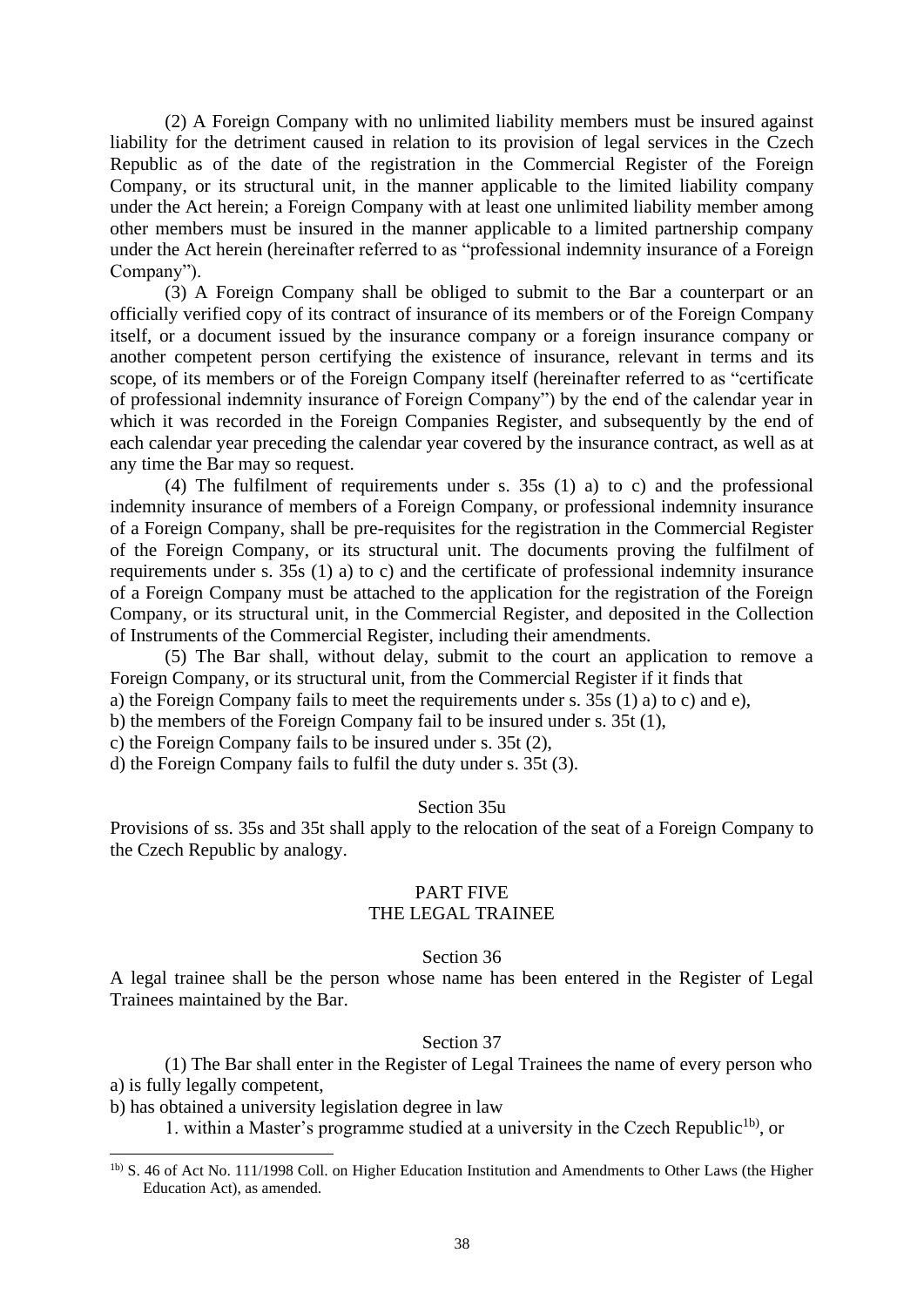2. at a foreign university, if such degree is recognized in the Czech Republic as equivalent to the degree under subparagraph 1, based on an international treaty binding on the Czech Republic, or if such education was recognized pursuant to special legislation and, simultaneously, it corresponds, in its content and extent, to the general education which may be acquired within a Master's programme in law at a university in the Czech Republic, c) has no records of criminal convictions,

d) has not had the disciplinary measure of striking his name off the Register of Legal Trainees imposed upon him, or is deemed not to have had such a measure imposed upon him, and e) has been employed by a lawyer, established European lawyer, a Company or a Foreign company for the set weekly working hours under special legislation.<sup>14c)</sup>

(2) Upon the fulfilment of duties under (1) and upon his written application, the Bar shall enter the person's name in the Register of Legal Trainees as of the date stated in the application; this date may not precede the date of commencement of his employment under (1) e) and the date of the submission of the application. Should there be no date stated in the application the Bar shall enter the applicant's name in the Register of Legal Trainees not as on the date of the submission of the application*.* The entry in the Register of Legal Trainees shall be made by the Bar without delay but not later than within one week of the decision to enter the applicant's name in the Register of Legal Trainees and the Bar shall issue to the legal trainee the Legal Trainee Identity Card; the legal trainee shall use the Legal Trainee Identity Card for identification within professional training including the substitution of lawyer upon his delegation in individual acts of legal aid. The design, requisites and the mode of use of the Legal Trainee Identity Card are set in the delegated legislation; the delegated legislation shall also set the validity period of the Legal Trainee Identity Card. S. 5d (3) and (4) shall apply to the Legal Trainee Identity Card by analogy.

(3) The Bar shall strike a legal trainee's name off the Register of Legal Trainees if it becomes aware of his failure to fulfil any of the requirements under subsection (1).

(4) A legal trainee who

a) has had the disciplinary measure of striking his name off the Register of Legal Trainees imposed upon him shall have his name struck off the Register as of the date of the legal effect of the decision imposing such measure;

b) has filed with the Bar a request, with his officially verified signature, for striking his name off the Register of Legal Trainees, shall have his name struck off the Register upon the expiration of the calendar month during which the Bar received his request; the official verification of signature shall not be required if the legal trainee delivers his request for the striking-off in person to the President of the Bar, or a Bar employee commissioned thereby, and attaches his signature before the President or the commissioned employee;

c) has been admitted to the Bar and recorded in the Register of Lawyers shall have his name struck off the Register of Legal Trainees as of the date of his entry in the Register of Lawyers, d) has passed the Bar examination shall have his name struck off the Register of Legal Trainees upon termination of sixth calendar month following the month in which he passed the examination; the provisions of b) and c) shall not be prejudiced thereby.

(5) A legal trainee who filed with the Bar a written request for suspension of his traineeship as legal trainee, with his officially verified signature appended, shall have his traineeship suspended upon the expiry of the calendar month in which the Bar received the request; the official verification of signature shall not be required if the legal trainee delivers his request in person to the President of the Bar, or a Bar employee commissioned thereby, and attaches his signature before the President or the employee. The Bar may suspend the traineeship of a legal trainee on grounds under s. 9 (2) and (3). A legal trainee shall have his

<sup>&</sup>lt;sup>14c)</sup> S. 83a (1) and (5) of the Labour Code.

<sup>(</sup>**Editorial note:** *Now s. 79 (1) of Act No. 262/2006 Coll., the Labour Code, as amended.*)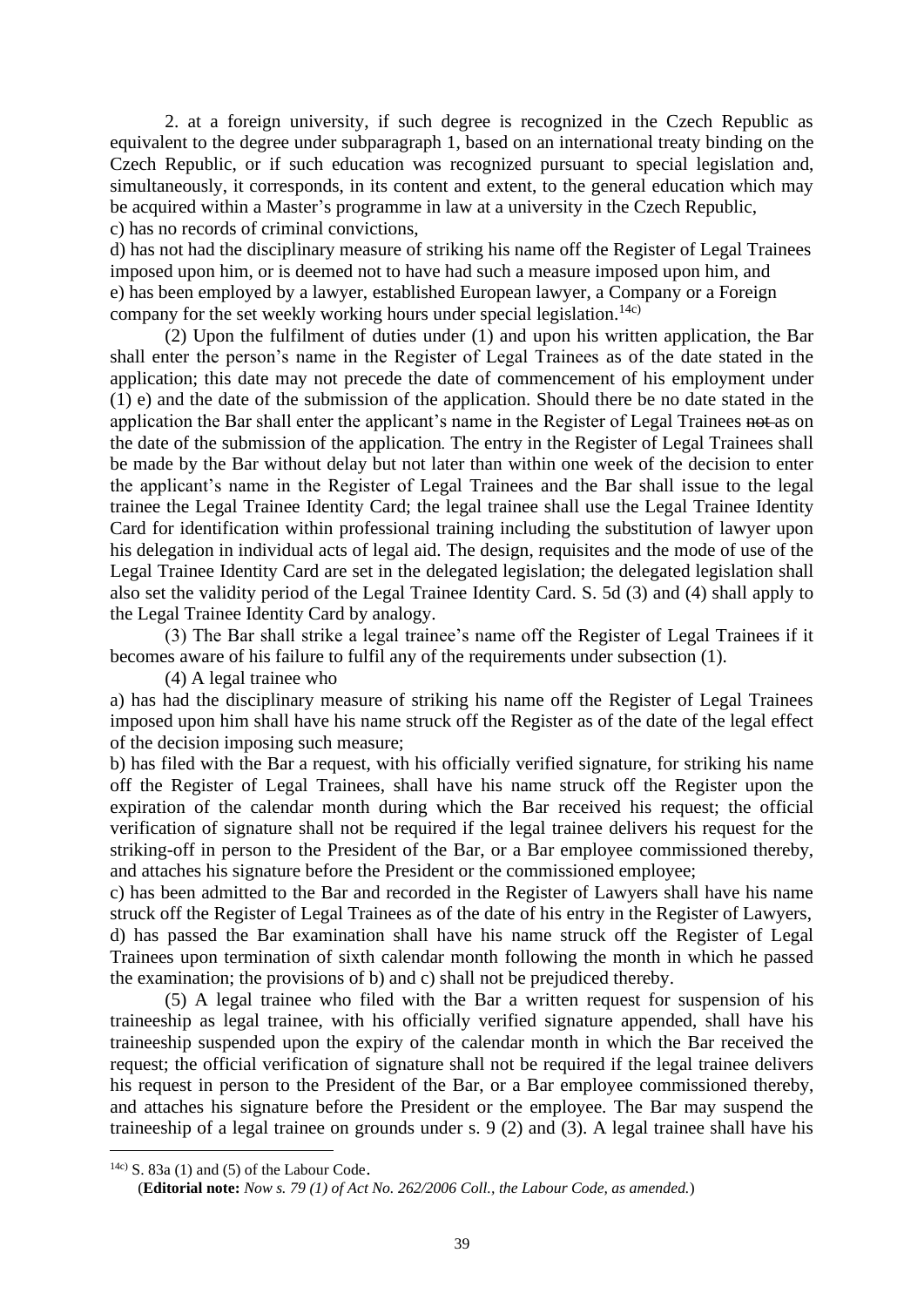traineeship suspended should he be remanded in custody, commence a sentence of imprisonment or be sentenced with a prohibition on practising his profession subsisting in the prohibition of his traineeship.

(6) Provisions of s. 7b (2), s. 8 (3), s. 8b (1) d) to e), and s. 8b (2), s. 9 (4), s. 9a (1) a) and b), and s. 9a (2) d) and s. 9b shall apply, with necessary modifications, to striking off the Register the name of a legal trainee or suspension of the traineeship of a legal trainee.

# Section 38

(1) A legal trainee shall participate in professional training by a lawyer or an established European lawyer, Company or a Foreign Company, the purpose of which shall be, under the guidance and supervision of the supervisor, to attain knowledge and experience necessary for practising the legal profession.

(2) Only a lawyer who has been practising the legal profession for at least one year may be a supervisor; the Board may waive this condition in justified cases. A lawyer may be a supervisor of no more than five legal trainees at the same time; a lawyer shall inform the Bar of who his supervisees are. In the case of a lawyer practising the legal profession as an independent entity, the supervisor is this lawyer in a Consortium, Company or Foreign Company, the task of supervisor is carried out by a designated lawyer; the Consortium, Company or Foreign Company shall inform the Bar of such fact. A Cooperating Lawyer may also be the designated lawyer. Rights and obligations of the supervisors and legal trainees in professional training shall be stipulated by professional rules.**\*)**

(3) In professional training, legal trainees shall proceed in accordance with this law and professional rules. As part of their professional training, legal trainees shall attend educational events stipulated by the Bar in the form of professional rules; participation in such educational events shall be considered performance of work.\*)

# Section 39

Provisions of ss. 16, 17, 17a, 21, and s. 29 shall apply, with necessary modifications, to legal trainees.

#### PART SIX THE BAR

# Section 40

(1) The Bar shall be established with its seat in Prague and branch-office in Brno. The branch-office shall, in particular, be responsible for the execution of the powers of the Bar with respect to European lawyers and lawyers within the jurisdiction of regional courts in Brno and Ostrava, and for their legal trainees.

(2) The Bar shall be a self-governing professional organization of all lawyers.

(3) The Bar shall perform public administration in the area of the legal profession<sup>15)</sup>.

(4) The Bar shall be an artificial legal person. The Bar may establish a beneficiary legal entity.

#### Section 41

<sup>\*)</sup> *Resolution of the Board of Directors of the Czech Bar Association No. 1/1998 of the Official Journal on Education of Legal Trainees and Continued Education of Lawyers, as amended by subsequent professional regulations.*

<sup>&</sup>lt;sup>15)</sup> S. 1 of Act No. 500/2004 Coll., the Code of Administrative Procedure.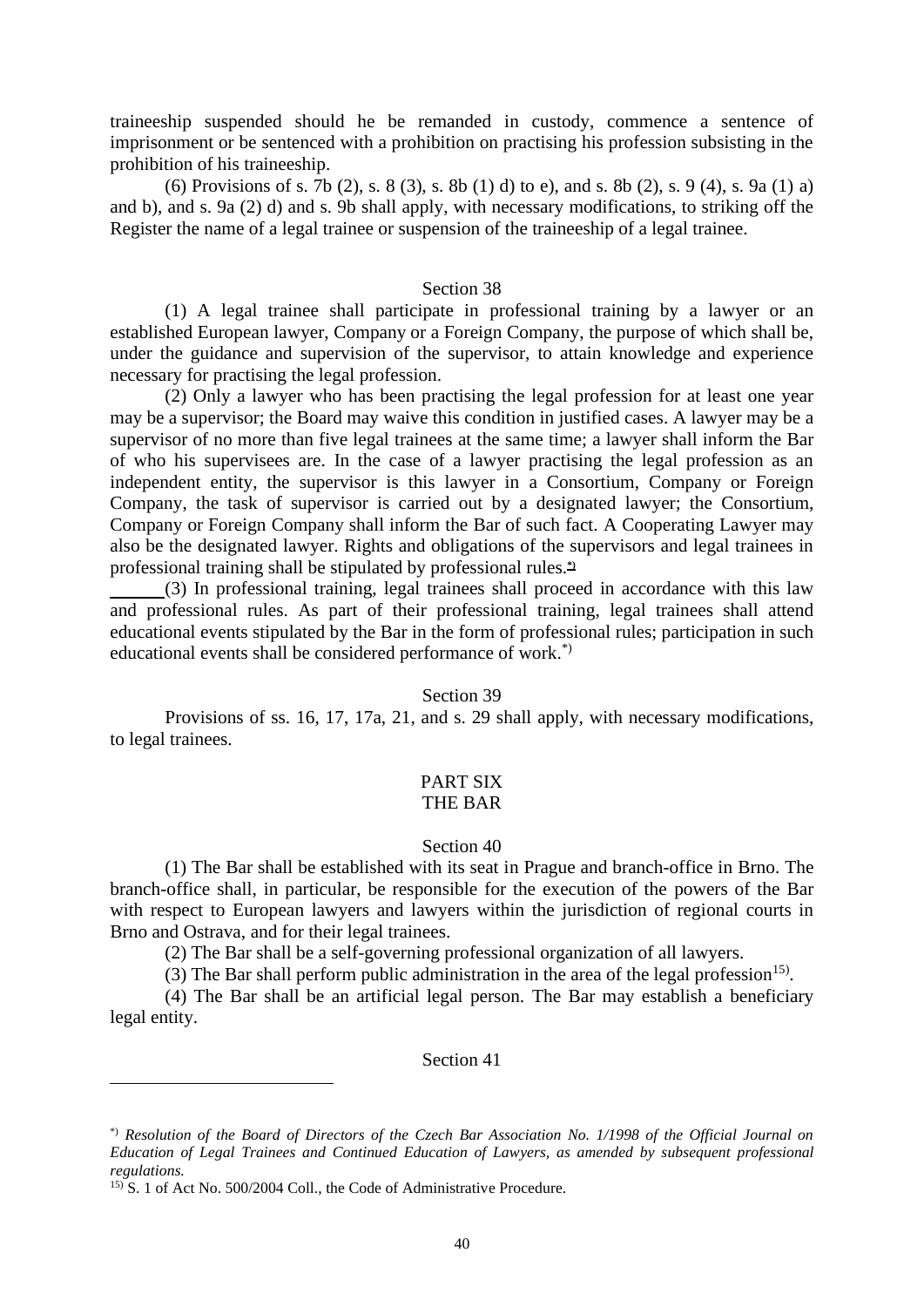(1) The Bar shall have bodies as follows:

a) the Assembly;

b) the Board of Directors;

c) the President of the Bar;

d) the Supervisory Council;

e) the Disciplinary Commission; and

f) the Appellate Disciplinary Panel,

g) the Examination Board for the Bar examination, aptitude tests and equivalency

examinations (hereinafter referred to as "the Examination Board of the Bar").

(2) The Bar may establish advisory bodies.

#### Section 42

# The Assembly

(1) The Assembly shall be the supreme body of the Bar.

(2) All lawyers shall have the right to participate in the Assembly. Representation of a lawyer by another lawyer at the Assembly shall not be permissible.

(3) The Board of Directors shall convene the Assembly so that it may be held not later than by the end of the fourth calendar year of the preceding Assembly.

(4) The Board of Directors shall convene the Assembly within the period of two months if a minimum of one third of all lawyers so request in writing, or if the Supervisory Council so requests. The Board shall be obliged in such cases to convene the Assembly not later than within two months; should the Board fail to do so the Supervisory Council shall be entitled to convene the Assembly. In these cases, the Assembly must be convened in such a way that it may be held not earlier than within one, and not later than within three months of its convention.

(5) The Assembly shall have a quorum regardless of the number of lawyers present. A resolution of the Assembly shall be passed by a simple majority vote in its favour. The number of votes returned for individual candidates by lawyers voting shall be decisive in the election of members to the bodies of the Bar and substitutes (those on the waiting list); should there be just one candidate it shall be necessary for him to obtain the simple majority of votes of those voting. To remove a member from a body of the Bar, or to remove a substitute, it shall suffice if three fifths of voting lawyers are in favour of the removal.

(6) The Assembly shall be convened by an invitation published in the Official Journal; the date of invitation to the Assembly shall be the date stated in the head of the respective Official Journal as the date of its online publication.

#### Section 43

#### The Assembly shall

a) elect, from amongst lawyers, by direct and secret vote and for a period of four years, members of the Board of Directors, the Supervisory Council and, the Disciplinary Commission and the Appellate Disciplinary Panel, and substitutes for these bodies. These persons shall be removed by the Assembly by secret ballot;

b) approve the Code of Organization of the Bar in the form of professional rules;

c) establish, in the form of professional rules, the Bar social fund, or other funds, and set the rules for their creation and operation;

d) approve, in the form of professional rules, the rates of lawyer's fees under s. 30 (1), or determine principles for their setting by the Board,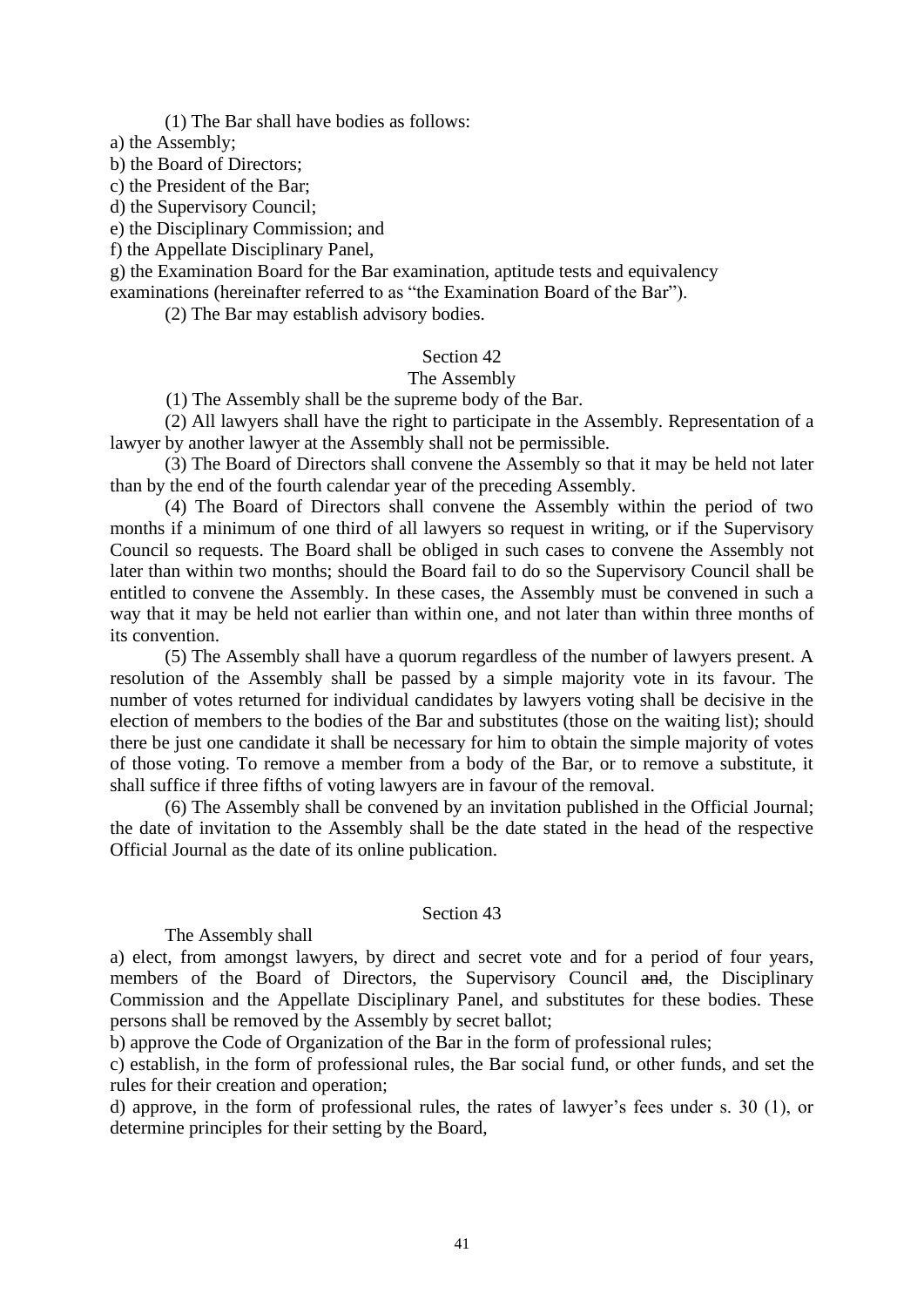e) approve, in the form of professional rules, compensation for the loss of time spent as an official in the bodies of the Bar, or determine principles for its setting by the Board of Directors,

f) consider and approve the Report on activities of other bodies of the Bar,

g) cancel or amend decisions of the Board except for decisions under s. 44 (3). Rights of lawyers or other persons created by a cancelled Board decision may not be prejudiced thereby;

h) approve the Electoral Code (s. 49 (2)) and the Rules of Order of the Assembly;

i) approve professional rules passed by the Board in cases explicitly reserved thereby; and j) approve by resolution all other issues reserved thereby except for decisions in disciplinary

# Section 44

# The Board of Directors

(1) The Board of Directors shall be the executive body of the Bar.

(2) The Board of Directors shall be composed of eleven members and five substitutes; should the number of members fall below the number stipulated by the Act herein, the Board shall be entitled to complement its membership with substitutes.

(3) The Board of Directors shall be competent to decide on

a) the termination of a lawyer's membership in the Bar by the striking of his name off the Register of Lawyers under s. 8 (1) a) and c);

b) striking a legal trainee's name off the Register of Legal Trainees under s. 37 (3) due to failure to fulfil the requirement stipulated under s.  $37(1)$  c);

c) the suspension of the legal practice of lawyers stipulated under s. 9 (2) a) and c), or s. 9 (3);

d) the suspension of the traineeship of legal trainees under s. 37 (5) on the grounds stipulated under s.  $9(2)$  a) and c) or s.  $9(3)$ ;

e) the cancellation of a decision to suspend legal practice under s. 55 (7);

f) the cancellation of a decision not to suspend legal practice pursuant to s. 55 (8);

g) preliminary withdrawal of the book of authenticity of signature statements pursuant to s. 25b (1) and (2);

h) preliminary suspension of lawyer's activities pursuant to s. 56a based on a motion by the Supervisory Council.

(4) The Board of Directors shall be further competent to

a) elect from amongst its members, and remove, the President of the Bar. One Vice-President elected from amongst lawyers within the jurisdiction of the branch-office shall supervise the operation thereof. The number of Vice-Presidents shall be set by the Bar Code of Organization;

b) pass professional rules except those whose approval is subject to the approval of the Assembly under the Act herein, or a resolution of the Assembly. If the Assembly has reserved its approval of a professional regulation passed by the Board (s. 43 i)) the professional regulation shall cease to be valid unless the next Assembly approves it; rights created by such regulation may not be prejudiced thereby;

c) publish the Official Journal of the Bar;

d) manage the finances of the Bar social fund, or other funds of the Bar;

e) convene the Assembly;

proceedings.

f) express its opinion on the Rules of Examination regarding the Bar examination, aptitude tests and equivalency examinations (hereinafter referred to as "the Rules of Examination of the Bar");

g) express its opinion on the Disciplinary Rules;

h) manage the property of the Bar;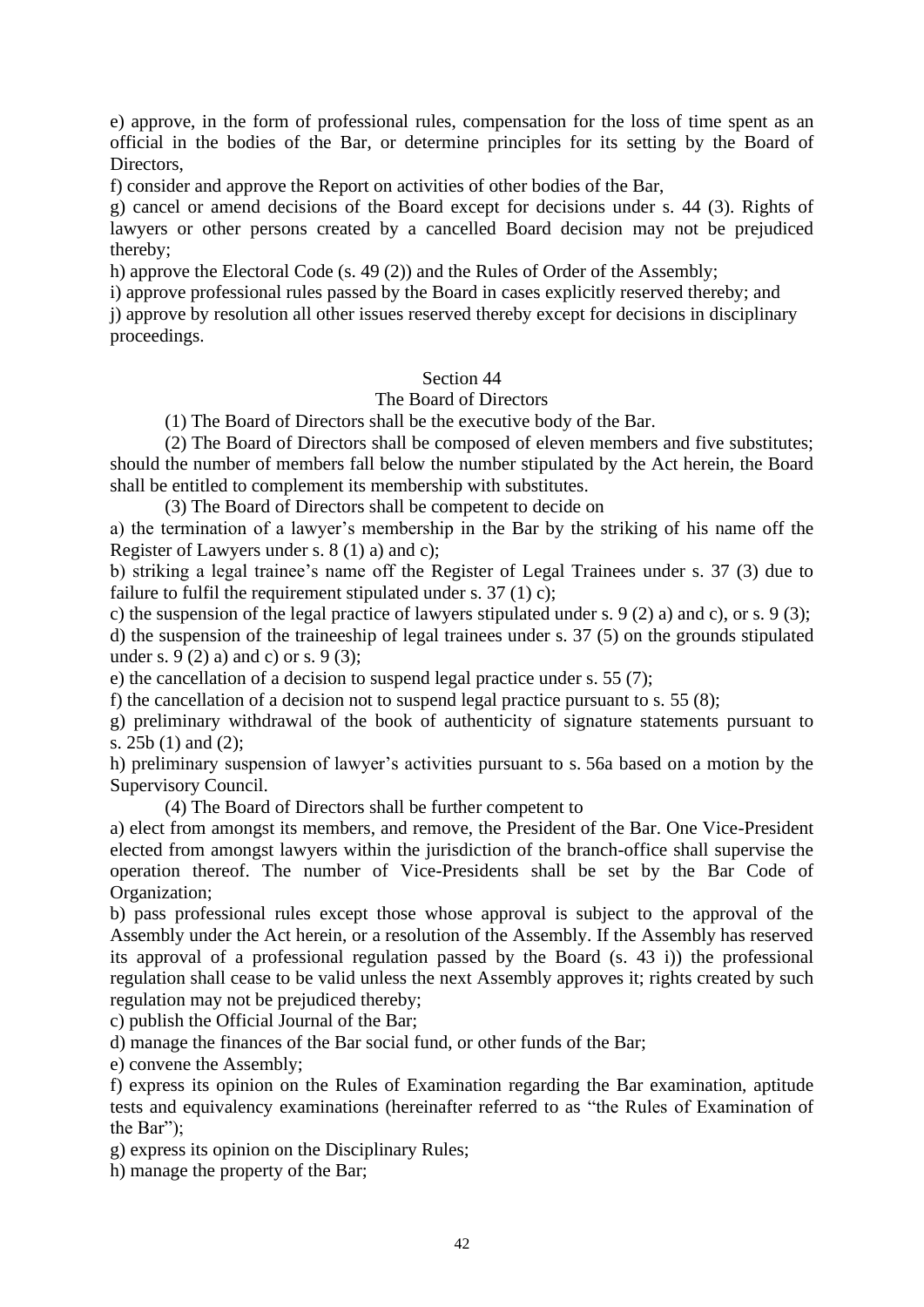i) promote publishing, documentation, educational and training activities of the Bar;

j) repealed

k) take all measures necessary for regular operation of the Bar, and to pursue other activities under the Act herein unless they fall within the competence of other bodies of the Bar.

(5) The Board of Directors shall be obliged to, on a regular basis, inform lawyers of the activities of the Bar.

(6) The Board shall meet ordinarily once a month; the meeting of the Board shall be called by the President of the Bar.

# Section 45

# The President of the Bar

(1) The President of the Bar shall act on behalf of all Bar members in all matters.

(2) The President of the Bar shall be competent to decide on

a) the appointment of a lawyer under ss. 18a–18c, and the cancellation thereof under s. 18c (7);

b) the appointment of a lawyer's substitute under s. 27 (1);

c) the appointment of a lawyer's successor under s. 27 (4);

d) the termination of a lawyer's membership in the Bar by striking his name off the Register of Lawyers under s.  $8(1)$  b), d), and s.  $10(1)$ ;

e) striking a legal trainee's name off the Register of Legal Trainees under s. 37 (3) due to the failure to fulfil requirements stipulated under s.  $37(1)$  a), b), d) and e);

f) the suspension of the legal practice of a lawyer stipulated under s. 9 (1) and (2) b) and s. 10  $(1)$ :

g) the suspension of the traineeship of a legal trainee under s. 37 (5) due to reasons provided in s. 9 (2) b);

h) the suspension of the entitlement of an established European lawyer pursuant to s. 35m (6) to provide legal services under the Act herein;

i) the striking of the name of an established European lawyer off the Register of European Lawyers under s. 35m (8);

j) other issues stipulated by the Act herein.

(3) The President of the Bar shall make records in the Register of Lawyers, the Register of Legal Trainees, the Register of Consortia, Companies and Foreign Companies, and the Register of European Lawyers.

(4) The President of the Bar shall be entitled to take other measures and make other decisions within his responsibilities pursuant to the Act herein or professional regulations. Between the meetings of the Board, the President shall be also entitled to take other measures necessary for the maintenance of regular activities of the bodies of the Bar unless those measures have been reserved by the Act herein or by professional regulations to be taken by a different body of the Bar.

#### Section 46

#### The Supervisory Council

(1) The Supervisory Council shall be the controlling body of the Bar.

(2) The Supervisory Council shall be composed of 70 members.

(3) The Supervisory Council shall elect, from amongst its members, the Chair, and if so provided by the Code of Organization, also Deputy Chairs. The Chair shall be entitled to act in disciplinary proceedings under the Act herein in his capacity as disciplinary petitioner.

(4) The Supervisory Council shall be responsible to supervise the compliance of other bodies of the Bar, Bar employees, lawyers, European lawyers and legal trainees with the Act herein, with special legislation including the Act on Measures Against the Legalization of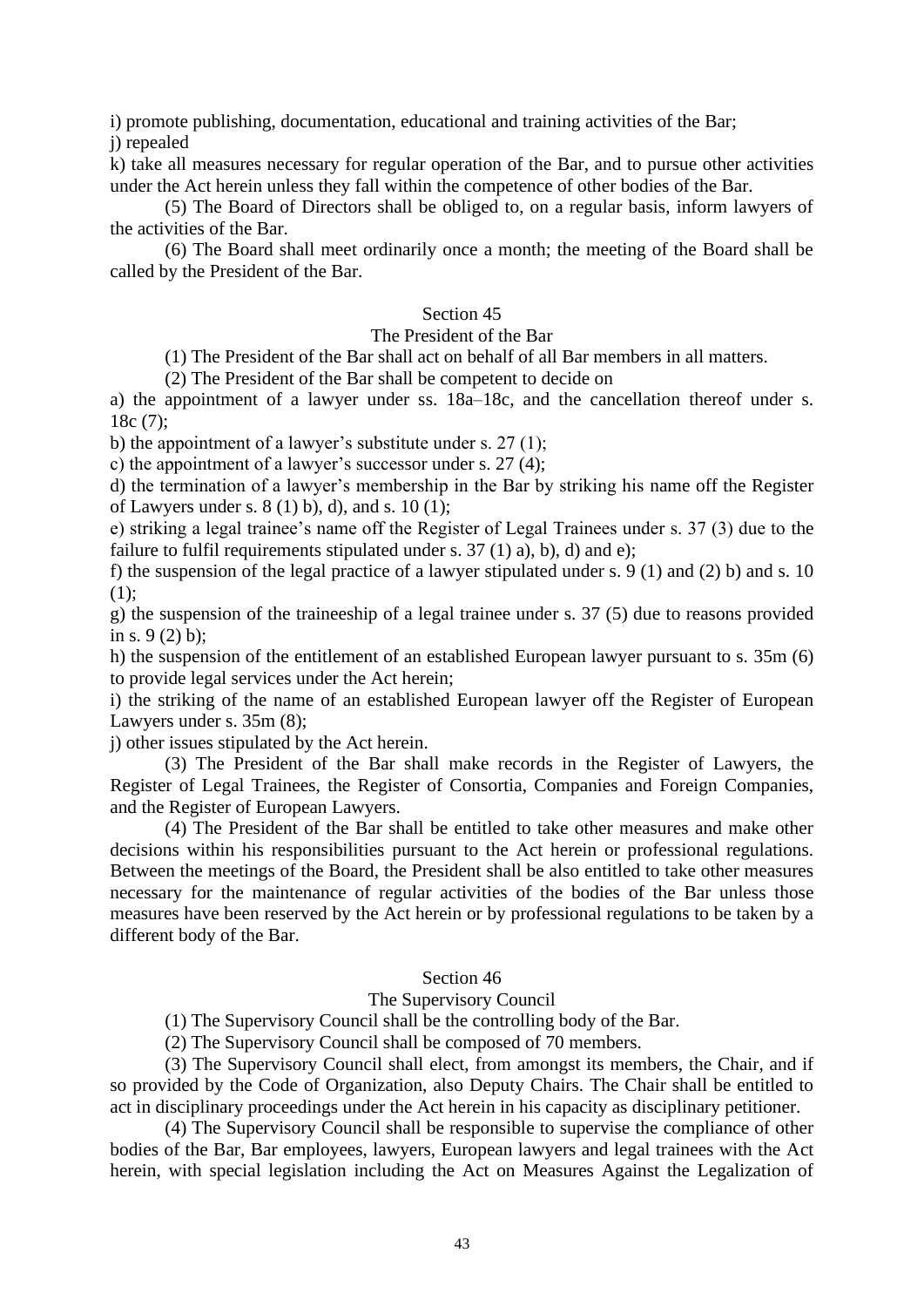Crime Proceeds and Terrorism Funding if they are linked with the legal practice or activities of the Bar, and compliance with professional rules. Lawyers, European lawyers and legal trainees shall be obliged to submit to the Supervisory Council all documents required or other documents made in relation to their provision of legal services, or, if this appears to be impossible, to enable the members of the Council to access such documents; the same duty shall be owed by other bodies of the Bar and Bar employees with respect to documents made in relation to their activities.

(5) The Supervisory Council shall fulfil tasks of the Bar set in Act on Measures Against the Legalization of Crime Proceeds and Terrorism Funding, and the Tax Code; details of the steps to be taken by the Supervisory Council, and duties of lawyers resulting from this special legislation, shall be stipulated by a professional regulation.<sup>\*)</sup>

(6) The Supervisory Council shall decide on substituting Bar representative´s permission to read the contents of documents under the act regulating the processing of personal data.

(7) If it appears to the Supervisory Council that a decision, except a decision under s. 44 (3), or any other measure taken by the Board, including a professional regulation adopted thereby, is contrary to the law or resolution of the Assembly the Council shall be entitled to suspend its execution; the suspension shall cease to be valid if the Board confirms the suspended decision by a two-third majority of all its members. The Supervisory Council shall have the right to suspend the execution of an already confirmed decision; in such case the Council shall be obliged to apply to the Board for the convention of the Assembly on that decision under s. 43 g).

# Section 47

# The Disciplinary Commission

(1) The Disciplinary Commission shall have powers within disciplinary proceedings stipulated by the Act herein and the Disciplinary Code.

(2) The Disciplinary Commission shall be composed of 83 members.

(3) The Disciplinary Commission shall elect, from amongst its members, and remove, the Chair of the Committee and Deputy Chairs, if so provided by the Code of Organization. The Chair shall appoint members of disciplinary panels from amongst the Committee members (s. 33 (1)).

#### Section 47a

#### Appellate Disciplinary Panel

(1) The Appellate Disciplinary Panel shall have powers within disciplinary proceedings stipulated by the Act herein and the Disciplinary Code.

(2) The Appellate Disciplinary Panel shall be composed of 11 members.

(3) A lawyer who is at least 40 years old and who was a member of the Board of Directors, the Supervisory Board or the Disciplinary Commission for at least 3 years, shall be qualified for the position of a member of the Appellate Disciplinary Panel.

(4) The Appellate Disciplinary Panel shall elect, from amongst its members, and remove the Chair of the Appellate Disciplinary Panel and, if so provided by the Code of Organization, its Deputy Chairs. The Chair of the Appellate Disciplinary Panel shall appoint members of appellate panels from amongst the members of Appellate Disciplinary Panel (s. 35 (2)).

<sup>\*)</sup> **Editorial note:** *Resolution of the Board of Directors of the Czech Bar Association No. 2/2008 of the Official Journal which determines the details of lawyers' obligations and procedure of the Supervisory Council of the Czech Bar Association in relation to the Act on some measures against legalisation of proceeds of crime and financing terrorism.*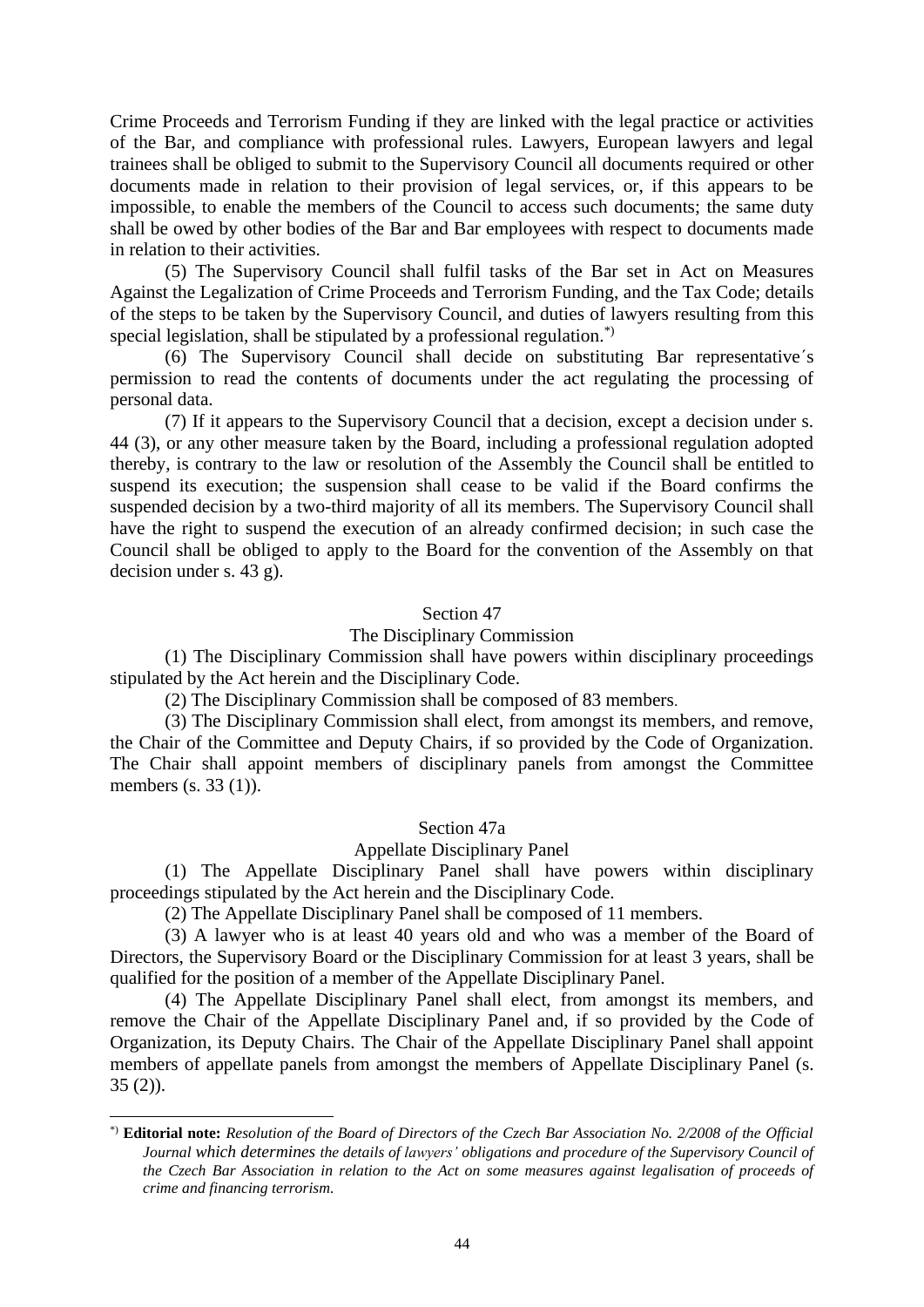# Common Provisions for the Bodies of the Bar

# Section 48

Positions within the bodies of the Bar shall be honorary; their holders shall be entitled to have their cash expenditures covered and their loss of time compensated.

#### Section 49

(1) Details of the organization of the Bar and its bodies shall be stipulated by the Code of Organization and other professional regulations.

(2) Details of elections to the bodies of the Bar, and of the removal of their members, shall be set by the Electoral Code of the Bar.

# PART SEVEN BAR ACTIVITIES IN THE MEDIATION AREA

#### Section 49a

- (1) The Bar shall ensure the education of lawyers in the mediation area and shall ensure Mediator's Examinations under the Act on Mediation for them.
- (2) Unless further stipulated otherwise, provisions of the Act on Mediation shall apply to the content of the examination and its requisites by analogy.
- (3) The Bar shall, within 6 months of its receipt of the application and upon the payment of the fee in an amount of CZK 5,000, enable each lawyer to take a Mediator's Examination; should the lawyer also require to take the Family Mediation Examination, the fee shall be CZK 10,000. The fee shall be the revenue of the Bar.
- (4) A lawyer whose name was entered in the List of Mediators shall be obliged to notify the Bar about the fact within one week. The Bar shall enter the fact in the Register of Lawyers or the Register of European Lawyers without delay. The Bar shall, upon a request of the lawyer whose name was entered in the List of Mediators, enter in the Register of Lawyers or the Register of European Lawyers his specialization in the mediation field.

# Section 49b

- (1) A registered mediator who is a lawyer and a visiting mediator who is a European lawyer shall be subject to disciplinary liability for a disciplinary transgression.
- (2) A disciplinary transgression, under (1), shall be a serious or repeated culpable breach of duties imposed upon a mediator by the Act on Mediation.
- (3) A registered mediator who is a lawyer may have, for the disciplinary transgression, the following imposed upon him:
	- a) an admonition
	- b) a public admonition
	- c) a fine of up to 100 times minimum monthly wage set by another legislation, or
	- d) temporary ban on providing mediator's services imposed for a period of 6 months up to 5 years.

(4) A visiting mediator who is a European lawyer under another legislation may have, as a result of disciplinary transgression, the following imposed upon him:

- a) an admonition
- b) a public admonition, or
- c) a fine of up to 100 times minimum monthly wage set by another legislation.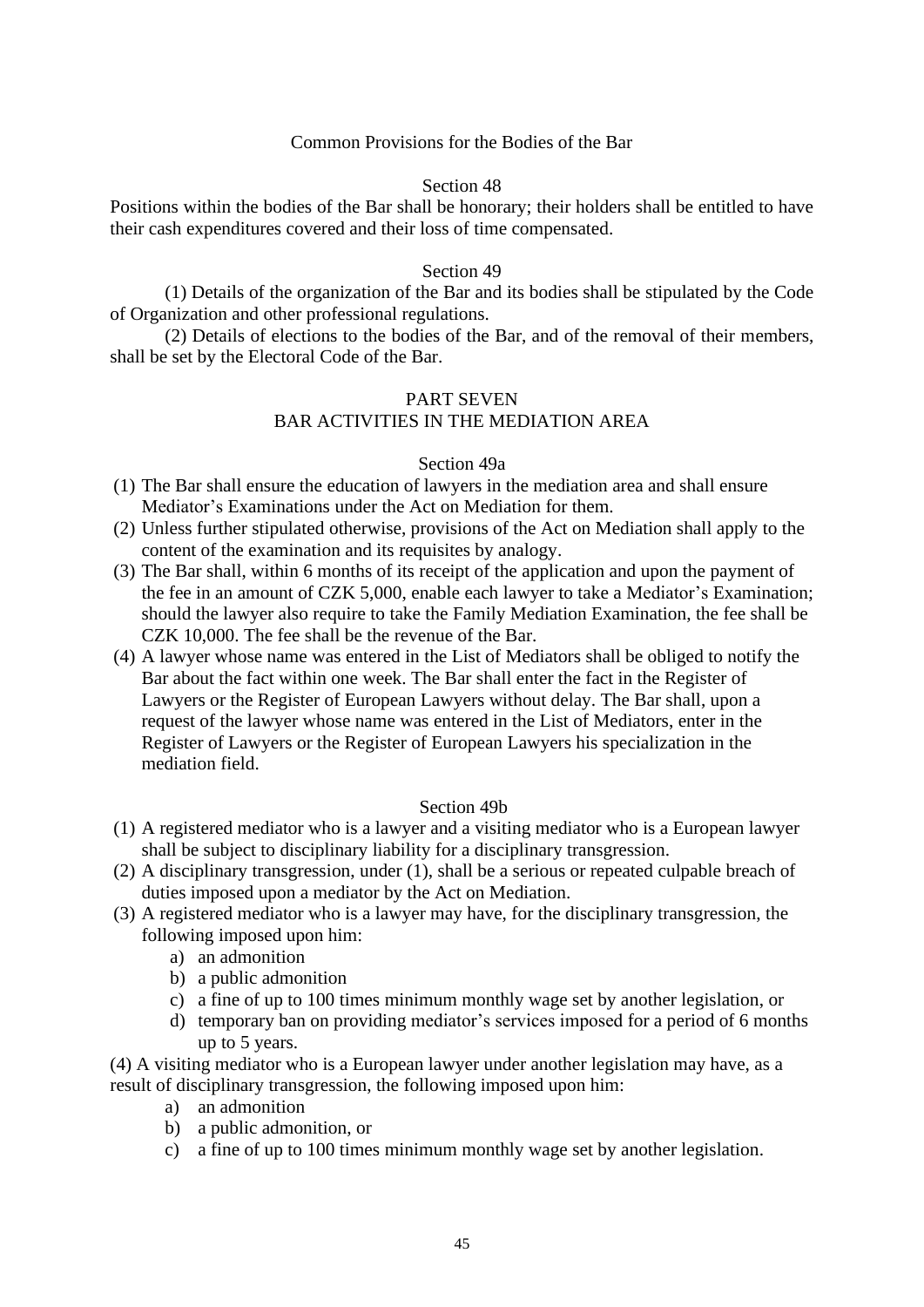- (5) The Bar shall be obliged to inform, without delay, the Ministry of Justice of the imposing of a disciplinary measure under (3) d).
- (6) Provisions of this Act governing the disciplinary liability of a lawyer shall apply, with necessary modifications, to the disciplinary proceedings.

# PART EIGHT

# POWERS OF THE MINISTRY OF JUSTICE

#### Section 50

(1) The Bar shall be obliged to submit to the Ministry of Justice, within 30 days, all professional regulations passed by its bodies.

(2) If it appears to the Minister of Justice that a professional regulation of the Bar is contrary to the law he shall be entitled to file an application for the review thereof by court.

#### Section 51

(1) The Ministry of Justice shall, upon the prior opinion of the Bar, issue, in the form of a legal regulation, the Disciplinary Code.\*)

(2) The Minister of Justice shall be entitled to act, under the Act herein, as a disciplinary petitioner in disciplinary proceedings.

(3) The Minister of Justice shall be entitled to apply for the commencement of proceedings to strike the lawyer's name off the Register of Lawyers, off the Register of European Lawyers or to suspend the practice of the legal profession of lawyers or European lawyers.

# Section 52

(1) The Ministry of Justice shall, upon the prior opinion of the Bar, issue, in the form of a legal regulation, the Bar Rules of Examination.\*\*\*)

(2) The Minister of Justice shall appoint members of the Bar Examination Board, at least one third of its members being nominated by the Bar and one third of its members being nominated by the Supreme Court.

# Section 52a

The Ministry of Justice shall notify, through the communication published in the Collection of Laws, professional titles under s.  $2(1)$  b).<sup>\*\*</sup>

#### Section 52b

(1) The Ministry of Justice shall exercise state supervision over activities of lawyers, European lawyers and legal trainees under s. 25a and over activities of lawyers under s. 25c.

(2) The Ministry of Justice shall exercise state supervision over decision-making activities of the Bar pursuant to ss. 18a and 18b and over the decision-making activities of the Bar pursuant to s. 18c where a lawyer has been appointed to provide a legal service consisting in representation in proceedings before public authorities and in proceeding before the Constitutional Court.

<sup>\*)</sup> **Editorial note:** *Ministry of Justice Regulation No. 244/1996 Coll., Providing for the Disciplinary Code (the Bar Disciplinary Code) under Act No. 85/1996 Coll., Governing the Legal Profession, as amended*.

<sup>\*\*)</sup> **Editorial note**: *Ministry of Justice Communication No. 121/2007 Coll., notifying about professional titles under s. 2 (1) b) of the Act on the Legal Profession*.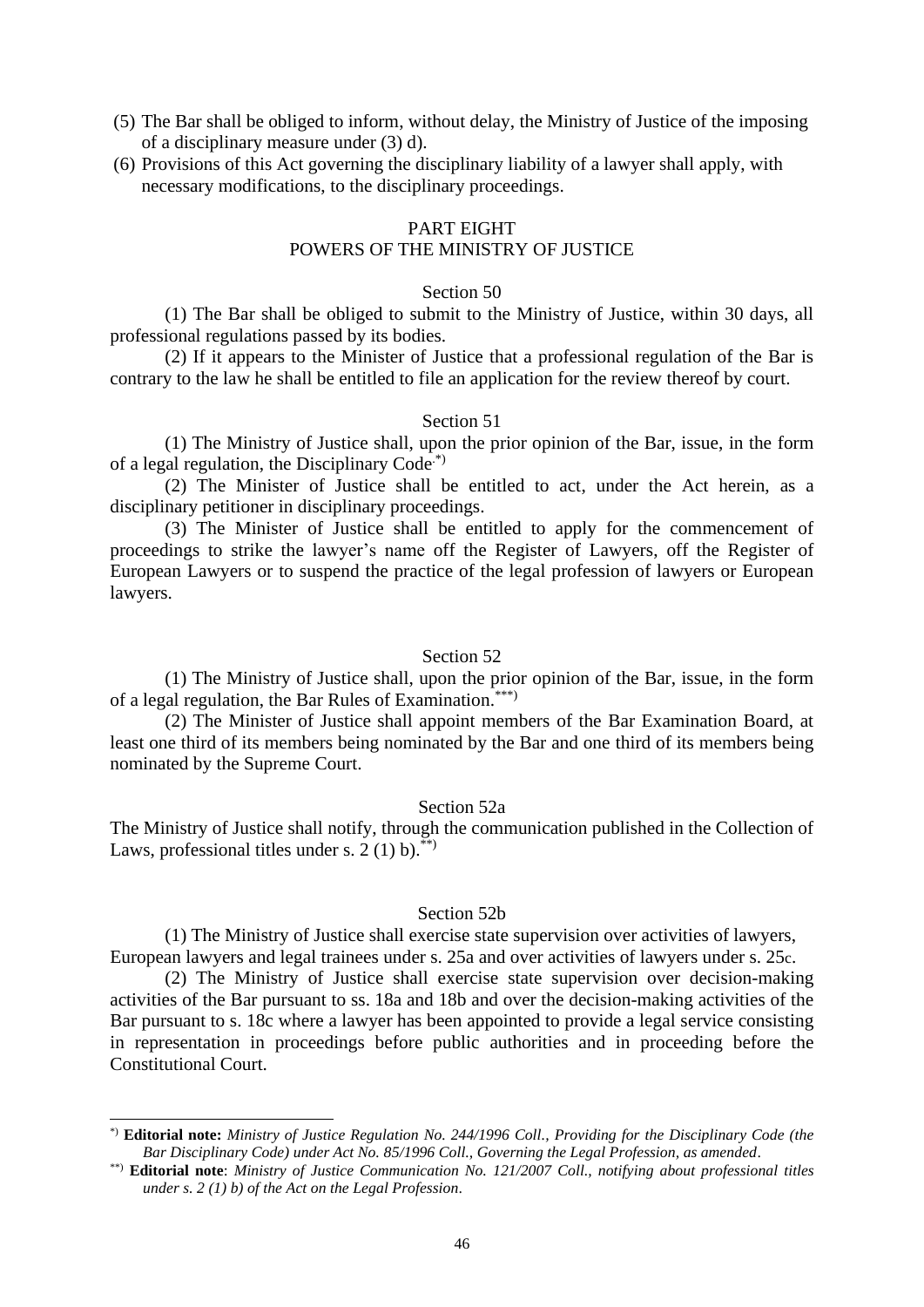(3) The Bar shall allow the Ministry of Justice to access the list of applicants to perform state supervision under s. 2.

(4) Where the Bar appoints a lawyer in breach of conditions under ss. 18a–18c, it shall compensate the State for wrongfully paid legal aid costs.

# Section 52c

The Ministry of Justice shall, upon the prior opinion of the Bar on the matter, issue a Regulation to implement s. 5d (1), s.  $35m(3)$  and s.  $37(2)^{3}$ 

# PART NINE

# **OFFENCES**

Section 52d (1) A natural, legal or a natural person-entrepreneur commits an offence by a) providing legal services repeatedly and for consideration although not being authorized to provide them under s. 2 (1), or

b) using the designation 'advokát' (lawyer) although not fulfilling statutory conditions for the use of such designation.

(2) A fine of up to CZK 3,000,000 may be imposed for an offence under (1) a) and a fine of up to CZK 200,000 may be imposed for an offence under (1) b).

(3) A ban on activities of up to 1 year may be imposed in addition to a fine for the offence under (1) a).

(4) Offences under this law shall be heard by the Ministry of Justice.

#### PART TEN

# COMMON, TRANSITIONAL AND FINAL PROVISIONS

#### Common Provisions

#### Section 53

(1) Professional rules shall govern issues assigned thereto by the Act herein; they shall further provide for

a) an examination fee and details of its payment;

b) the fee for admission to the Bar and the fee for an entry in the Register of European Lawyers, and details of the payment of these fees;

c) details of payments made by lawyers and established European lawyers under s. 30 (1);

d) rules for publishing the Official Journal;

e) details of individual modes of the practice of the legal profession;

f) details of the provision of legal services by lawyers and/or by trainee lawyers;

g) details of the provision of legal services by European lawyers;

h) details of rights and duties of lawyers, legal trainees and European lawyers stipulated by the Act herein, except for rights and duties in disciplinary proceedings and proceedings under s. 55;

i) details of rights and duties of lawyers, legal trainees and European lawyers which are regulated by special legislation if relating to practising the legal profession;

j) obligations of a lawyer in the provision of a legal service under ss. 18–18c.

<sup>\*)</sup> **Editorial note:** *Decree No. 176/2010 Coll., stipulating details on identification documents of lawyers, established European lawyers and legal trainees.*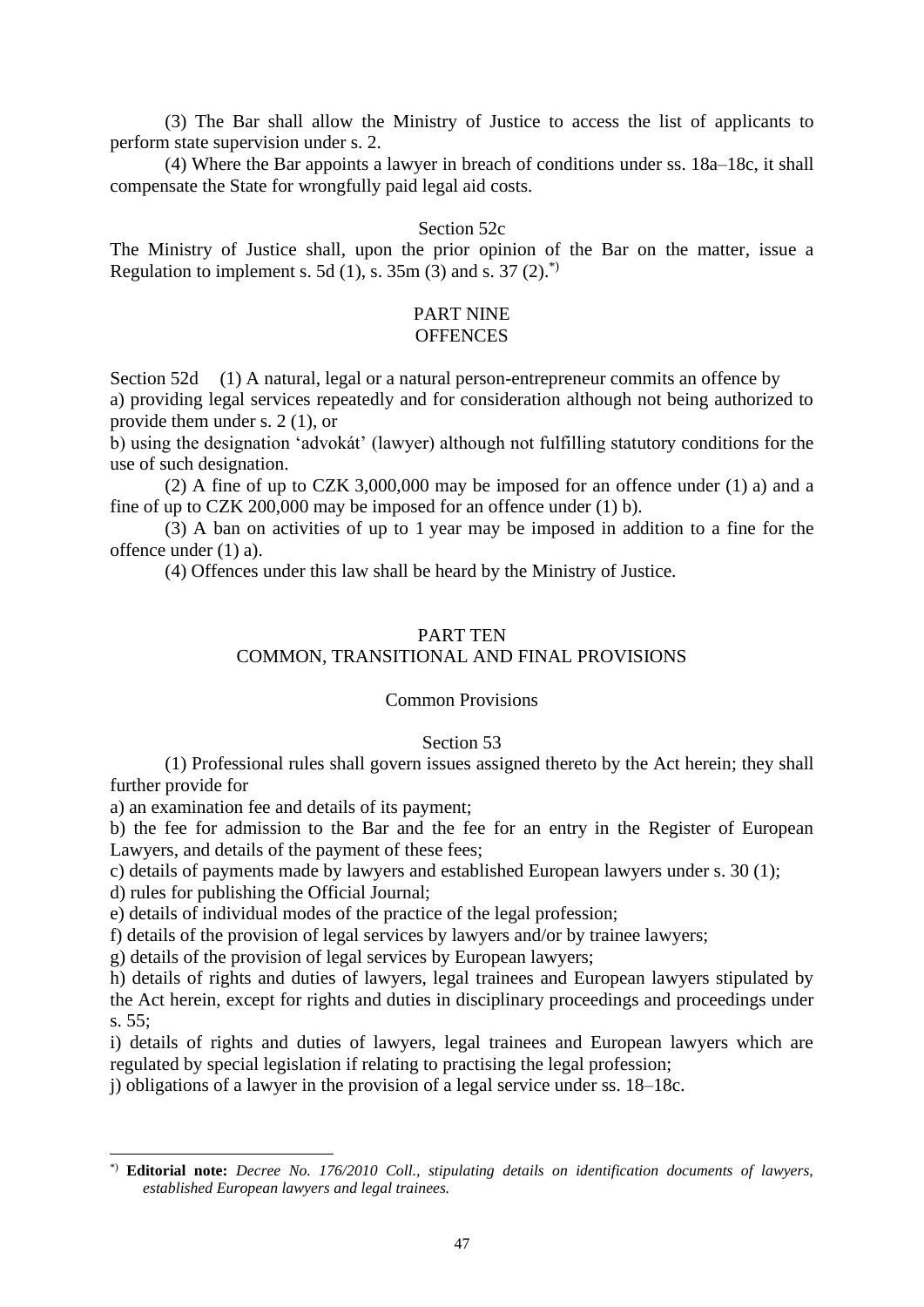(2) The Bar shall promulgate professional rules in the Official Journal; the date of promulgation shall be the date stated in the head of the respective Official Journal as the date of its online publication.

(3) Professional rules adopted pursuant to the Act herein, and promulgated according to (2), shall become binding on lawyers, legal trainees and European lawyers on the thirtieth day after their promulgation unless the professional rules provide for a later date.

(4) Professional rules under (1) a) shall also be binding on applicants for the Bar examination, aptitude test or equivalency examination.

(5) S. 50 (2) shall not be prejudiced by subsections (3) and (4).

#### Section 54

(1) The Bar examination shall examine the applicant's knowledge of the system of law of the Czech Republic, including his ability to interpret and apply the law to a particular situation, and his knowledge of professional rules. The Bar examination may be taken only in Czech or Slovak language.

(2) The aptitude test shall examine the knowledge under (1) considering the fact that the applicant has already passed the Bar examination in his home country and satisfied requirements for awarding the entitlement to provide legal services in that Country under the professional title pursuant to s. 2 (1) b). The aptitude test may be taken only in Czech language or Slovak language.

(3) The equivalency examination shall examine the knowledge of legislation on the provision of legal services and a basic knowledge of the law of the Czech Republic; it shall also check on the knowledge of the professional rules. The examination may be taken in a foreign language regularly used within international relations.

(4) The Bar examination, aptitude test and equivalency examination may be taken in Prague and Brno, or at another place determined by the Bar.

(5) Details of the Bar and aptitude tests and equivalency examination shall be set by the Bar Rules of Examination (s. 52 (1)).

#### Proceedings

#### Section 55

(1) Issues under s. 44 (3), s. 45 (2) and s. 46 (6) shall be governed by the bodies of the Bar pursuant to the Code of Administrative Procedure<sup>15a)</sup>, unless the Act herein stipulates otherwise. The following provisions of the Code of Administrative Procedure shall not apply: ss. 10, 11, 13, 58 to 63, s. 71 (3) to (5), s. 73 (1), ss. 80 - 100, ss. 103 - 129, ss. 134 -139, ss. 141 - 152, and s. 178.

(2) A participant in proceedings under (1) may be represented under the power of attorney only by a lawyer; only a lawyer may be appointed a guardian of a participant in the proceedings.

(3) Proceedings under (1) may include the examination of witnesses, experts or participants, as well as the production of evidence pursuant to conditions under s. 33 (6).

(4) An oral hearing shall always be ordered in proceedings on issues where the Board of Directors is competent to decide (s. 44 (3)).

(5) A written decision of the Bar closing proceedings under (1) must contain the ruling, reasoning and notice that an action may be brought before court under special legislation; the reasoning and the notice may be dispensed with if the decision has satisfied all claims of all participants in the proceedings.

(6) A decision of the Bar shall be legally effective upon its service on participants.

<sup>15</sup>a) Act No. 500/2004 Coll., the Code of Administrative Procedure.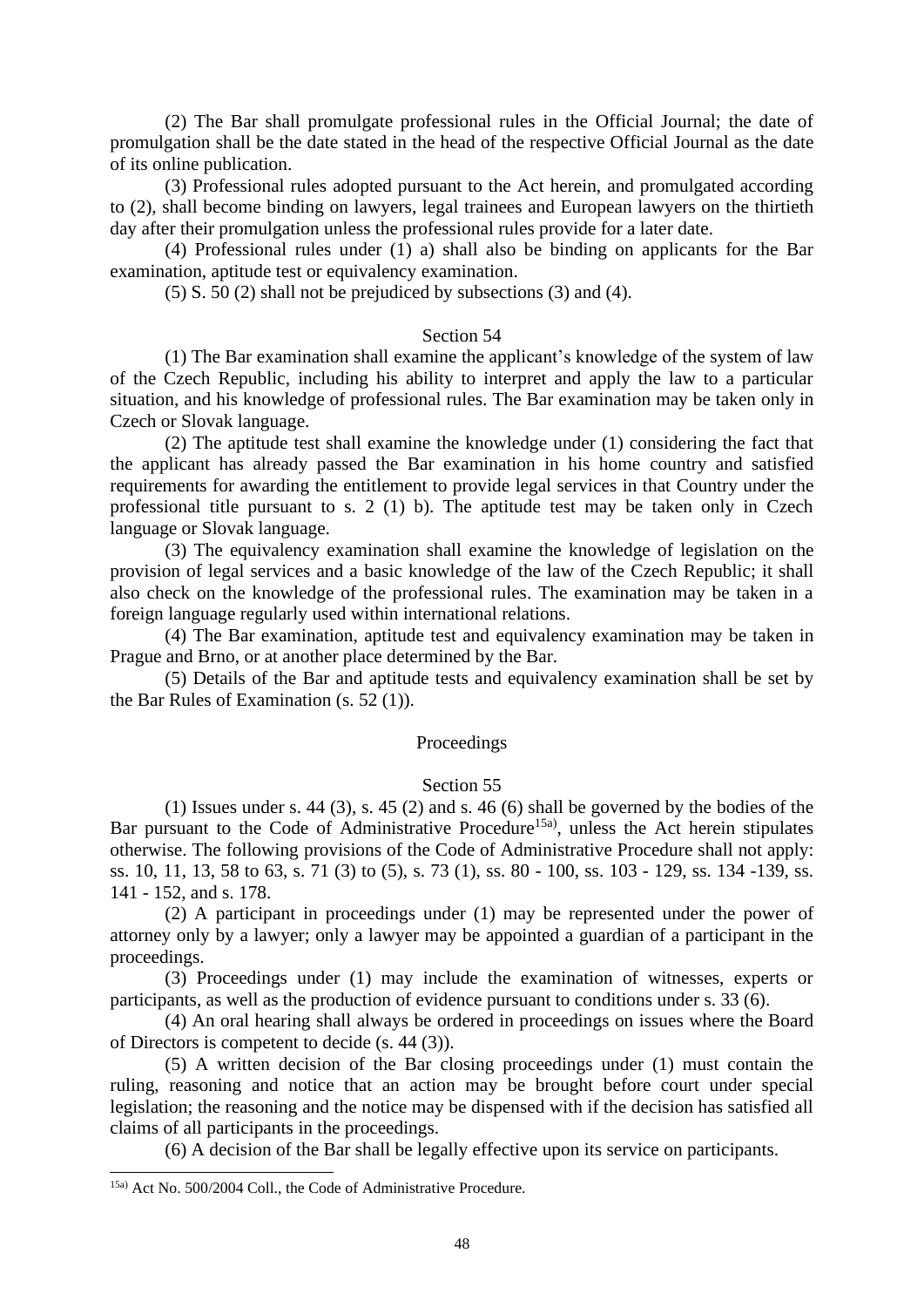(7) The Bar may, upon the application of a lawyer, quash a decision to suspend the practice of the legal profession under s. 9 (2) a) should the continuing suspension become insignificant or unreasonably strict for the lawyer with respect to his personal situation, the circumstances revealed after the commencement of criminal proceedings, or due to the time of the commencement; a lawyer shall be entitled to submit such an application not earlier than after one year of the legal effect of the decision to suspend his legal practice. The provisions of the Code of Administrative Justice for the satisfaction of an applicant shall not be prejudiced thereby<sup>15b)</sup>.

(8) The Bar may, upon an application of the disciplinary petitioner, or by virtue of office, quash a decision not to suspend legal practice under s. 9 (2) a), and decide on the merits again if trust in the proper practice of the lawyer subject to the criminal prosecution may be endangered due to circumstances revealed after the original decision not to suspend.

(9) A legally effective decision shall be the basis for the execution of the decision and the enforcement order pursuant to special legislation.<sup>14)</sup>

#### Section 55a

(1) In matters referred to in ss. 18a–18c, the Bar shall proceed according to the Code of Administrative Procedure, unless otherwise provided in this Act. Provisions in s. 13, s. 15 (4), s. 35, s. 35 (3), s. 37 (3), s. 41, s. 45 (2), s. 47. s. 49, s. 51 (2), ss. 80–93, ss. 100– 129, s. 131, s. 133, ss. 137.

(2) A decision not to grant an application shall include a finding, justification and advice on the possibility to file an appeal against the decision pursuant to the Code of Administrative Justice.

(3) No appeal can be filed against decisions of the Bar under ss. 18a–18c. A decision of the Board that has been notified has a legal effect.

(4) In appointing a lawyer under s. 18a or 18b, a lawyer may not be represented by a legal trainee.

(5) S. 18 (2), s. 18a or 18c shall not apply to proceedings or other procedure of a Czech Embassy.

(6) An applicant under s. 18a may not be a legal entity.

# Section 55b

(1) A person who

a) has not had his name entered, within time-limits stipulated by the Act herein, in the Registers of Lawyers, the Register of Legal Trainees or the Register of European Lawyers,

b) was not issued a Certificate of Admission to the Bar, or the Certificate of Entry in the Register of European Lawyers, Lawyer's Professional Identity Card, Established European Lawyer's Professional Identity Card or Legal Trainee Identity Card within the time-limits set by this Act,

c) has not been admitted, within the time-limit set by the Act herein, to take the Bar examination, aptitude test or the equivalency examination,

d) has not been admitted, within the time-limit set by the Act herein, to make the promise,

e) has not, within the time-limit set by the Act herein, had records under s. 55c (1) a) or d) made in the Register of Lawyers, the Register of Legal Trainees or the Register of European Lawyers,

f) has, contrary to the Act herein, had records under s. 55c (1) b) or c) made in the Register of Lawyers, the Register of Legal Trainees or the Register of European Lawyers,

<sup>15</sup>b) ) S. 62 of the Code of Administrative Justice.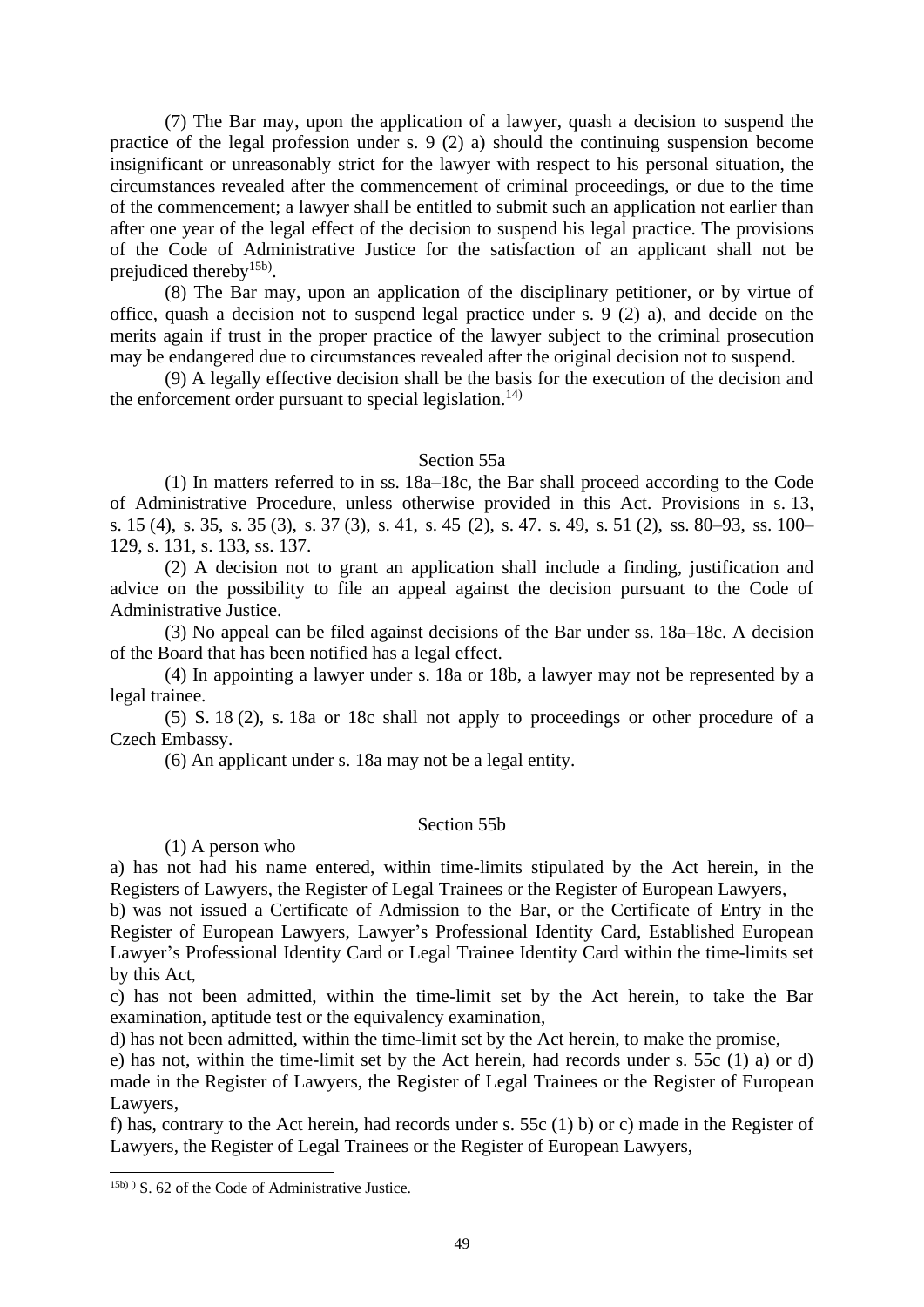shall be entitled to apply to a court to decide on his rights.

(2) Disputes over the fulfilment of debts resulting from the duties set under s. 30 (1) shall be considered and decided by courts.

# Section 55c

(1) A record in the Register of Lawyers, Register of Legal Trainees or the Register of European Lawyers shall be understood as recording of the following facts:

a) the admission to the Bar by entering a person's name in the Register of Lawyers, the entry of a name in the Register of Legal Trainees, or the Register of European Lawyers,

b) the termination of membership in the Bar by striking a name off the Register of Lawyers, striking a name off Register of Legal Trainees or the Register of European Lawyers,

c) the suspension of the legal practice of a lawyer or the suspension of the traineeship of a legal trainee,

d) the termination of the suspension of the practice of the legal profession of a lawyer or the suspension of the traineeship of a legal trainee,

e) other facts stipulated by professional rules.

(2) The Bar shall publish the records under (1) a) to d) in its Official Journal.

# Section 55d

(1) The Register of Lawyers, the Register of Legal Trainees and the Register of European Lawyers shall be public registers; every person may inspect the registers and make excerpts thereof in the seat of the Bar.

(2) The Register of Lawyers, the Register of Legal Trainees and the Register of European Lawyers shall contain the following personal data of lawyers, legal trainees and European lawyers:

a) name and surname,

b) birth identification number, and if not issued, then the date of birth,

c) home address and the address of the seat.

(3) Certificates under s. 5g and s. 27 (2), the Certificate of Admission to the Bar, the Certificate of Entry in the Register of European Lawyers, Lawyer's Professional Identity Card, Established European Lawyer's Professional Identity Card and Legal Trainee Identity Card, and excerpts from the Registers of Lawyers, Legal Trainees and European Lawyers issued by the Bar shall be public instruments.

#### Section 55e

(1) Documents addressed to a lawyer or established European lawyer shall be delivered by the Bar to his respective seat; s. 14 (1) shall not be prejudiced thereby. Documents addressed to a visiting European lawyer shall be delivered by the Bar to the place set pursuant to s. 35j (1). Documents addressed to a legal trainee shall be delivered to the seat of the lawyer employing the legal trainee; if the legal trainee is employed by a Company (s. 15) the Bar shall deliver documents addressed to the legal trainee to the registered office of the Company, or to the seat of any lawyer who is the Company member.

(2) A request for payment under s. 8 (1) d), a disciplinary petition, writ of summons to the party to attend a disciplinary hearing, a disciplinary order and all other decisions within disciplinary proceedings where the Disciplinary Code so provides, decisions issued in proceedings under s. 55 and closing proceedings, and decisions whereby the Bar alters or quashes its decision after the decision has been challenged in court (s. 55a), shall be delivered to a lawyer, legal trainee or European lawyer, to the place under (1), into their own hands.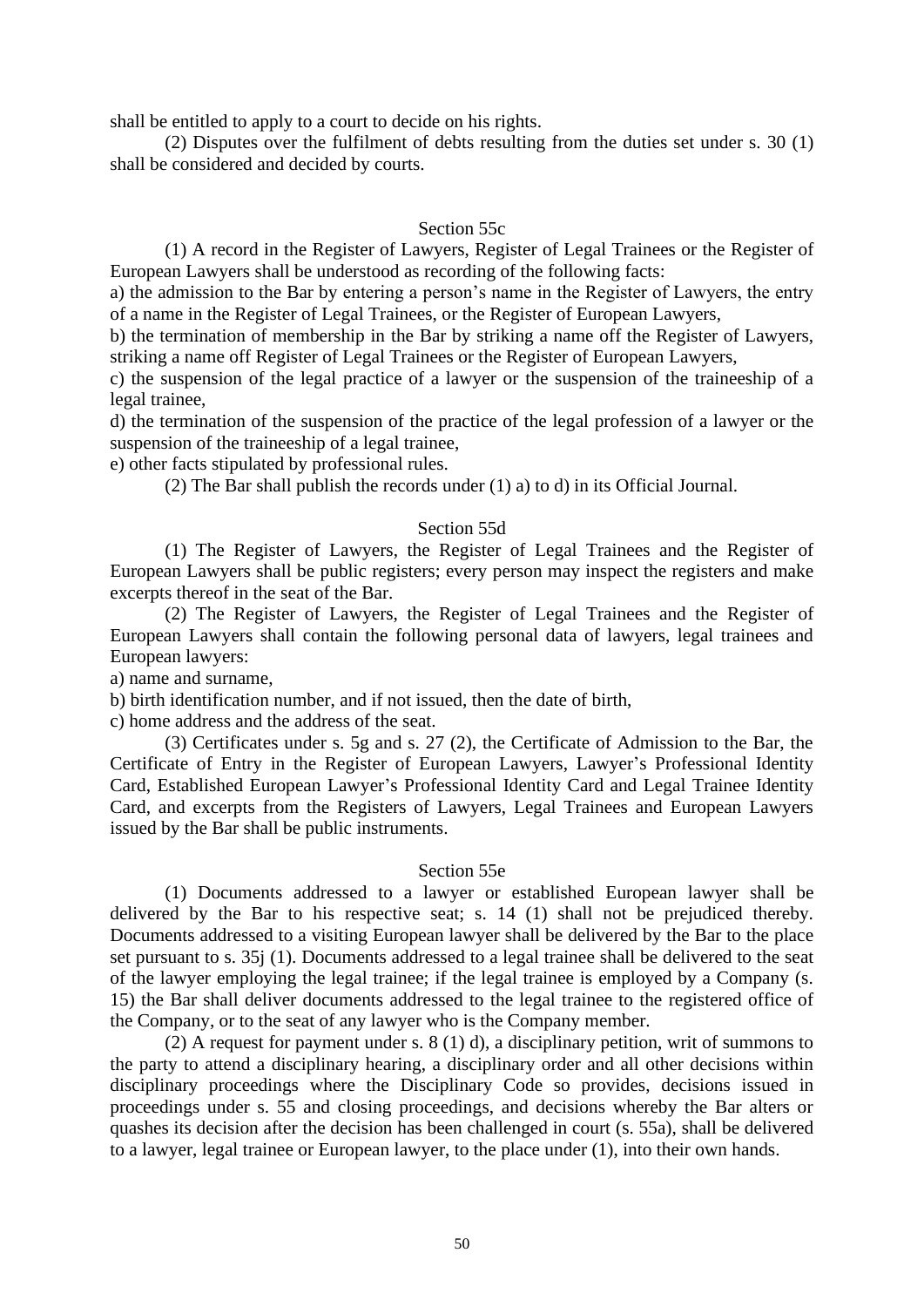(3) Unless the Act herein provides otherwise the service of documents under (2) shall be subject to the provisions of the Code of Administrative Procedure for the service of documents in administrative proceedings except for s. 20 (6) and s. 24 (2) of the Code of Administrative Procedure<sup>15a)</sup>.

(4) If a lawyer, legal trainee or established European lawyer has been assigned a representative or guardian in disciplinary proceedings or proceedings under s. 55, documents under (2) shall be served only on the representative or the guardian.

(5) The preceding subsections shall not be to the prejudice of s. 35j (1) (second sentence).

#### Administration of the Property of Another by the Lawyer

#### Section 56

(1) A lawyer shall be entitled to administer the property of another person including taking money and documents into custody for the purpose of their delivery to other persons and the lawyer's acting as trustee in bankruptcy under special legislation $17$ .

(2) Provisions of Title Two and Three of the Act herein shall apply to the activity of a lawyer under (1) as well as, with necessary modifications, to other activities of lawyers performed under special legislation<sup>17a)</sup>. A lawyer shall not owe the duty of professional secrecy (non-disclosure) pursuant to s. 21 with respect to facts he has become aware of in relation to his acting as trustee in bankruptcy; provisions of special legislation<sup>17b)</sup> regarding the duty of a trustee in bankruptcy not to disclose shall not be prejudiced thereby.

#### Section 56a

(1) A lawyer shall be obliged to deposit money, securities or any other property accepted by the lawyer into his administration, on a special account in a bank or with another person authorized pursuant to special legislation to accept deposits or take securities or other property into custody.

(2) The client shall be obliged to cover the costs incurred by the lawyer in relation to his administration of property pursuant to (1).

(3) The contract of administration of property, copies of the documents submitted by the client, the power of attorney awarded by the client, and other instruments made in relation to the administration of property pursuant to the preceding subsections, shall be deposited by the lawyer for the period of ten years following the termination of administration.

(4) Provisions in (1) to (3) shall apply by analogy to taking money and documents into custody for the purpose of their delivery to other persons.

(5) Details of duties of a lawyer pursuant to the preceding subsections shall be provided by the professional regulations.

#### Section 56b

(1) Where the Chairman of the Supervisory Board or a designated member of the Supervisory Board deem that a lawyer breaches obligations stipulated by this act or professional rules in property administration under s. 56a, the Chairman of the Supervisory Board shall propose to the Board a preliminary suspension of such activities.

<sup>17)</sup> Ss. 36 to 40 of Act No. 182/2006 Sb., on bankruptcy and modes of its solution (Insolvency Act), as amended by Act No. 296/2007 Coll.

 $17a$ ) For example, s. 13 (1) d) of Act No. 455/1991 Coll., Regulating the Business as a Form of Trade (the Trade Act), as amended, s. 70 (3) of the Commercial Code, s. 9 (3) of Act No.77/1997 Coll., providing for State Enterprises, as amended by Act No.103/2001 Coll., s. 50 (3) and (4) of Act No.328/1991 Coll., as amended, s. 28 and s. 29 of Act No.21/1992 Coll., on Banks, as amended.

<sup>17</sup>b) Act No. 182/2006 Sb., on bankruptcy and modes of its solution (Insolvency Act), as amended.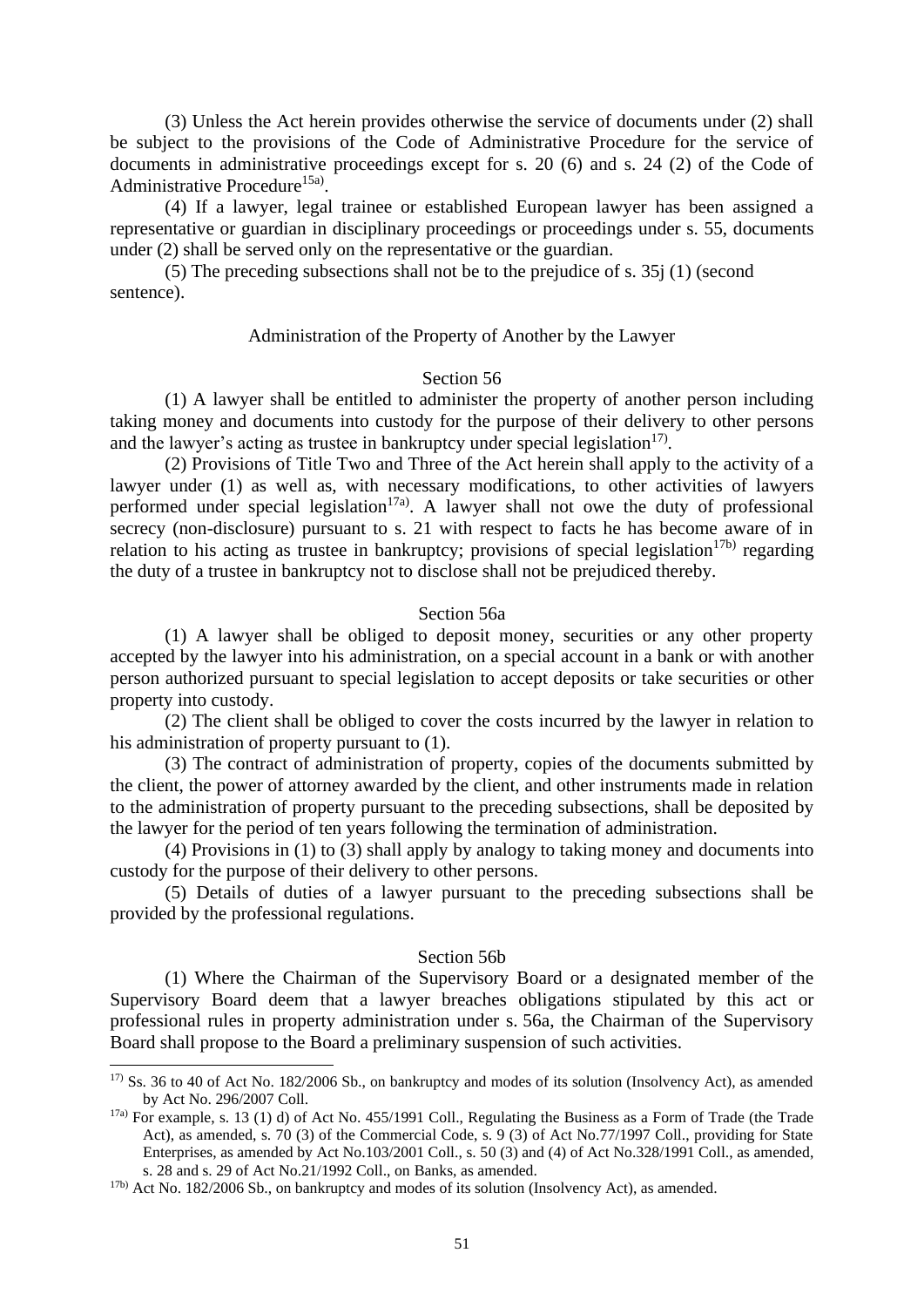(2) Where the circumstances appear to suggest that a lawyer breached, in property administration under s. 56a, obligations stipulated by this law or professional rules, the Board shall decide, without undue delay, on preliminary suspension of these activities.

(3) A decision of the Board on preliminary suspension of property administration shall terminate

a) if no disciplinary proceedings in connection with property administration are initiated against the lawyer who has been temporarily suspended from property administration within three months of the effect of the decision on preliminary suspension of property administration,

b) on the date of the legal effect of a decision issued in disciplinary proceedings against the lawyer in connection with property administration.

# Transitional Provisions

# Section 57

(1) Lawyers having their names entered in the Register of Lawyers kept under the current legislation shall become lawyers under the Act herein as of the date of effect of the Act herein; the Bar shall enter their names in the Register of Lawyers without their applying for such.

(2) Commercial lawyers having their names entered in the Register of Commercial Lawyers kept pursuant to the current legislation shall become lawyers under the Act herein as of the date of effect of the Act herein; the Bar shall admit them to the Bar and enter their names in the Register of Lawyers without their applying for such.

# Section 58

(1) Legal trainees having their names entered in the Register of Legal Trainees pursuant to the current legislation shall become legal trainees under the Act herein as of the date of effect of the Act herein; the Bar shall enter their names in the Register of Legal Trainees without their applying for this.

(2) Trainees of a commercial lawyer having their names entered in the Register of Trainees kept pursuant to the current legislation shall become legal trainees under the Act herein as of the date of effect of the Act herein; the Bar shall enter their names in the Register of Legal Trainees without their applying for this.

(3) The traineeship of legal trainees and trainees of commercial lawyers pursuant to the current legislation shall be considered to be the traineeship of a legal trainee under the Act herein.

# Section 59

(1) A Bar examination passed before the date of effect of the Act herein pursuant to the current legislation shall be considered as the Bar examination under the Act herein.

(2) An examination of commercial lawyers passed before the date of effect of the Act herein pursuant to the current legislation shall be considered as the Bar examination under the Act herein.

(3) The Bar examination passed before  $31<sup>st</sup>$  December 1992 under the Act of the Slovak National Council No. 132/1990 Sb. on the Legal Profession, shall be considered as the Bar examination under the Act herein.

#### Section 60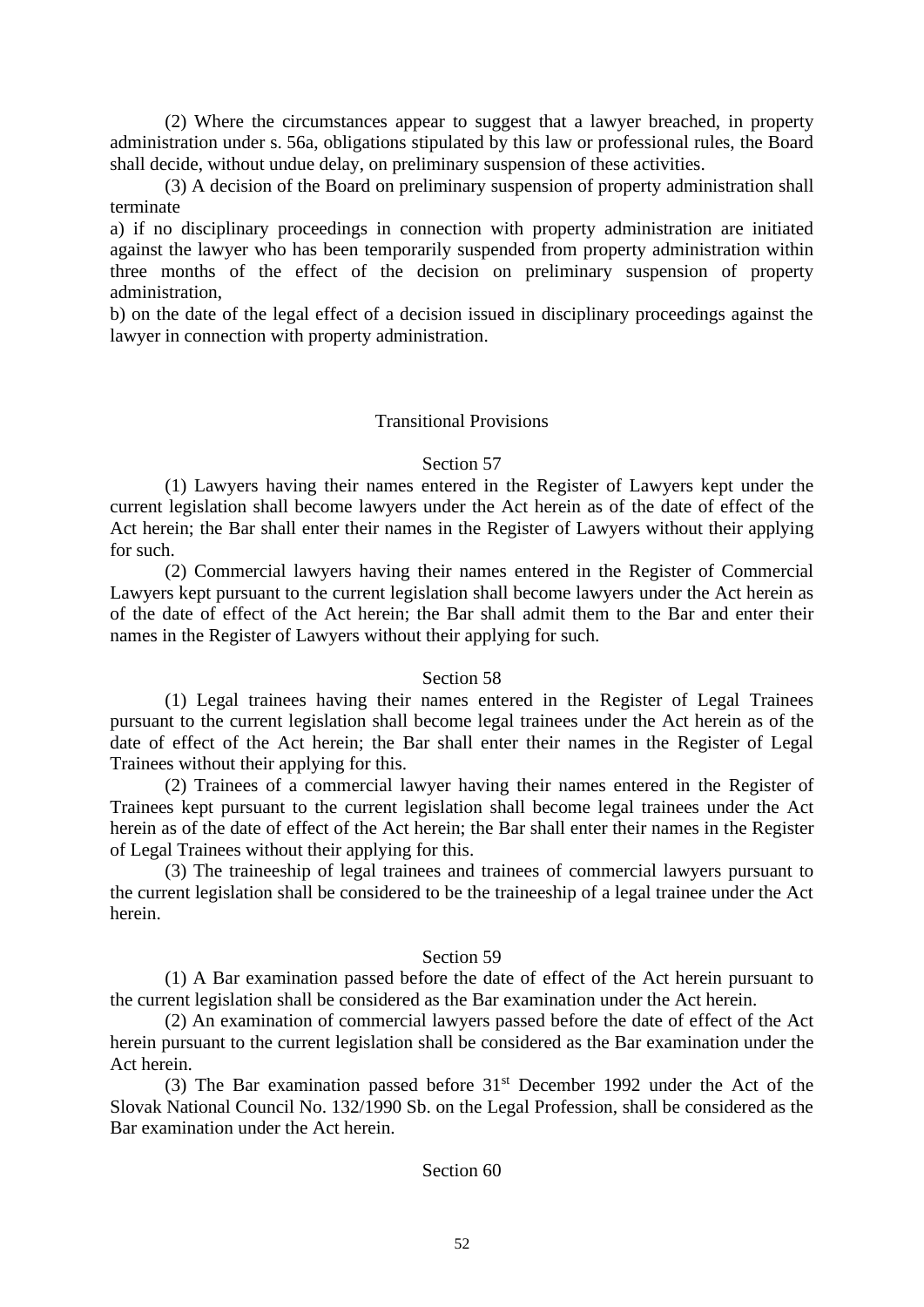#### Repealed

## Section 61

Higher education under s. 5 (1) b) and s. 37 (1) b) shall also be higher education completed at law schools of higher education institutions having their seats in the Czech and Slovak Federal Republic, or their legal predecessors.

#### Section 62

(1) The disciplinary measure of the termination of membership in the Bar by striking names off the Register of Lawyers, and the disciplinary measure of striking names off the Register of Commercial Lawyers imposed under the current legislation shall be considered as the disciplinary measure of the termination of membership in the Bar by striking names off the Register of Lawyers under s.  $5(1)$  e) and s.  $8b(1)$  f).

(2) A petition for the commencement of disciplinary proceedings under the Act herein, if the misdeed, which appears to be considered as a disciplinary transgression or disciplinary breach under the current legislation, was committed before the effect of the Act herein, may be filed only by the Chair of the Supervisory Council; the time-limits pursuant to the current legislation shall apply to the filing of the petition to commence the proceedings.

(3) Proceedings for the disciplinary transgression or disciplinary breach of breach commenced under the current legislation before the effect of the Act herein shall be completed pursuant to that legislation; the powers of disciplinary bodies under the current legislation shall be executed by competent bodies of the Bar.

#### Section 63

Rights to seek protection in courts belonging to a person who has not has his name entered in the Register of Lawyers or commercial lawyers under the current legislation, or who has had his membership terminated and name struck off the registers under the current legislation, or who has had his legal practice as lawyer or commercial lawyer suspended under the current legislation, shall not be prejudiced by the Act herein.

#### Section 64

The time-limits under s. 5 (1) e), s. 7, s.8 (2) and s. 37 (2) shall include periods or time-limits which commenced during the effect of the current legislation.

#### Section 65

(1) Before the Board of Directors is elected under the Act herein, its powers shall be executed by the Board composed of the members of the Board of Directors of the Bar and the Board of Directors of the Association of Commercial Lawyers of the Czech Republic elected pursuant to the current legislation.

(2) The Board pursuant to (1) shall elect from amongst its members the President and/or Vice-Presidents of the Bar.

(3) Until the date of the first Assembly (s. 68) the Board shall have powers, in addition to those stipulated by the Act herein, of the Assembly under s. 43 b) to f).

#### Section 66

(1) Before the Supervisory Council is elected under the Act herein its powers shall be executed by the Council composed of members of the Audit Committee of the Czech Bar and the Supervisory Board of the Association of Commercial Lawyers elected under the current legislation.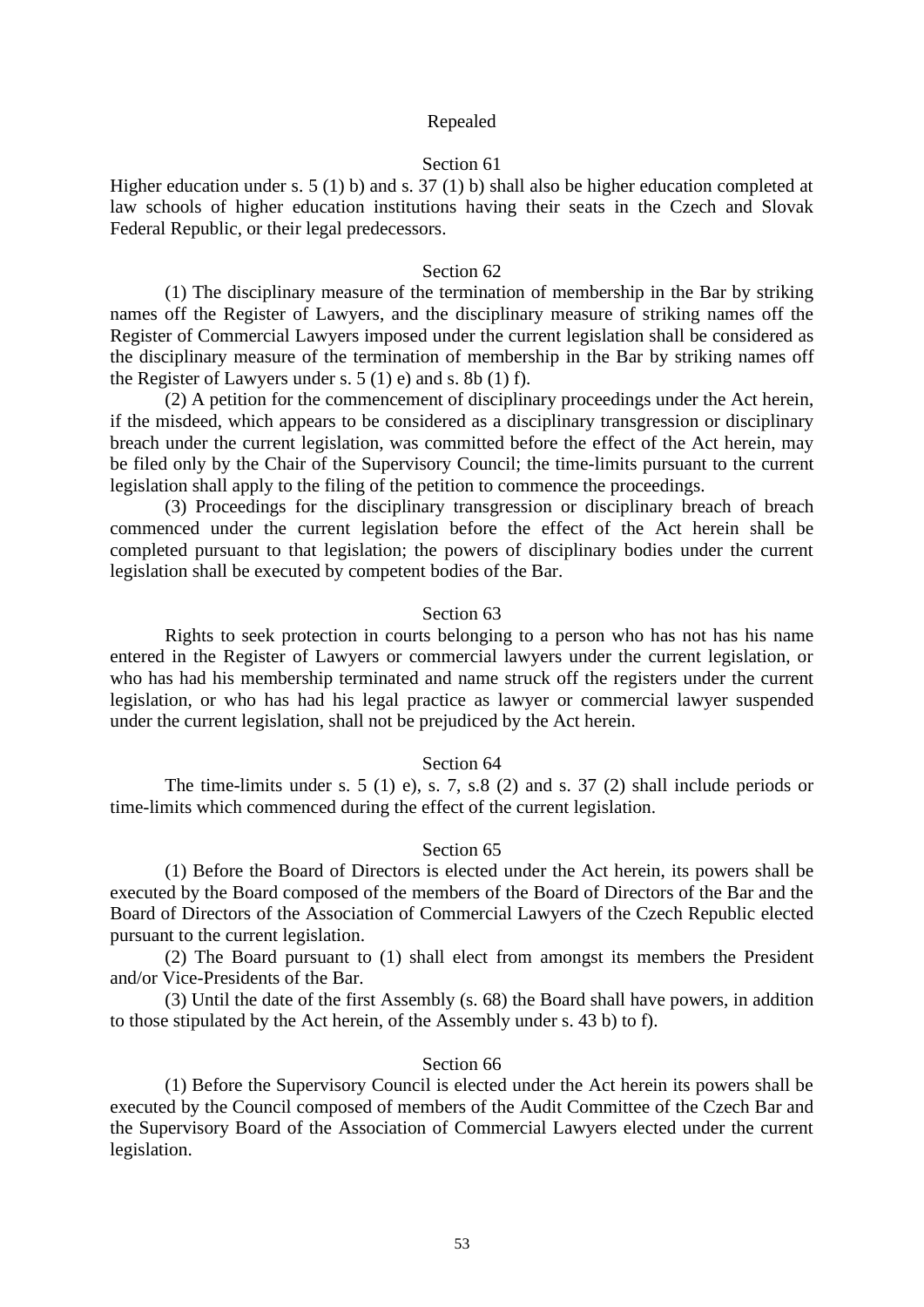(2) The Council under (1) shall elect from amongst its members the Chair and/or Deputy Chairs of the Council.

# Section 67

(1) Before the Disciplinary Commission is elected under the Act herein its powers shall be executed by the Disciplinary Commission composed of members of the Disciplinary Commission of the Czech Bar and the Disciplinary Commission of the Association of Commercial Lawyers elected under the current legislation.

(2) The Disciplinary Commission under (1) shall elect from amongst its members the Chair and/or Deputy Chairs of the Commission.

#### Section 68

The Board of Directors pursuant to s. 65 shall convene the first Assembly under the Act herein within three months of the date of effect of the Act herein.

# Section 69

On the date of effect of the Act herein, the rights and duties of the Czech Bar established by the Act of the Czech National Council No. 128/1990 Coll. on the Legal Profession, and the Association of Commercial Lawyers established by the Act of the Czech National Council No. 209/1990 Coll. on Commercial Lawyers and Legal Aid Provided Thereby, shall pass to the Bar.

# Final Provisions

# Section 70

(1) Trade licences to provide legal services issued under special legislation<sup>19)</sup> shall cease to exist on the date of effect of the Act herein.

(2) Members or bodies of business companies and cooperatives whose objects of business (activities) include the provision of legal services, shall be obliged to amend the memorandum of association, by-laws and the legal standing of the company and cooperative pursuant to the Act herein within six months of its effect, and to submit, within the same timelimit, an application for the respective record to be made in the Commercial Register; should they fail to do so s. 764 (2) (second and third sentence) of the Commercial Code shall apply with necessary modifications.

# Section 71

The following acts shall be repealed:

- 1. Act of the Czech National Council No. 128/1990 Coll., on the Legal Profession,
- 2. Act of the Czech National Council No. 209/1990 Coll. on Commercial Lawyers and Legal Aid Provided Thereby.

# Section 72

The Act herein shall take effect on  $1<sup>st</sup>$  July 1996.

Act No. 219/2009 Coll.

<sup>19)</sup> Act No. 455/1991 Coll.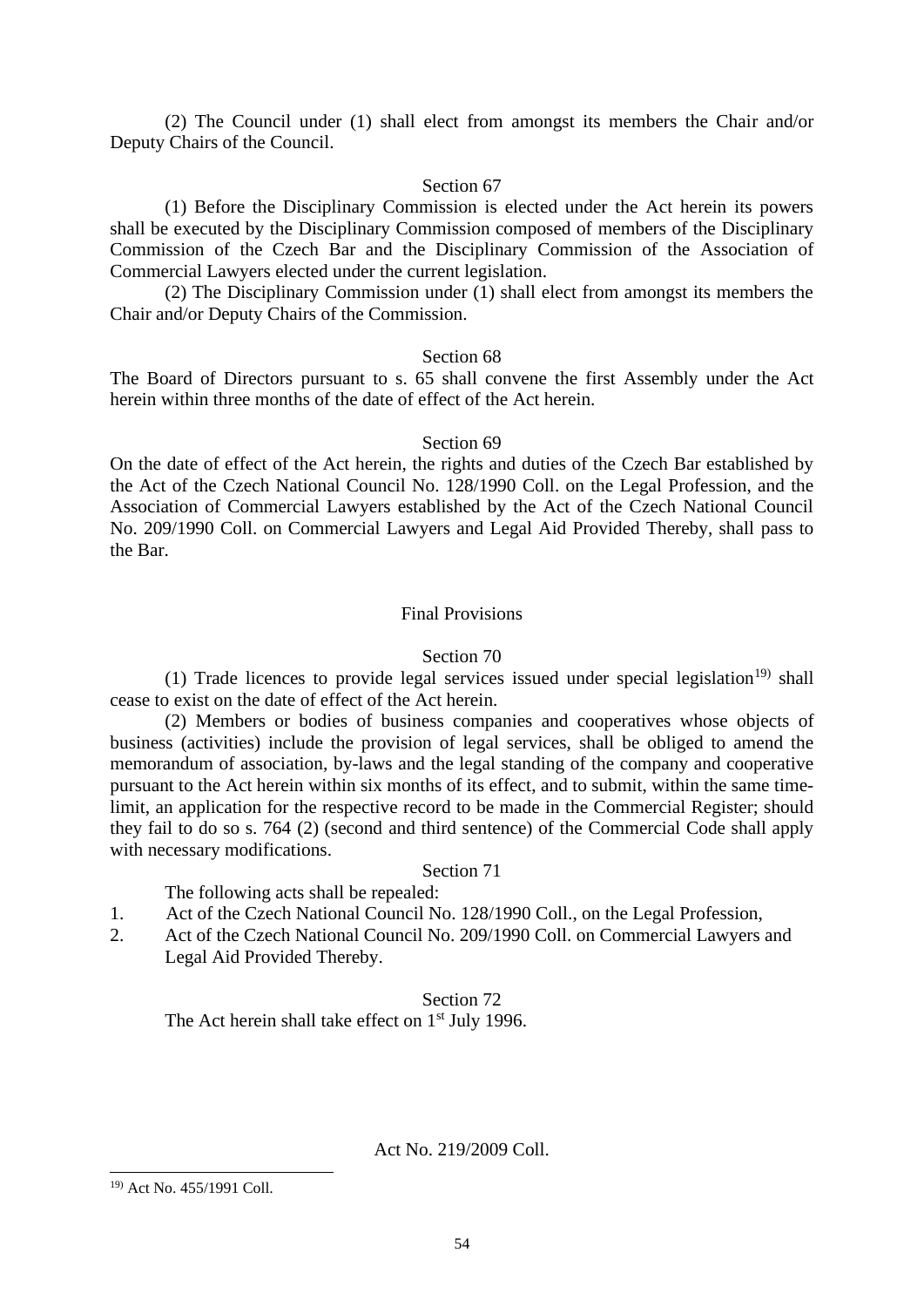#### Article II

#### Transitional Provisions

1. Legal trainee who passed the Bar examination before the date of effect of the Act herein and who was not recorded in the Register of Lawyers as on this date, shall have his name struck off the Register of Legal Trainees upon termination of the third calendar month following the month in which this Act becomes effective, provided that his name is still recorded in the Register of Legal Trainees.

2. The Bar shall issue to lawyers, established European lawyers and legal trainees recorded in the Register of Lawyers, Register of European Lawyers or the Register of Legal Trainees on the date of effect of the Act herein, the Lawyer's Professional Identity Card, Established European Lawyer's Professional Identity Card or the Legal Trainee Identity Card within two years as of the date of effect of the Act herein; the Bar may prescribe a fee of up to CZK 1,000 for the issuance of such Identity Card in its professional rules.

3. Lawyers and established European lawyers may prove their entitlement to provide legal services, and legal trainees may prove their entitlement to legal training, by documents issued pursuant to the existing legislation until the date of the issuance of their Identity Card under (2).

4. The Appellate Panel appointed under s. 35 (2) of Act No. 85/1996 Coll., on the Legal Profession, as amended by acts prior to the date of effect of this Act, shall decide on appeals against the decisions of the Disciplinary Panel in disciplinary proceedings until the date of the election of the Appellate Disciplinary Panel; this Disciplinary Panel shall complete the appellate proceedings against the decisions of the Disciplinary Panel in disciplinary proceedings commenced before the date of the election of the Appellate Disciplinary Panel.

# Act No. 303/2013 Coll. Article XXVI Transitional Provision

A lawyer, a limited liability company, limited partnership, an established European lawyer, a member of a foreign company who is liable for debts of the foreign company with all his property, and a foreign company with no unlimited liability members, have to fulfil the obligation to be insured under s. 24a, 24b or 35t of the Act No. 85/1996 Coll., as amended, as of the date of effect of the Act herein,, not later than within one year as of the date of effect of the Act herein. The duty of these persons to be insured under the current legislation, until commencement of the insurance contract under the first sentence, shall not be terminated hereby.

#### **Transitional provisions of Act No. 258/2017 Coll.**

# Art. II **Transitional provisions**

1. Legal relations of legal trainees listed on the list of legal trainees before the date of entry into effect of this Act shall be governed by existing legal regulations.

2. Disciplinary proceedings initiated before the date of entry into effect of this Act shall be completed according to the existing legal regulations.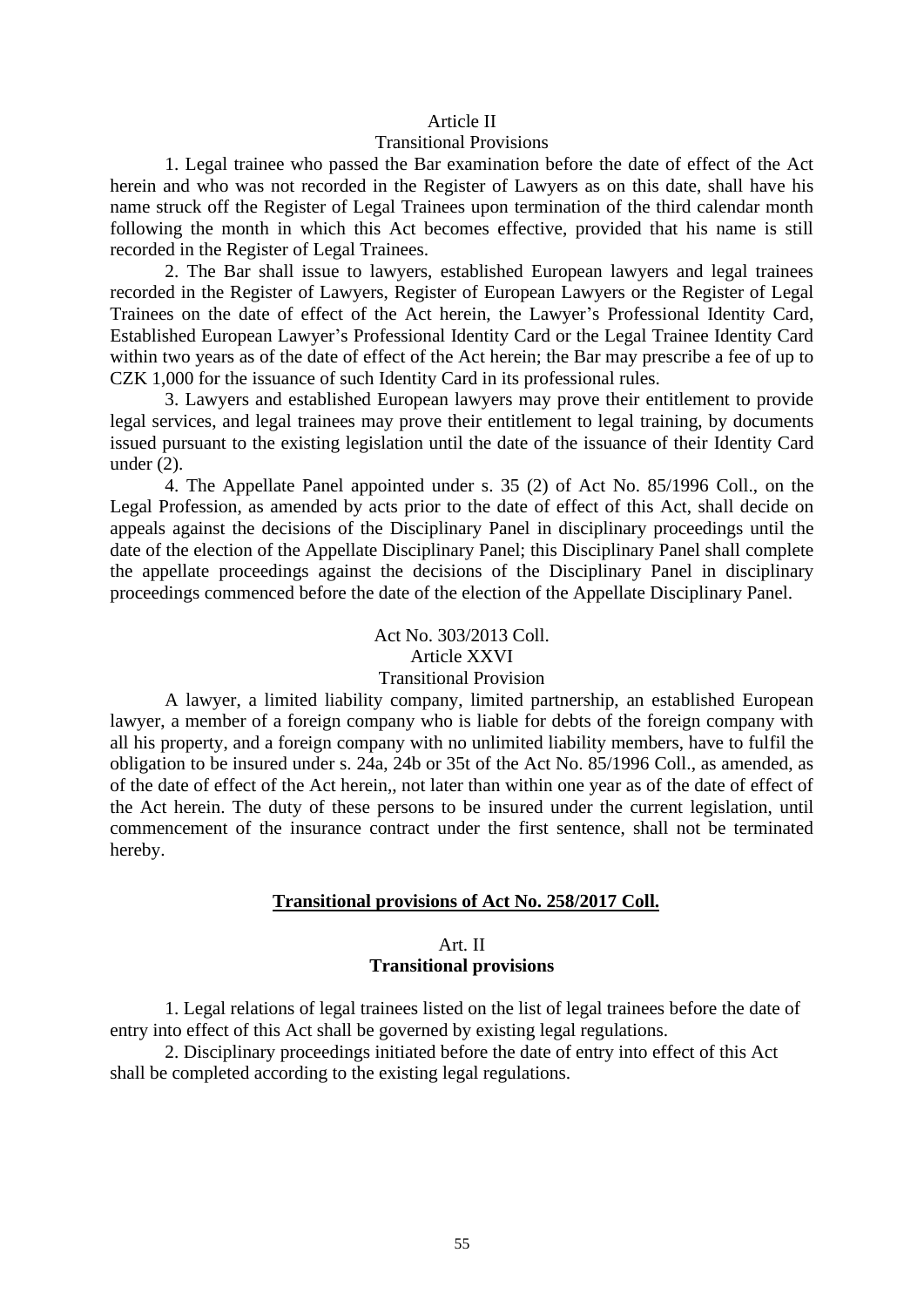# *Effect:*

*Act No. 85/1996 Coll., on the Legal Profession, was published in chapter 29/1996 of the Collection of Laws, circulated on 22 April 1996; it entered into effect on 1 July 1996.*

# *Amendments:*

- *1. Act No. 210/1999 Coll., Amending Act No. 85/1996 Coll., on the Legal Profession, and Act No. 140/1961 Coll., the Criminal Code, as amended, was published in chapter 73/1999 of the Collection of Laws, circulated on 20 September 1999; it entered into effect on the fifteenth day following the date of its promulgation, i.e., on 5 October 1999.*
- *2. Act No. 120/2001 Coll., on Licensed Executors and Execution (the Execution Procedure Act) and Amending Some Other Acts, was published in chapter 48/2001 of the Collection of Laws, circulated on 3 April 2001; Part Fourteen (section 145), amending the Act on the Legal Profession, entered into effect on the first day of the calendar month following the date of promulgation, i.e., on 1 May 2001.*
- *3. Act No. 6/2002 Coll., on Judges, Courts, Judges on the Bench and the State Administration of Courts and Amending Some Other Acts (the Act on Courts and Judges), was published in chapter 4/2002 of the Collection of Laws, circulated on 11 January 2002; Part Two (section 187), amending the Act on the Legal Profession, entered into effect on 1 April 2002.*
- *4. Act No. 228/2002 Coll., Amending Act No. 85/1996 Coll., on the Legal Profession, as amended, and Act No. 6/2002 Coll., on Judges, Courts, Judges on the Bench and the State Administration of Courts and Amending Some Other Acts (the Act on Courts and Judges), was published in chapter 87/2002 of the Collection of Laws, circulated on 4 June 2002; it entered into effect on the date of entry into force of the Treaty of Accession of the Czech Republic to the European Union, i.e., on 1 May 2004, except Art. I (3), (4), (7), (9), (10), (13), (15) to (18), (21) to (26), (29), (30), (32), (34), (43) and (51) and Art. III, which entered into effect on the date of promulgation, i.e., on 4 June 2002, and Art. I (27), which entered into effect on 1 January 2003.*
- *5. Judgment of the Constitutional Court published under No. 349/2002 Coll. in chapter 126/2002 of the Collection of Laws, circulated on 6 August 2002, entered into force, in the part related to the Act on the Legal Profession, on the date of promulgation in the Collection of Laws, i.e., on 6 August 2002.*
- *6. Act No. 192/2003 Coll., Amending Act No. 6/2002 Coll., on Judges, Courts, Judges on the Bench and the State Administration of Courts and Amending Some Other Acts (the Act on Courts and Judges), as amended, Act No. 283/1993 Coll., on the Attorney's General Office, as amended, and some other laws, was published in chapter 68/2003 of the Collection of Laws, circulated on 1 July 2003; Part Fourth (Art. IV), amending the Act on the Legal Profession, entered into effect on the date of its promulgation, i.e., on 1 July 2003.*
- *7. Act No. 237/2004 Coll., Amending Some Acts in Connection with the Adoption of the Value-Added Tax Act and Adopting some Measures and Amending Act No. 353/2003 Coll., on Excise Taxes, as amended by Act No. 479/2003 Coll., and Act No. 338/1992 Coll., on Real Estate Tax, as amended, was published in chapter 78/2004 of the Collection of Laws, circulated on 23 April 2004; Part*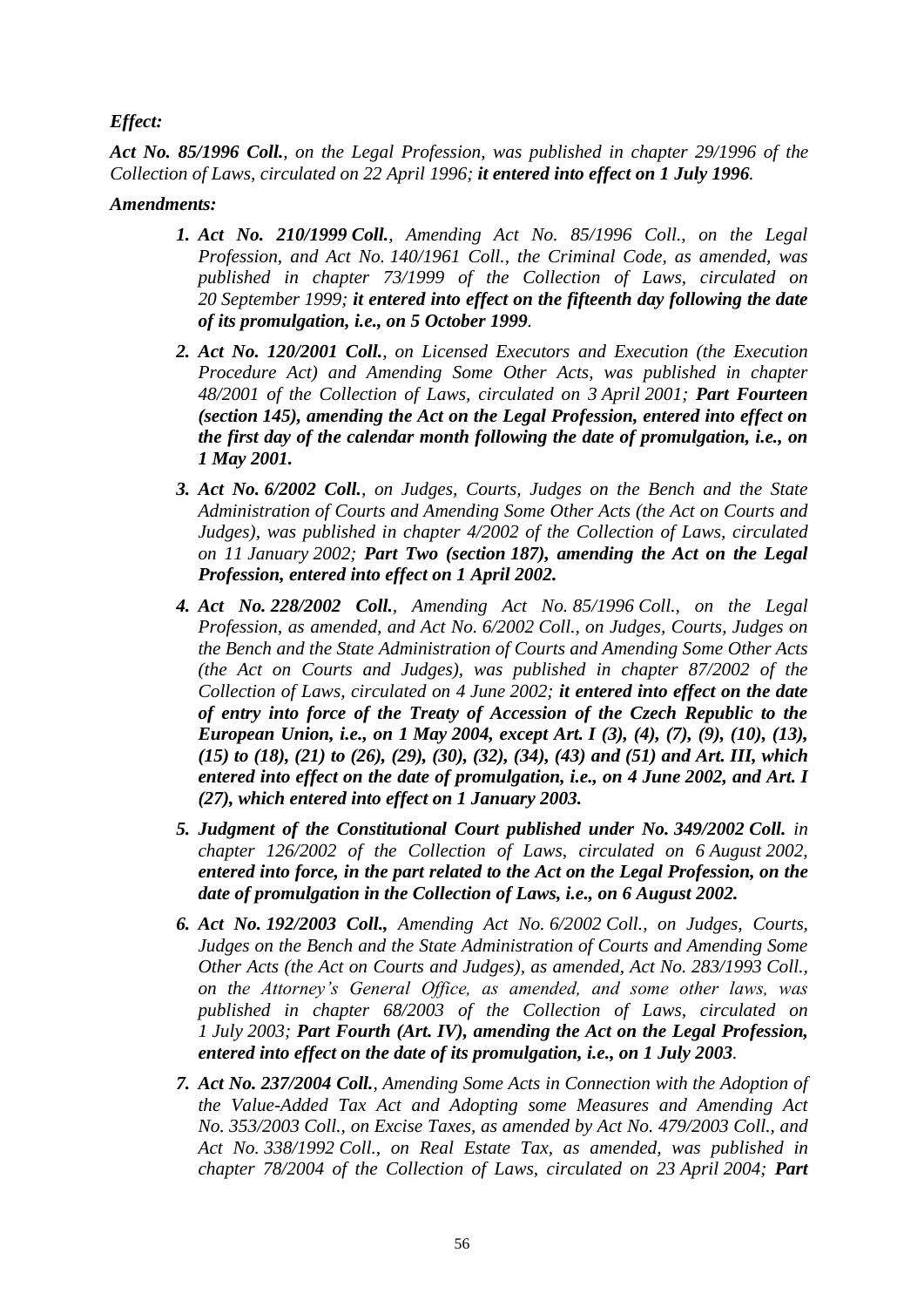*Twenty-One (Art. XXI), amending the Act on the Legal Profession, entered into effect on the date of entry into force of the Treaty of Accession of the Czech Republic to the European Union, i.e., on 1 May 2004.*

- *8. Act No. 284/2004 Coll., Amending Act No. 61/1996 Coll., on Selected Measures against Legitimisation of Proceeds of Crime and Amending and Supplementing Related Acts, as amended, and Some Other Acts, was published in Chapter No. 91/2004 of the Collection of Laws, distributed on 7 May 2004; Part Six (Art. VIII), amending the Act on the Legal Profession, entered into effect on the first day of the fourth month following the date of promulgation, i.e., on 1 September 2004, except provisions in Art. VIII (3), (5) and (8), which entered into effect on 1 January 2005.*
- *9. Act No. 555/2004 Coll., Amending Act No. 99/1963 Coll., the Code of Civil Procedure, as amended, Act No. 150/2002 Coll., the Code of Administrative Justice, as amended, Act No. 549/1991 Coll., on Court Fees, as amended, and Act No. 85/1996 Coll., on the Legal Profession, as amended, was published in chapter 189/2004 of the Collection of Laws, distributed on 9 November 2004; Part Fourth (Art. IV), amending the Act on the Legal Profession, entered into effect on the date of its promulgation, i.e., on 9 November 2004.*
- *10. Act No. 205/2005 Coll., Amending Act No. 99/1963 Coll., the Code of Civil Procedure, as amended, and Act No. 85/1996 Coll., on the Legal Profession, as amended, was published in chapter 74/2005 of the Collection of Laws, distributed on 27 May 2005; Part Two (Art. II and III), amending the Act on the Legal Profession, entered into effect on the date of promulgation, i.e., on 27 May 2005, except Art. II (1), which entered into effect on the first day of the third calendar month following the promulgation of Act No. 205/2005 Coll., i.e., on 1 August 2005.*
- *11. Act No. 79/2006 Coll., Amending Act No. 85/1996 Coll., on the Legal Profession, as amended, and other related laws, was published in chapter 30/2006 of the Collection of Laws, distributed on 15 March 2006; Part One (Art. I to III), amending the Act on the Legal Profession, entered into effect on the first day of the first month following the date of its promulgation, i.e., on 1 April 2006.*
- *12. Act No. 312/2006 Coll., on Insolvency Administrators, was published in chapter 96/2006 of the Collection of Laws, distributed on 23 June 2006; the Act entered into effect (including Part Three section 43, amending the Act on the Legal Profession) on 1 July 2007.*
- *13. Act No. 296/2007 Coll., Amending Act No. 182/2006 Coll., on Insolvency and Methods of its Resolution (the Insolvency Act), as amended, and Some Acts in Connection with its Adoption, was published in chapter 97/2007 of the Collection of Laws, distributed on 29 November 2007; Part Forty-Five (Art. LVII), amending the Act on the Legal Profession, entered into effect on 1 January 2008.*
- *14. Act No. 254/2008 Coll., Amending Some Acts in Connection with the Adoption of the Act on Selected Measures Against Legitimisation of Proceeds of Crime and Financing of Terrorism, was published in Chapter No. 80/2008 of the Collection of Laws, distributed on 8 July 2008; the Act entered into effect (including Part Thirteen Art. XIV, amending the Act on the Legal Profession) on 1 July 2008.*